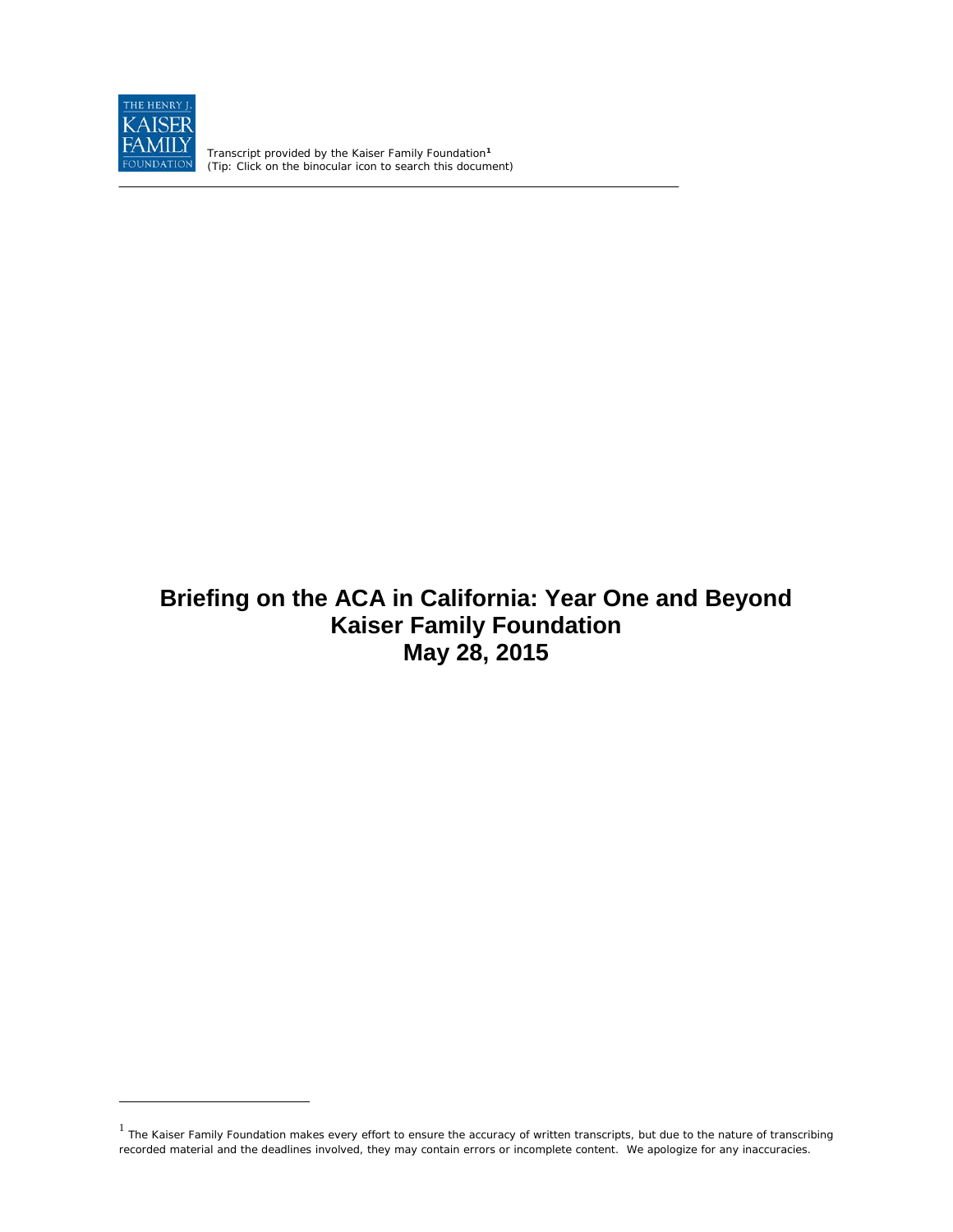[START RECORDING 27987-052815\_kff\_bscf\_aca.mp3]

**RICHARD THOMASON, MPA:** Good afternoon. We'd like to get started if I can have your attention please. I'm Richard Thomason, Director of the Healthcare and Coverage program for Blue Shield of California Foundation. I want to welcome you all to today's briefing on the Affordable Care Act in California: Year One and Beyond. We're here today to present the results of the California sample of the 2014 Kaiser Survey of Low-Income Americans and the ACA, which was funded by Blue Shield of California Foundation. This is the second year that we've supported the California sample of this national survey, which looks at how low-income Americans are taking up health insurance coverage, how they're using care and experiencing barriers to obtaining care, and the impact of coverage on their financial security.

We think it's really important to stop and look at how the ACA is fairing in California because our implementation of the law is so important for the national conversation. California has embraced the law by expanding Medicaid, by creating our own marketplace, Covered California, to provide subsidized coverage to individuals. Over 4 million Californians have gotten coverage through the ACA. We continue to be a bellwether for the nation to see the impact of the ACA on the health of our residents.

<sup>&</sup>lt;sup>1</sup> The Kaiser Family Foundation makes every effort to ensure the accuracy of written transcripts, but due to the nature of transcribing recorded material and the deadlines involved, they may contain errors or incomplete content. We apologize for any inaccuracies.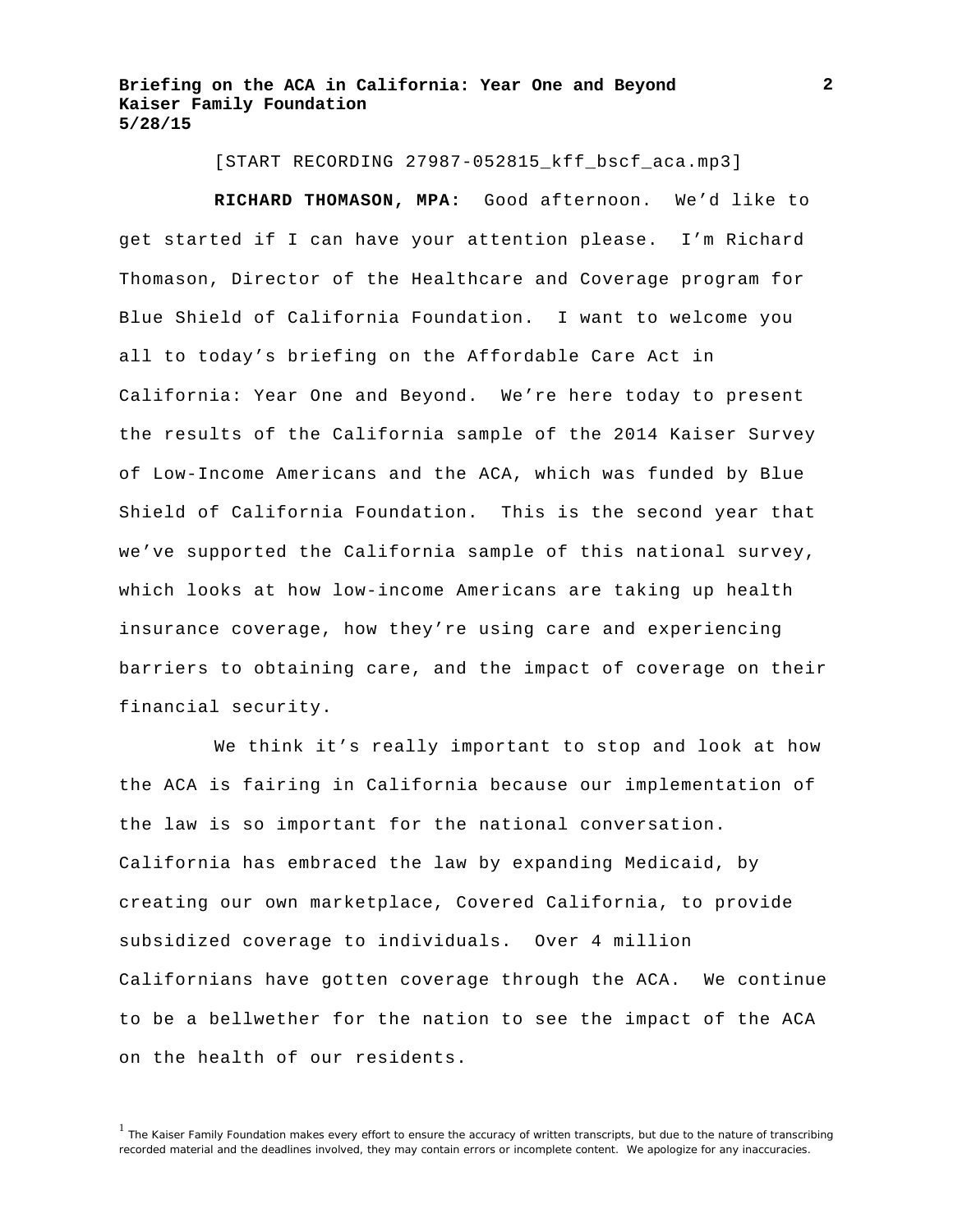Before we get started, I wanted to thank the staff of Kaiser Family Foundation and Blue Shield of California Foundation who created the terrific research you'll be hearing about today. First I'd like to thank the report's authors from the Kaiser Family Foundation, Rachel Garfield, Melissa Majerol, and Katherine Young. On my staff, Rachel Wick, Program Officer for Blue Shield of California Foundation who helped to shape the California results. I'd also like to thank Rakesh Singh from KFF and Christine Maulhardt and Kimberly Weber from Blue Shield of California Foundation for their work in putting today's briefing together.

Today's briefing is not only live here in Sacramento, California but it's also being webcast and live streamed on Periscope, which you can find in the KFF Twitter feed, so good luck with that. First today, we'll hear results from the survey from Rachel Garfield of the Kaiser Family Foundation. After Rachel we'll be joined by Jennifer Kent, Director of the Department of Healthcare Services for her observations about how we're doing in the second year of this historic coverage expansion. Jennifer has to leave a little early, so we're going to make time for Q&A with her after her remarks. Following the director, we'll have a panel discussion about California's successes and challenges with ACA implementation with a great group of folks. For more information about the survey results, I'd like to introduce Rachel Garfield. She's a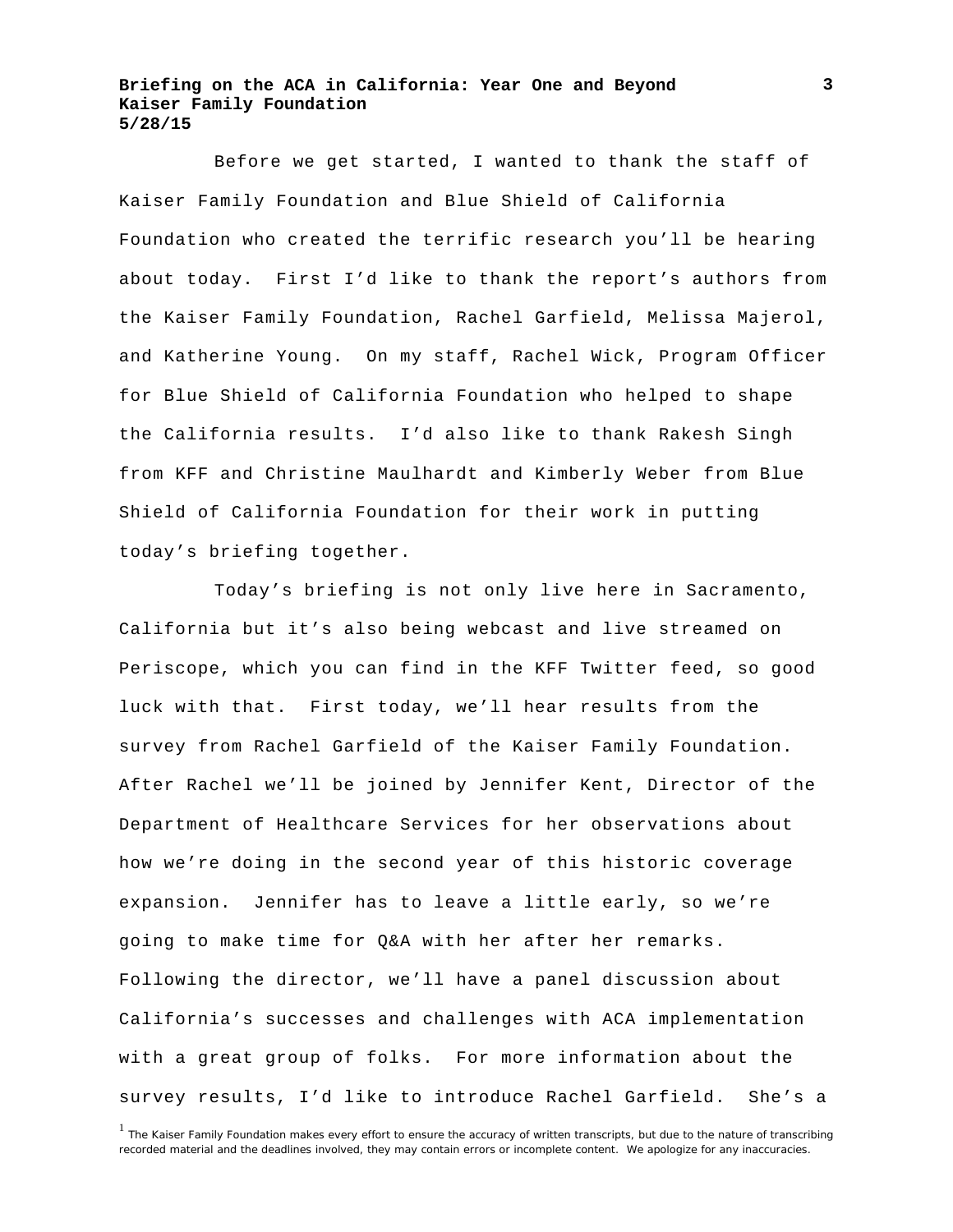Senior Researcher and Associate Director at the Kaiser Commission on Medicaid and the Uninsured where she's responsible for directing data analysis on insurance coverage and access to care for low-income populations. She'll walk us through some of the detailed findings and highlights in the report which is being released today. Rachel?

**RACHEL GARFIELD, PhD:** Thanks so much, Richard. I'm really pleased to be here today to present some of the findings from our survey of what's been happening to individuals in California during the first year of the ACA, or what happened to them during the first year of the ACA. What survey results are really wonderful for is illuminating broad patterns in what's been happening and helping us move beyond some of the anecdotal evidence that was popping up during the first year of coverage, but it's really up to the people on the ground who are implementing this law to help us interpret those findings. My role today is to present those patterns as a setup for our speakers who will come later on and talk about what it means for ongoing policy implementation in the state.

For those of you who may not be familiar with the Kaiser Family Foundation, we are an independent health policy research organization, and in the words of our President, Drew Altman, we're really in the information business. One of the challenges we identified when we were thinking about how to study the ACA was the lack of timely information on people's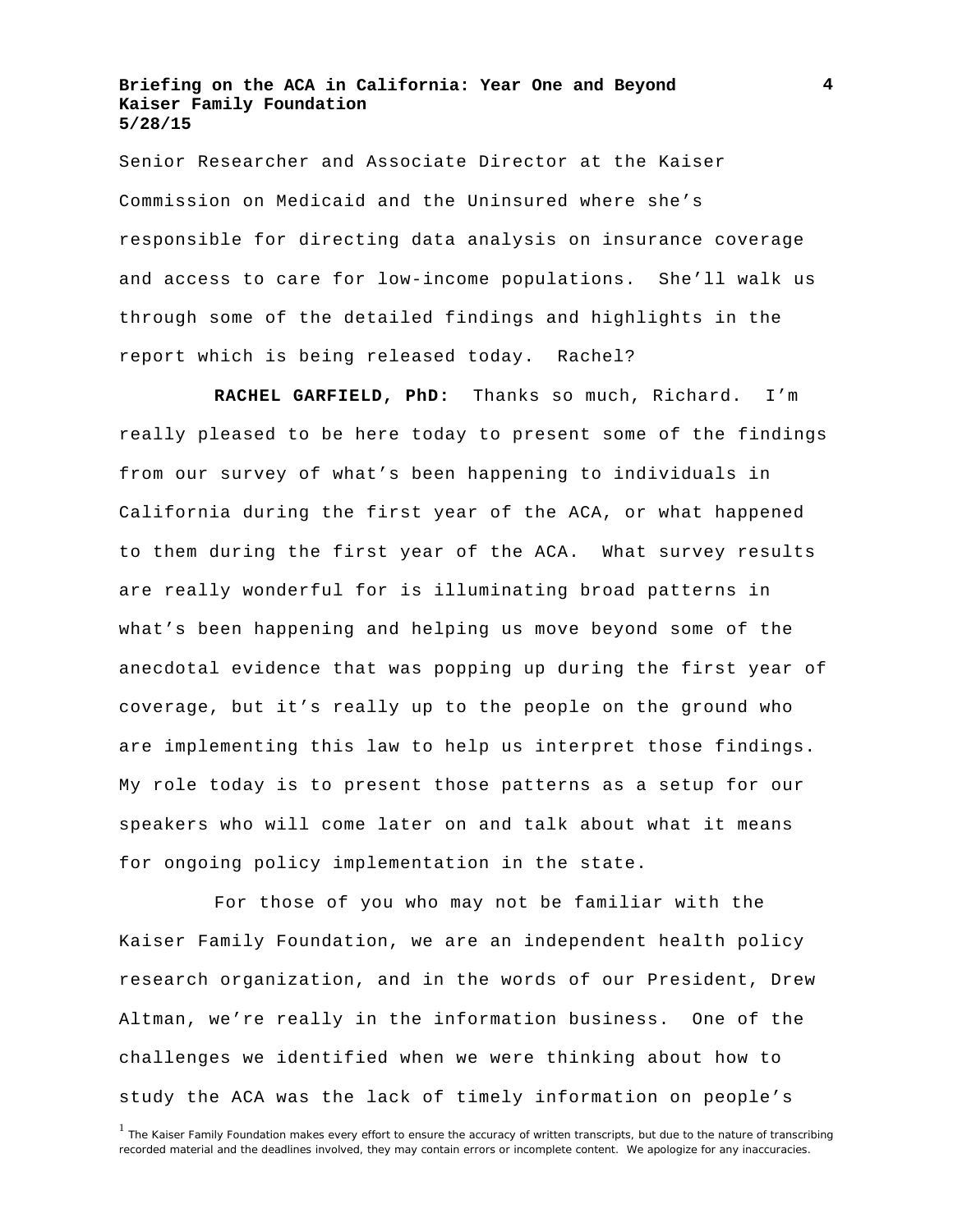experiences under the law. We wanted to undertake original data collection to try to capture this information, and our goal was really to move beyond the enrollment numbers. There are other excellent sources of how many people enrolled in either Medi-Cal or Covered California, specifically the administrative data that the state collects. We wanted to be able to get some data that told us how are people fairing, how are they using the healthcare system, what impact has coverage had on their lives? For those that remain uninsured what's been happening to them? And so you can see on this slide some of the broad aims of the study.

As Richard mentioned, the California sample that I'll be talking about today is part of a broader effort at the Kaiser Family Foundation that includes a national sample as well as some other state-specific samples. We were in the field in the fall of 2014 with most of the interviews done before the start of the second enrollment period so we could really ask people about that first year of coverage. In California, we had a very robust sample with over 4,500 nonelderly adults participating in the survey.

There are several reasons why the Kaiser Family Foundation was really interested in doing a California-specific survey, and it's not just because California is our home, we're based on Menlo Park, but it's really because, as most of you know, the ACA is really being implemented at the state level

<sup>&</sup>lt;sup>1</sup> The Kaiser Family Foundation makes every effort to ensure the accuracy of written transcripts, but due to the nature of transcribing recorded material and the deadlines involved, they may contain errors or incomplete content. We apologize for any inaccuracies.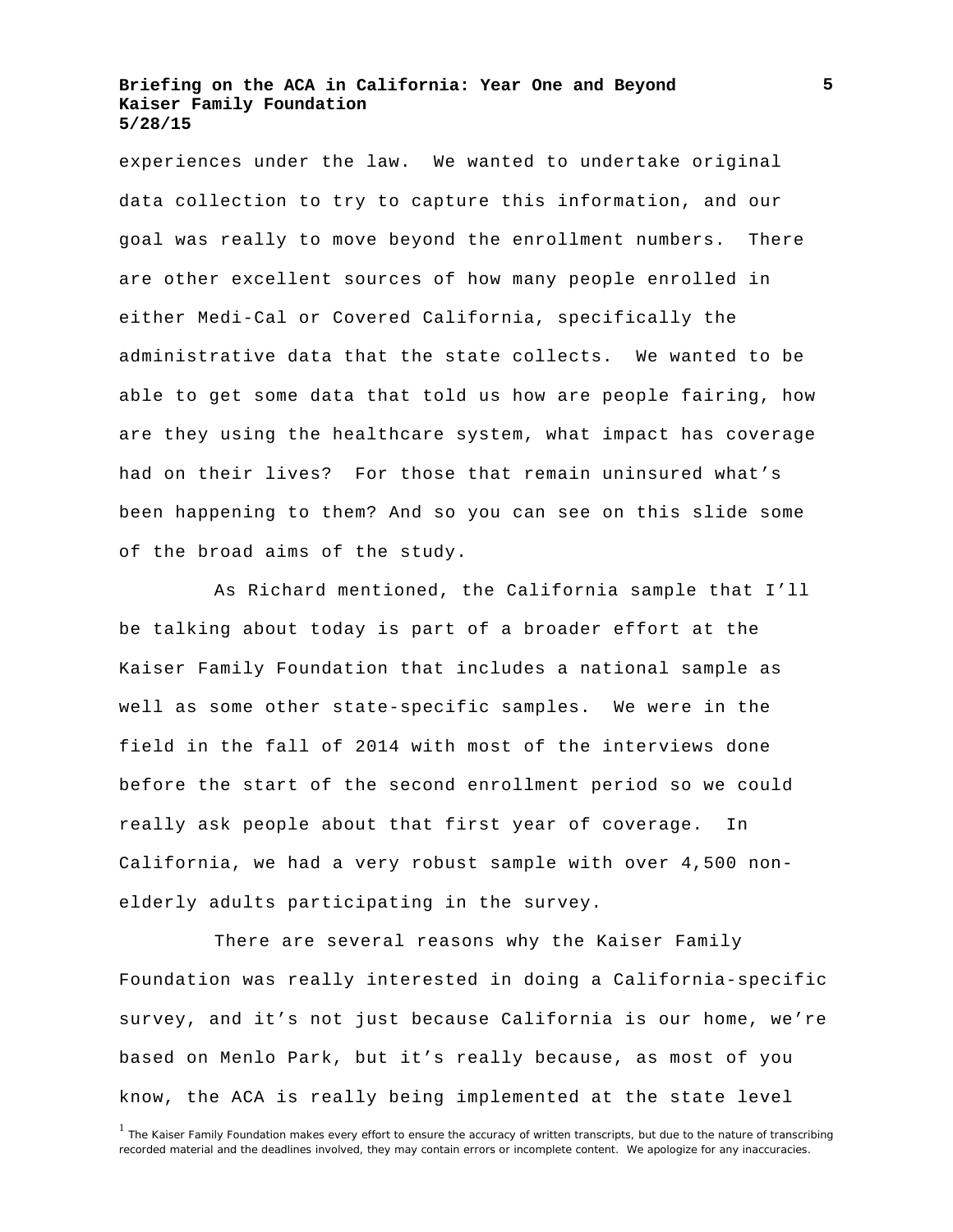and so you need that state-specific policy context to understand the findings. We chose California because it really is a bellwether state for ACA implementation. I'm sure most of you are familiar with the specific steps that the state has taken to really be quite aggressive in implementation of the law, and while the state did experience some of the glitches that were experienced nationwide during that first year, the state showed remarkable enrollment numbers during that first year. I think they were pretty unexpected and it leads it to be a wonderful case study for examining what happened under the law.

Let me get into some of the findings. The findings that I'm going to be presenting today are part of a broader report. There is an excerpt from that report in your packets, and the full report is actually available at KFF.org. We also have a few copies available for people to pick up on their way out if they like. I'm only going to be able to really skim the surface today, so I would encourage you to take a look at that if you have a chance.

One of the first things we were interested in was who are the people who gained coverage in 2014 and who are the people who were left behind and remained uninsured. On many important measures that we looked at, specifically income, age, and health status, as I'll talk about in a second, these groups were very similar to each other actually. But there were some

<sup>&</sup>lt;sup>1</sup> The Kaiser Family Foundation makes every effort to ensure the accuracy of written transcripts, but due to the nature of transcribing recorded material and the deadlines involved, they may contain errors or incomplete content. We apologize for any inaccuracies.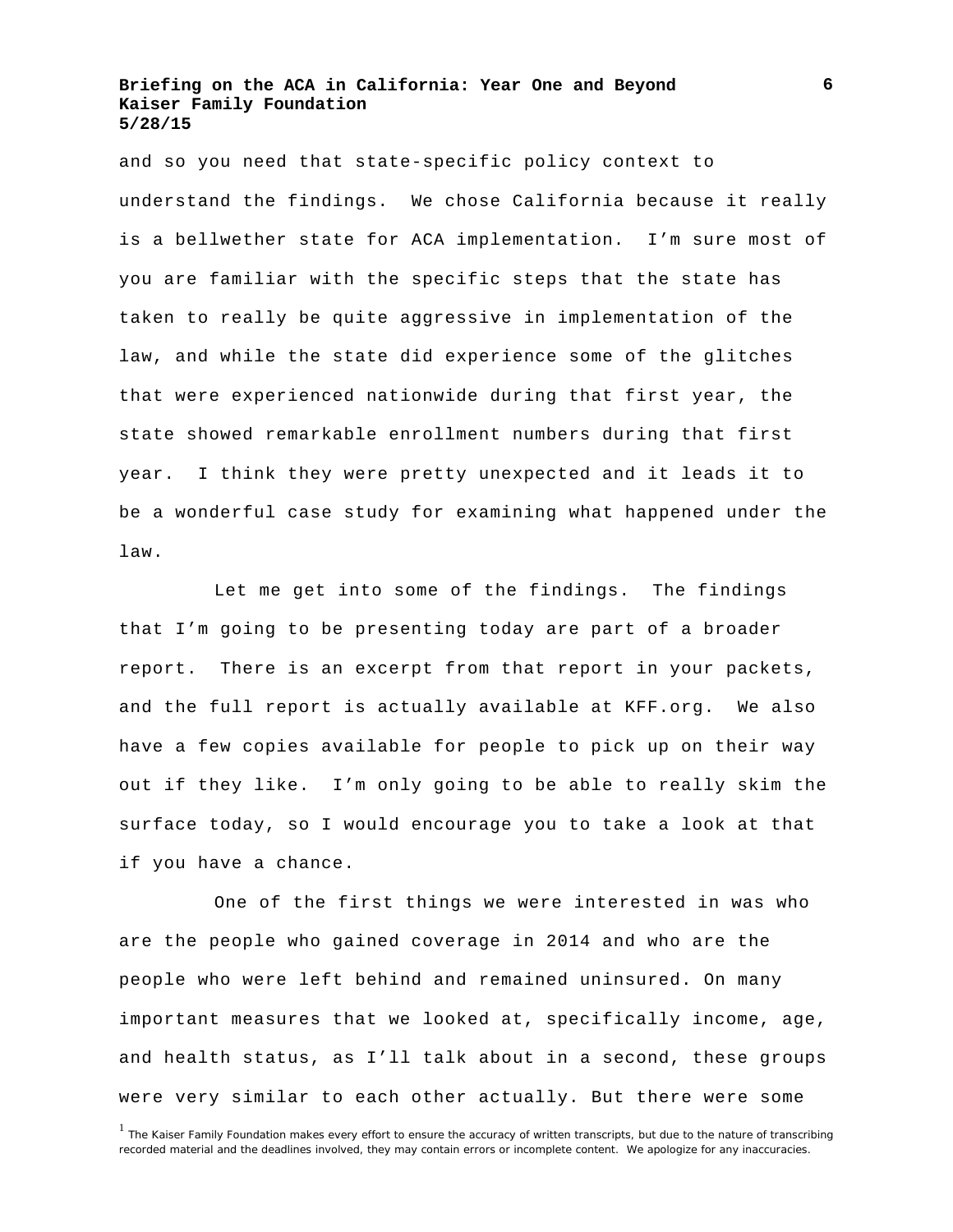differences between these populations, some of which I've highlighted here in this slide. You can see that while the majority of both groups are in families with a worker, the newly insured are actually less likely to be in a family with a full-time worker than the remaining uninsured. As you know, the ACA opened up new coverage options for people outside of employment, people who had primarily part-time employment before the ACA had a few coverage options, and so perhaps that has changed under the law.

Importantly, we see some differences in race ethnicity of the two groups. I know there's been a lot of attention to this issue in this state, and while Hispanics had large coverage gains under the law, we do see that the remaining uninsured population is disproportionately of Hispanic race ethnicity and this is self-identified by the respondents in the survey. There are several possible explanations for this. One is limits on eligibility related to immigration which affect primarily people of Hispanic origin, but others are barriers related to language access or cultural barriers to coverage that I'm sure our panel will talk about.

Last, we saw some differences by gender and these actually reflect some long-standing patterns of women being more likely to have coverage than men, and we actually see that in the population that gained coverage versus those who did not. When we dug a little deeper into the data on that, we

<sup>&</sup>lt;sup>1</sup> The Kaiser Family Foundation makes every effort to ensure the accuracy of written transcripts, but due to the nature of transcribing recorded material and the deadlines involved, they may contain errors or incomplete content. We apologize for any inaccuracies.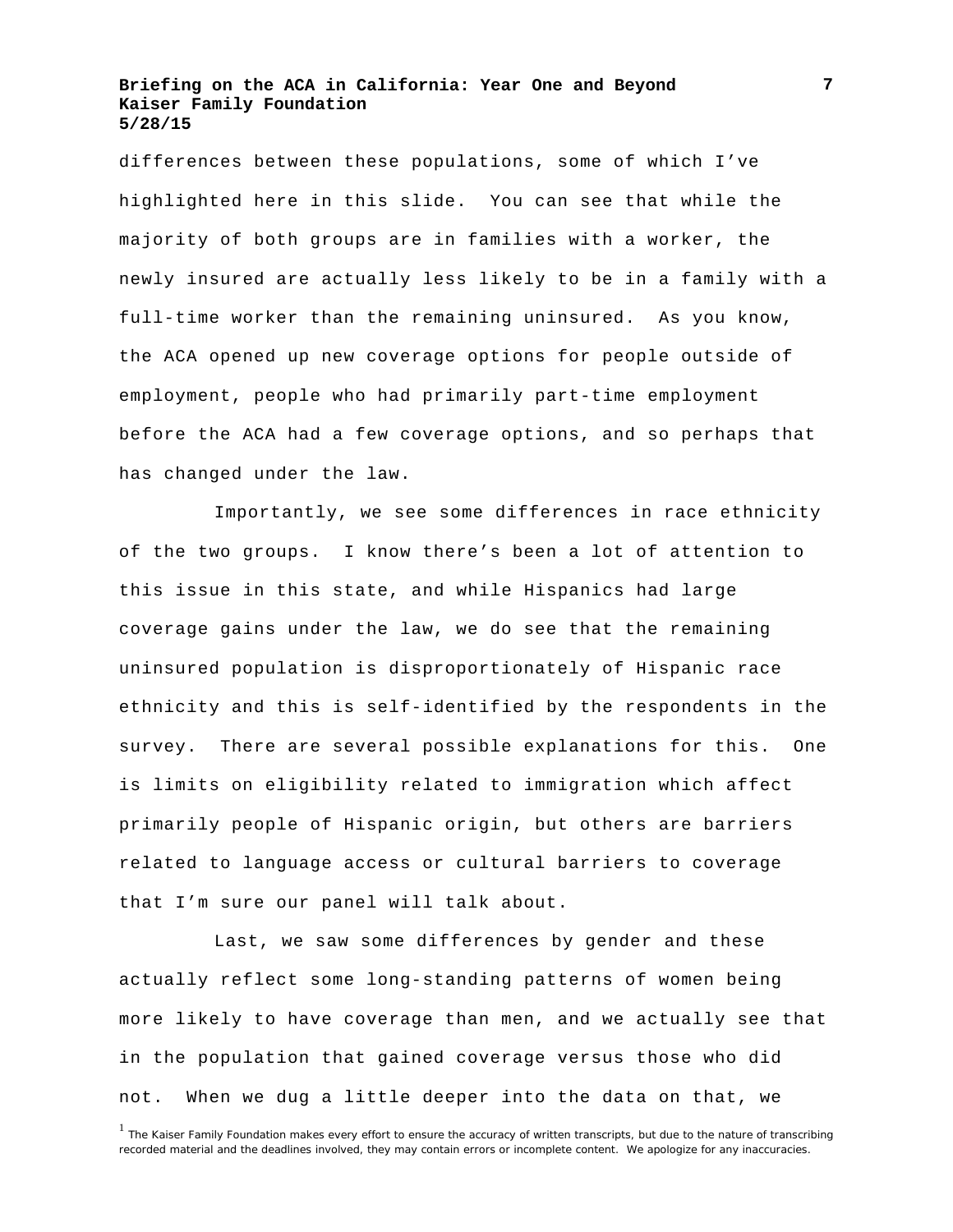think that some of this may be related to actually Medi-Cal eligibility which is still higher for women, for some women, specifically pregnant women, and a lot of people who gained Medi-Cal in 2014 were actually still qualifying under those old eligibility pathways that were in place. Many were newly eligible, but people are still coming in under those new pathways.

As I mentioned, we also looked at health status and I wanted to drill down to these results just for a second. There is a lot of data on this slide and I want to highlight two take-away points for you. The first is that there was a big concern before implementation that there would be selection among the newly insured, that is that the sickest people would be the ones to sign up for coverage. When we looked at the data we actually did not see significant differences between those who remained uninsured and those that took up coverage in the share that say that their health is poor, either their overall health or their mental health. This leads us to think that perhaps selection wasn't as big an issue.

The second major take-away from this slide is that we find that there is still a great need for coverage among the remaining uninsured. Many of them are telling us that they are in poor health and so that would indicate a need for some kind of coverage and health services. Notably, they're also less likely to tell us that they have either a diagnosed illness or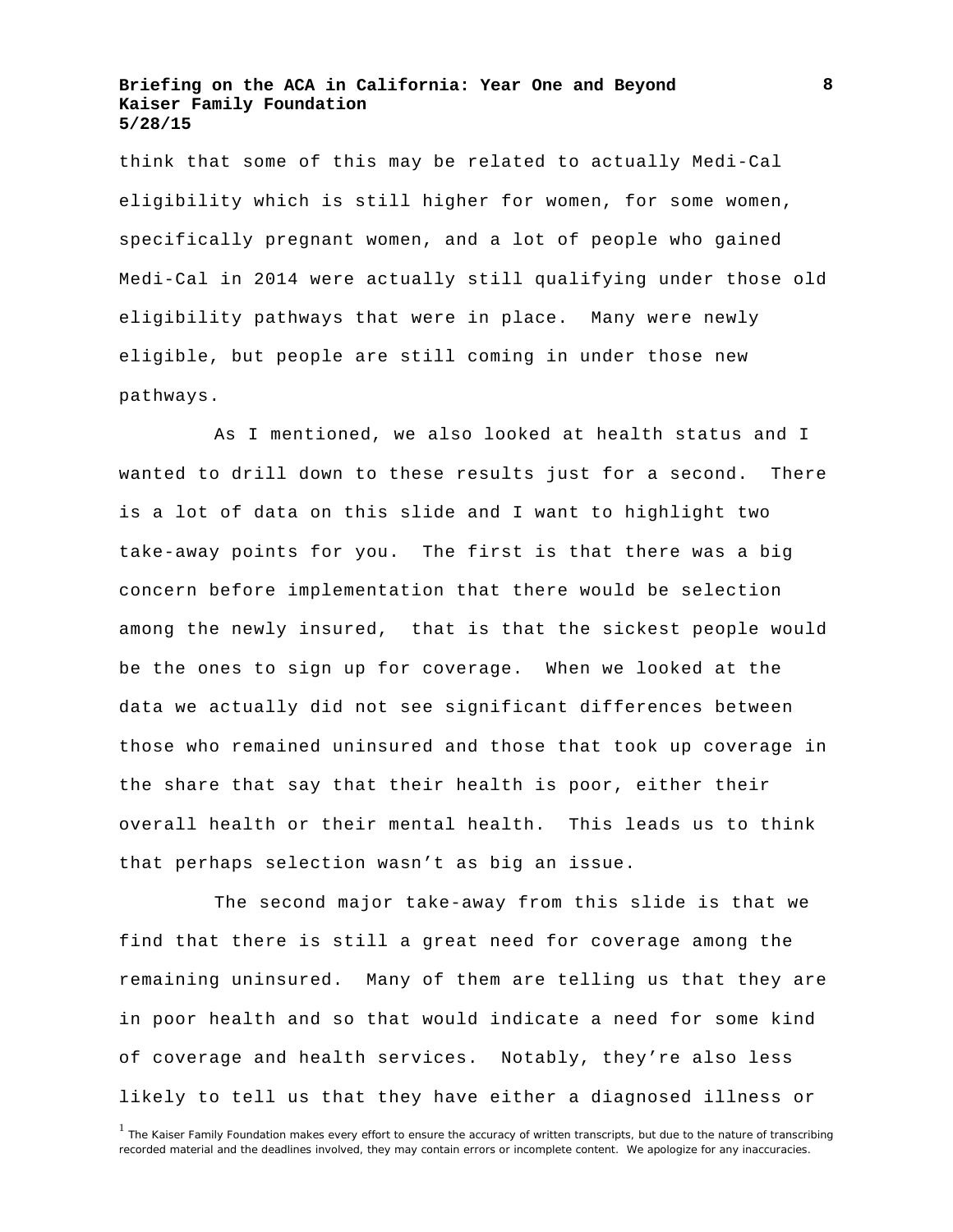are taking a prescription. Based on other research, we think this means that people are less likely to be linked to care and there are possibly high rates of undiagnosed illness among this population.

One of the most interesting questions that people were asking before implementation is what's going to happen to care patterns. This was really a big unknown— what people would do once they got their coverage— and we asked a host of questions about where people go for care, what their utilization was. And what we found was that most people who have a usual place that they go for care tell us that they did not change where they went for care once they got their coverage. We see that just under one in five of the newly insured say they did change their source of care. In followup questions, most people said this was related to insurance, but that still means that about 80-percent stayed with their previous provider. When we look at who that provider was, we can see the ongoing important role that clinics and health centers are playing in caring for this population. The majority of the uninsured population and a plurality of the newly insured population tell us that they rely on either a clinic or a health center for their ongoing care. These providers are continuing to play a very important role in caring for both the uninsured and low-income insured population in the state.

<sup>&</sup>lt;sup>1</sup> The Kaiser Family Foundation makes every effort to ensure the accuracy of written transcripts, but due to the nature of transcribing recorded material and the deadlines involved, they may contain errors or incomplete content. We apologize for any inaccuracies.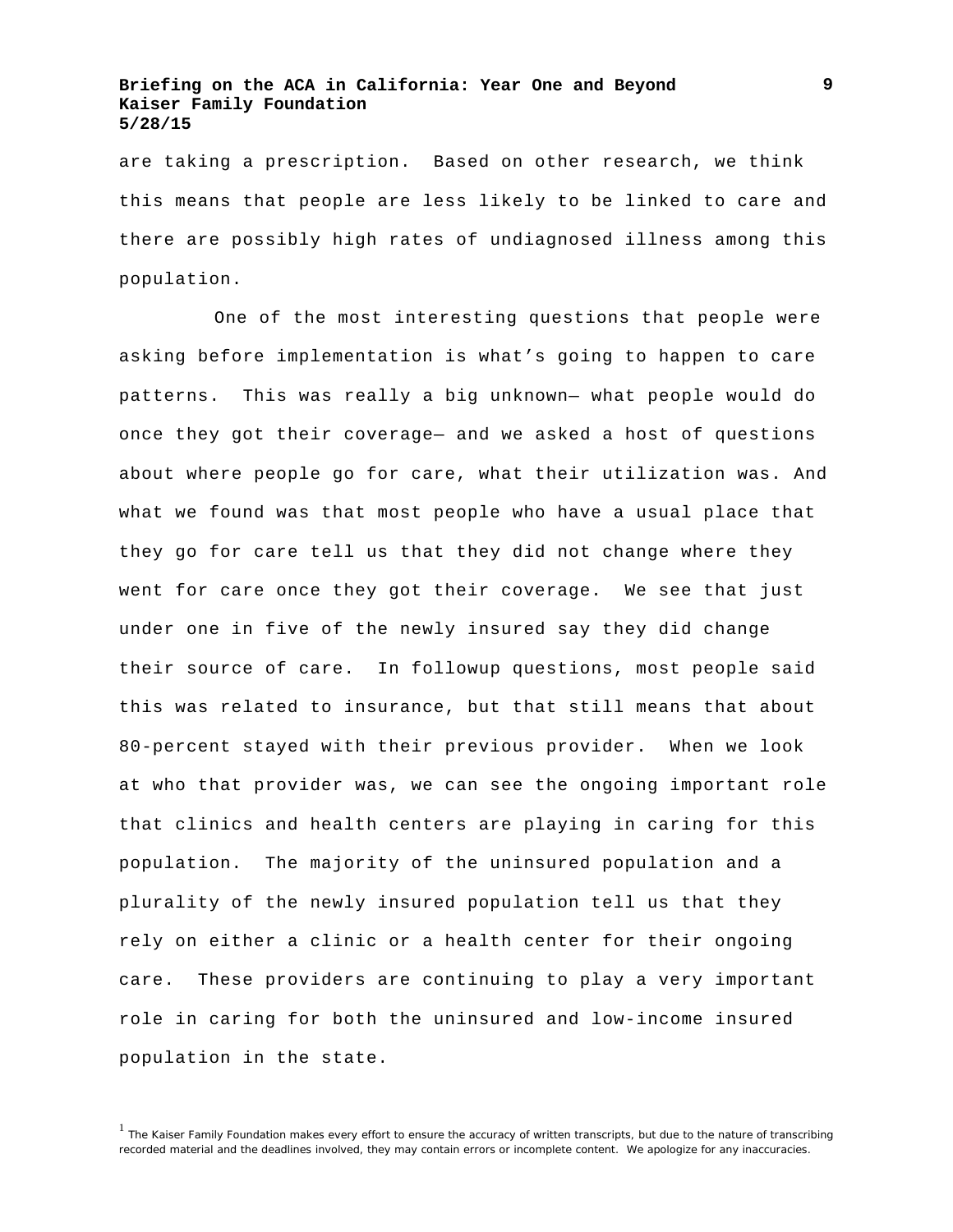On most measures of access that we looked at we actually find that those who gain coverage did better than the uninsured. This is not a surprising finding, as anyone who's familiar with the past 30 years of research in this area knows, but it's nice to see that the law's working as planned.

That said, we did identify some areas for policy makers to perhaps pay attention to moving forward. When we ask people did you postpone care and if you postponed care did you ever get it, we actually find that the uninsured and the newly insured are reporting similar rates of having those challenges and that these are higher than those who have been previously uninsured. I'm sorry, I should have defined earlier, the previously insured are people who had coverage before 2014 and continued to have coverage afterwards.

There are several reasons why we may see these patterns. Most of the newly insured are lower income, and there are barriers to accessing care for people who are lower income related to traveling to care or getting time off of work, all sorts of things like that. It could also be related to more complex health needs among the lower income population. That is to say if you have more potential encounters with the healthcare system there's a higher likelihood that one of those may be potentially problematic for you.

In addition, we also identified some system challenges and you can see these in the results on the right-hand side for

<sup>&</sup>lt;sup>1</sup> The Kaiser Family Foundation makes every effort to ensure the accuracy of written transcripts, but due to the nature of transcribing recorded material and the deadlines involved, they may contain errors or incomplete content. We apologize for any inaccuracies.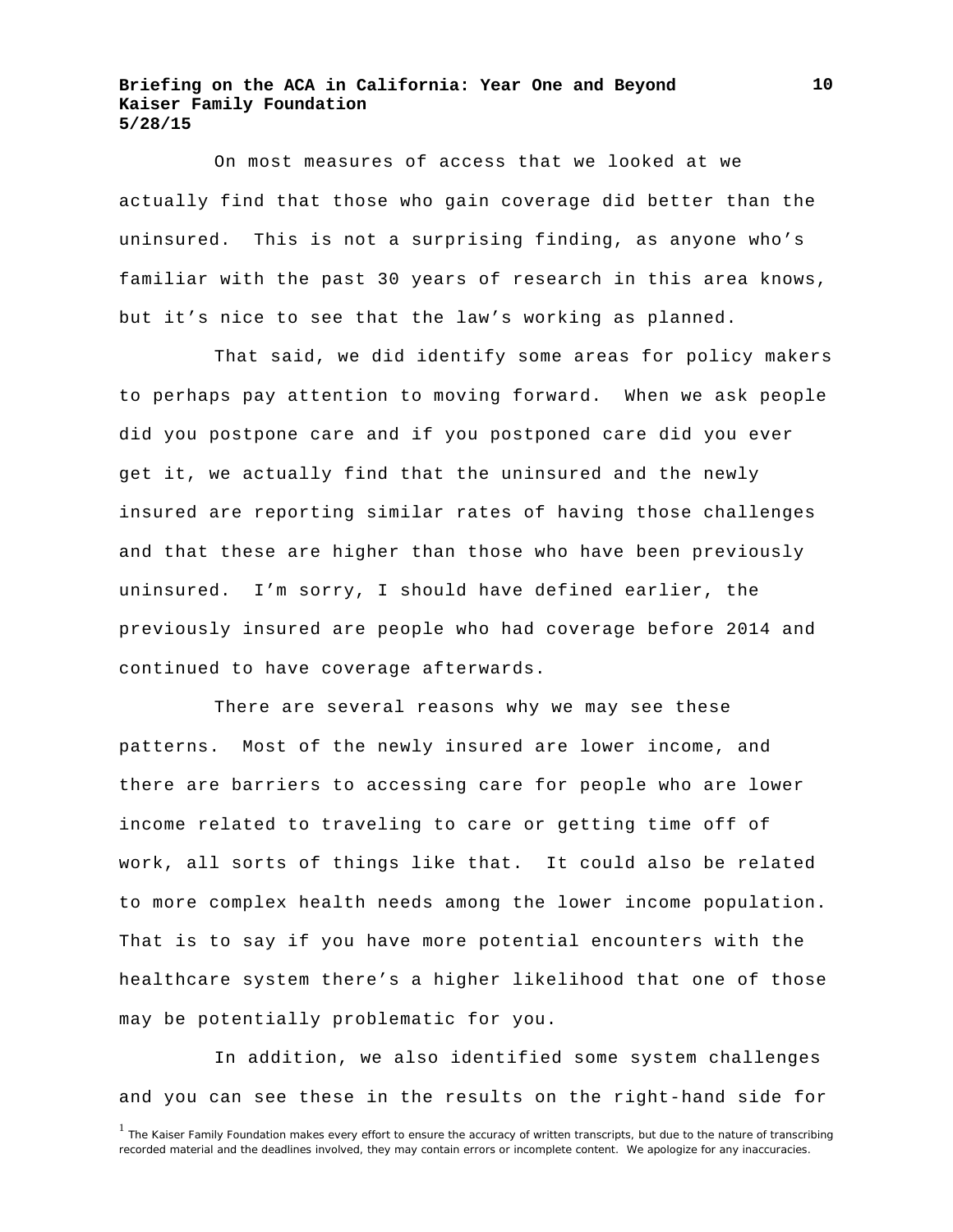which we don't see differences by insurance. It looks different, but they're not statistically significant. We actually see similar rates of people telling us they have problems either getting appointments or had to wait longer for appointments among the newly insured and those that had coverage before. These may be indicative of just larger challenges in the healthcare system, not related necessarily to the coverage that people have.

The last set of outcomes that we wanted to focus on were related to financial security. Health coverage has two major goals, one is to help you access coverage and the other is to provide financial protection from that coverage, and we find that health insurance is working in this capacity. Both the newly insured and the previously insured tell us that they have fewer problems with medical bills and greater financial security against future medical bills than those who remain uninsured.

That said, there are some areas to pay attention to moving forward, specifically nearly half of the newly insured population told us that they believe it's either somewhat or very difficult to pay their monthly premium. Most of these individuals are in Covered California since Medi-Cal enrollees generally do not pay any premiums for their coverage, and although there are affordability provisions in the law, perhaps

<sup>&</sup>lt;sup>1</sup> The Kaiser Family Foundation makes every effort to ensure the accuracy of written transcripts, but due to the nature of transcribing recorded material and the deadlines involved, they may contain errors or incomplete content. We apologize for any inaccuracies.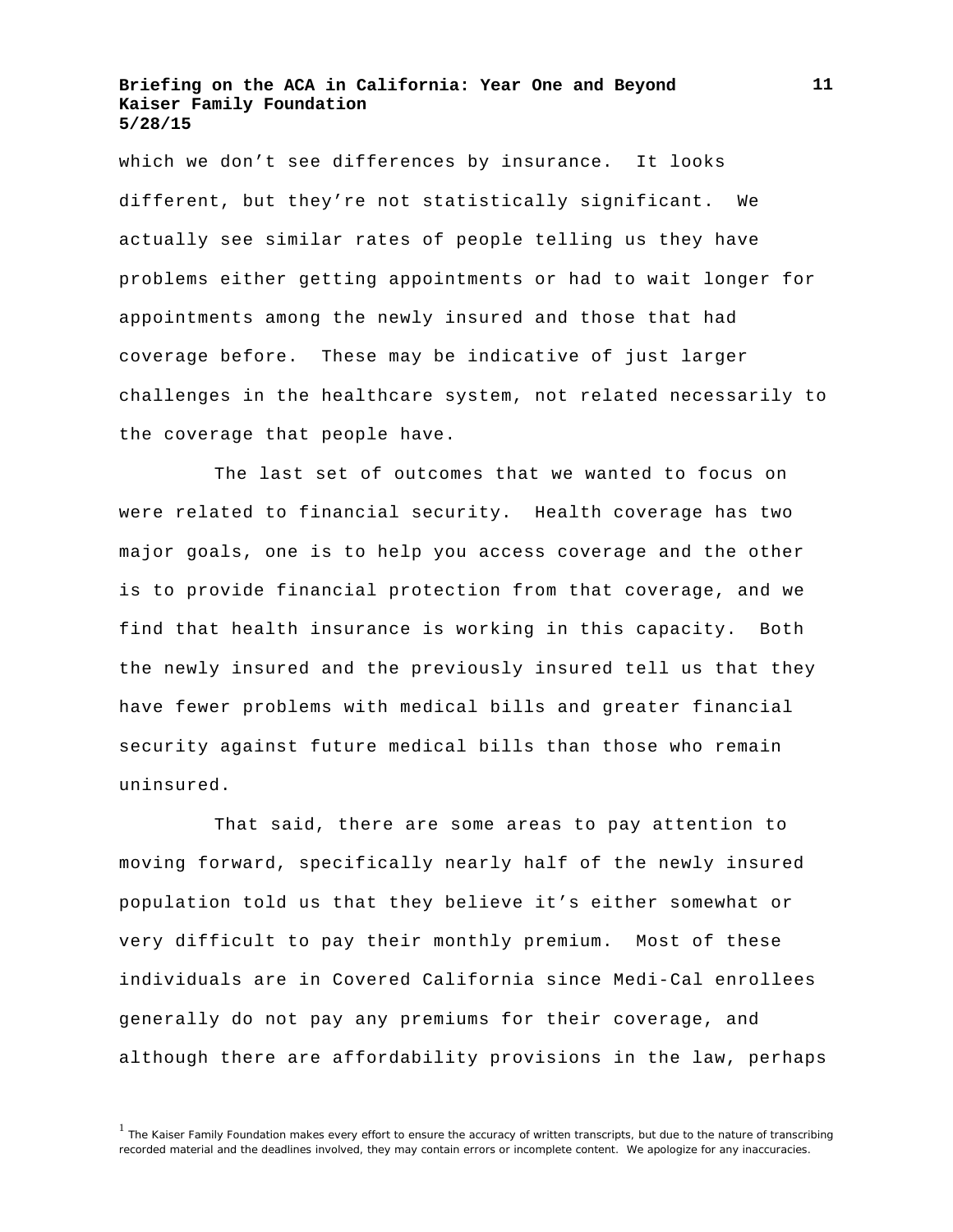some ongoing attention to the suitability of those provisions is warranted.

Last, I just wanted to reiterate that the financial concerns that we raised are really the ongoing challenge that the uninsured in the state are facing. There was a lot of attention in 2014 to implementation and the need to get it right to get people coverage, but when we asked folks who remain uninsured why they remain uninsured, very few people indicated that it was some sort of logistical challenge in actually getting enrolled. Very, very small shares said they either didn't want coverage, they opposed the law, or they were against the idea of the ACA. Some did tell us that they sought coverage but were told that they were ineligible or that they knew they were ineligible because of their immigration, but the most common reason people tell us that they don't have insurance coverage is that they simply can't afford it. Given the availability of financial assistance for most people who remain uninsured, perhaps some ongoing help in helping people be aware of these new options or making sure that they are affordable to them would be important.

In conclusion, I just wanted to leave you with some of the policy implications that we drew in the survey. In the name of time I won't read these to you. I'll just leave them to you to peruse, and most of them I've already touched on in my previous comments. In summary, I think I'll just say that

<sup>&</sup>lt;sup>1</sup> The Kaiser Family Foundation makes every effort to ensure the accuracy of written transcripts, but due to the nature of transcribing recorded material and the deadlines involved, they may contain errors or incomplete content. We apologize for any inaccuracies.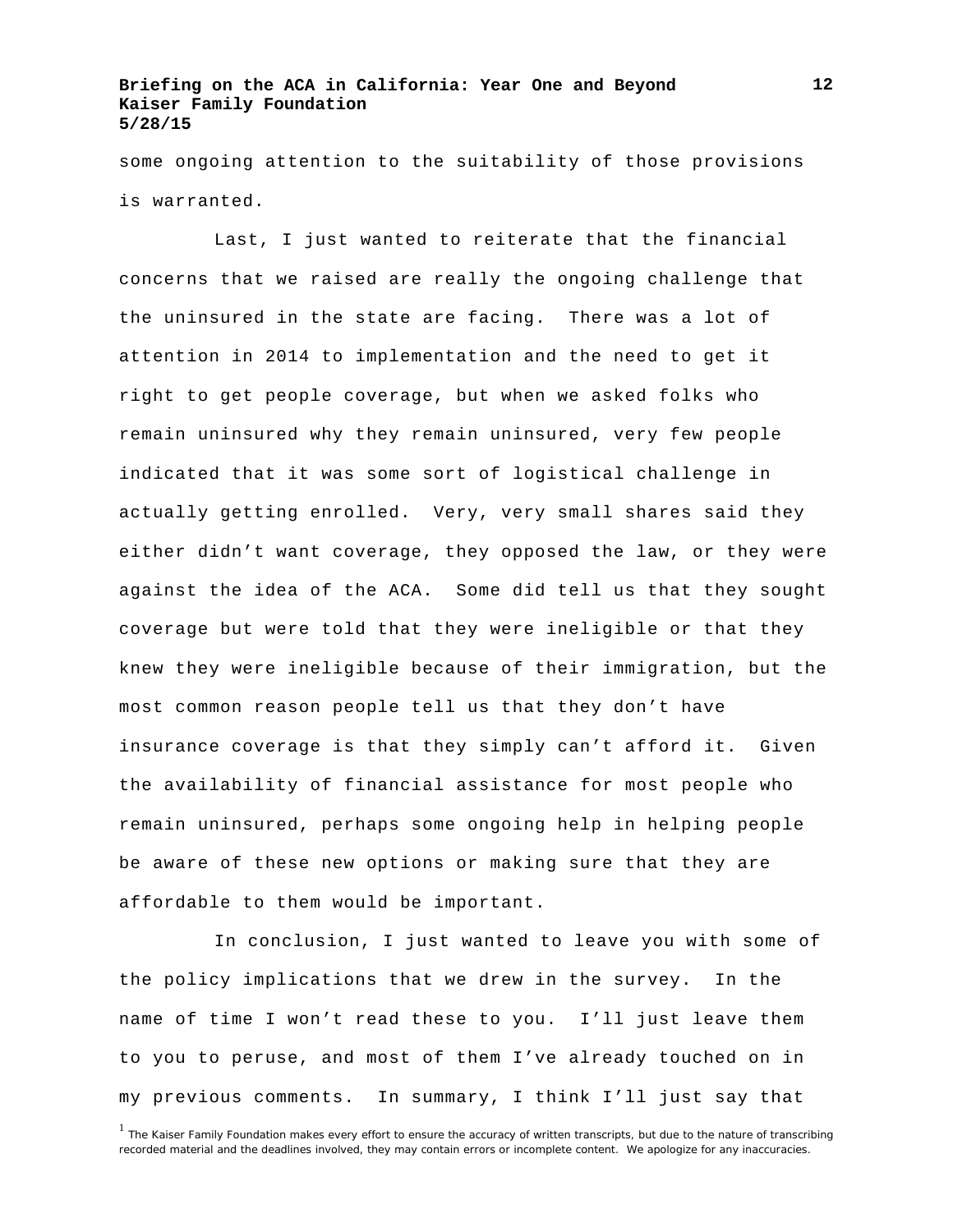while there were significant coverage gains under the ACA and the newly insured population is faring better than they were before, that is to say they have better access to care, better financial security, there are some ongoing areas to pay attention to and I look forward to hearing from the panel about some of the things that the state has done in 2015 to continue its progress. Thank you.

**RICHARD THOMASON, MPA:** Great. Thank you, Rachel, for sharing those interesting findings. In the interest of having Jennifer Kent here and out on time, we're going to hold questions for Rachel Garfield until later on in the session so that we can bring up Jennifer Kent who is the Appointed Director of the California Department of Healthcare Services as of January of 2015. She oversees a staff of 3,700 people at DHCS, and among other things is responsible for the operation of Medi-Cal, the state's Medicaid program that supports the health of more than 12 million Californians, so a big job. We are so pleased that Jennifer can join us today.

JENNIFER KENT, MPA: Thank you. It's good to see you and thank you for having me. What's really phenomenal when you think about a program such as Medi-Cal in California, obviously it's the largest Medicaid program in the country, but when you sit, at least this is what I do when I sit at home by myself at night, and think that there's 12 million Californians that are out there that are better because of what you and your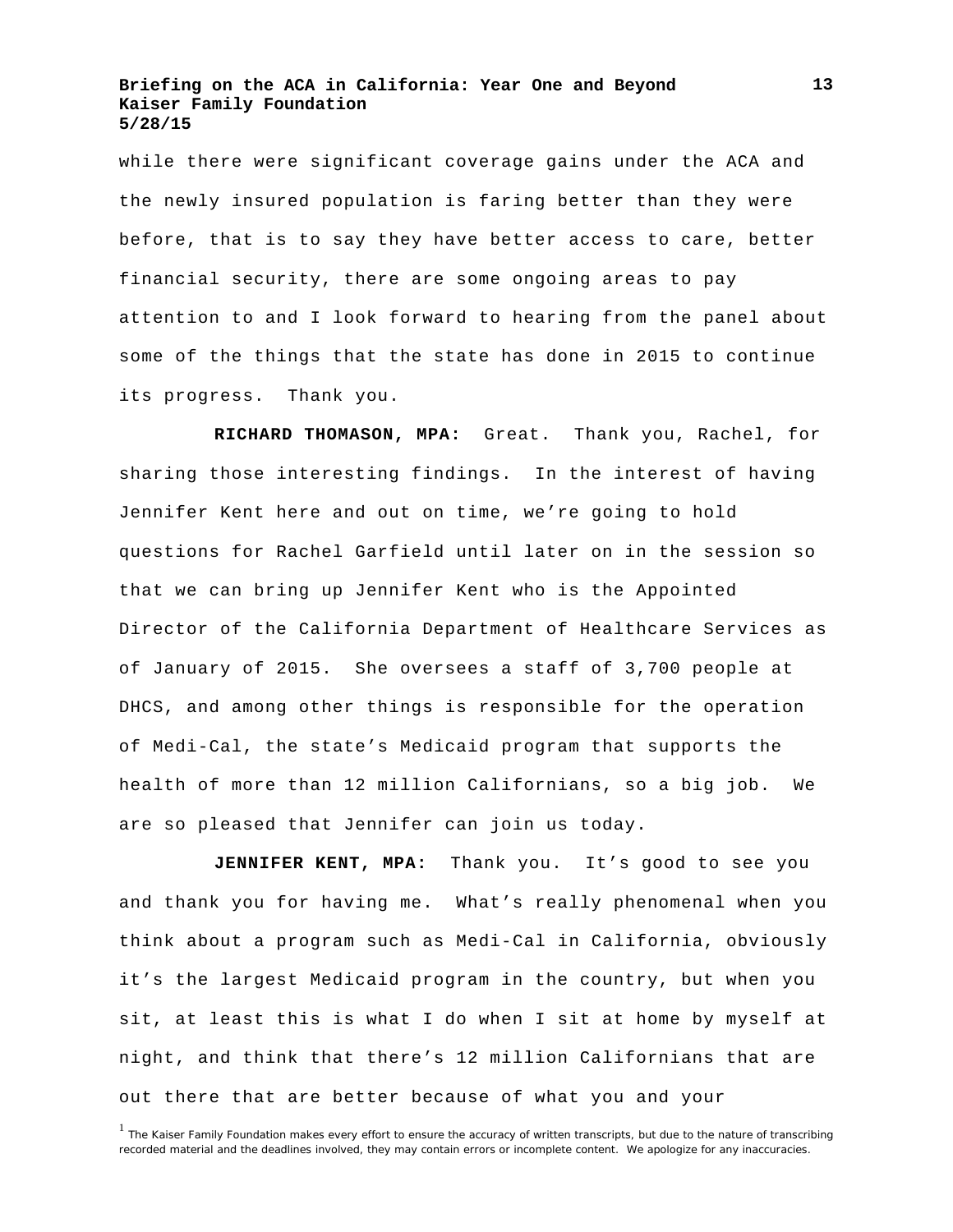department and the administration and policy makers are doing for them. Then it's also the same thought which is oh my gosh, there's 12 million people that rely on this state to help provide coverage for them and their families which is a really amazing both opportunity and challenge.

In preparation for this discussion, I think it's really important that we take a look back just for a little bit to understand where Medi-Cal was prior to the Affordable Care Act and where it is today, which I think coming to this department for the third time, I served in 2004 to 2007 and then basically for a little bit in 2011 and then I'm back for my third tour of duty. I got to see both the pre-ACA department as well as the post-ACA department, and I think it's just really phenomenal to think how the program has changed as well as the department itself. Kudos to our Research and Analytics Division who gave me some of these facts, but when Medi-Cal was taken in October of 2012, it was 7.6 million individuals and then today we stand at 12.3 million individuals, which is a 62-percent increase in enrollment in essentially two and a half years. I think when you, just from an operational standpoint, think about how you added 62-percent of an increase to a system that is very complicated and extremely diverse with a very challenging set of populations, it really is stunning that we were able to both grasp and embed the Affordable Care Act into our state program the way that we did, especially on such a short amount of time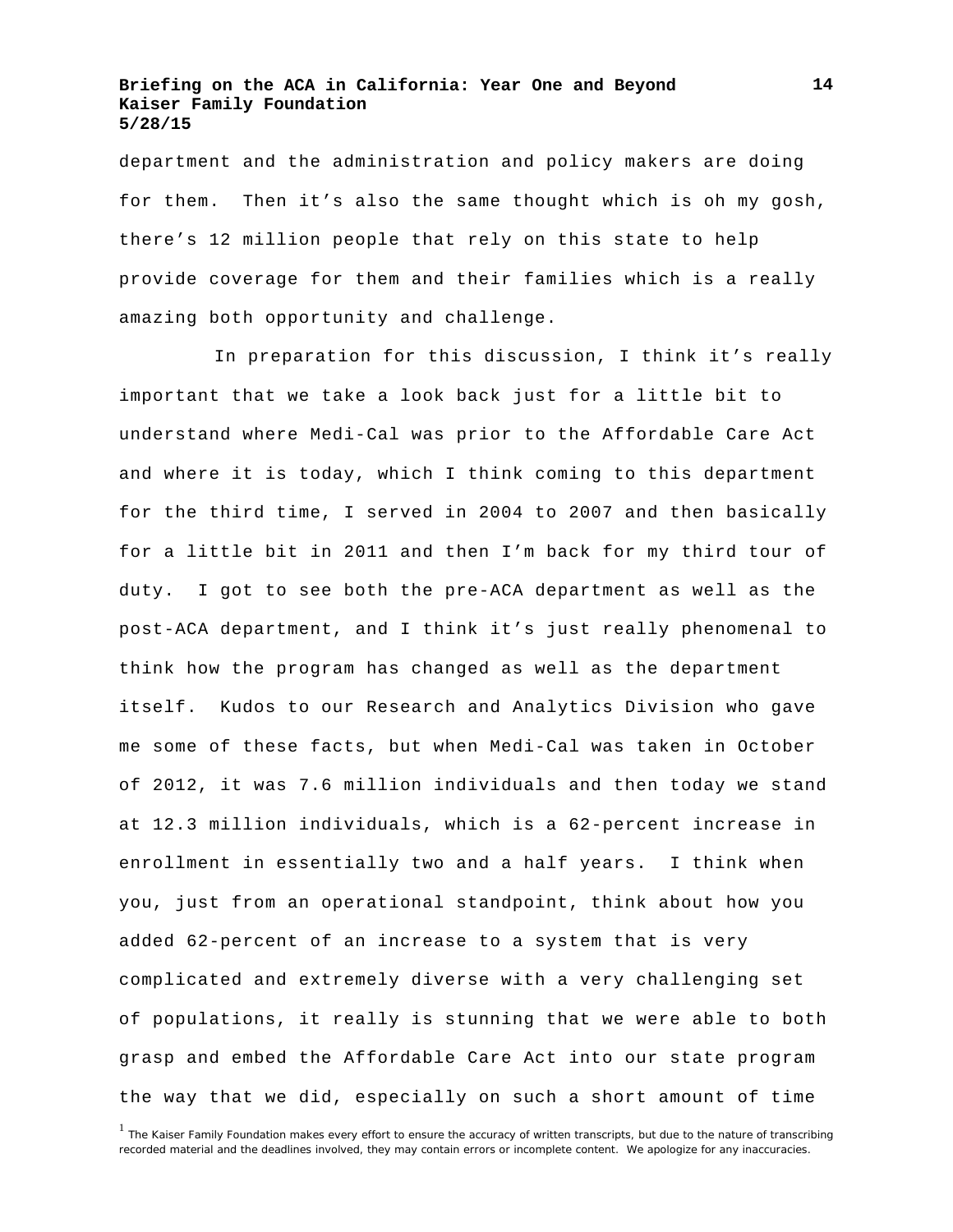that we had and given the state's resources when we were doing such an implementation.

The other thing that I want to highlight, and it's not a fact that has changed before and after the Affordable Care Act is that we, in Medi-Cal today pay for approximately half the births in the state of California, so there's approximately 550,000 children born in California every single year and we provide coverage to the moms and babies that are about half of those born under Medi-Cal coverage and payment scheme.

Today, about 50-percent of all the children in California are on Medi-Cal, so if there's, according to the Department of Finance, approximately 9.6 million kids in California, we have just a shave under 5 million of those children with us. That is both important to know but also key to some of the decisions and policies that we want to think about which is if these are children that otherwise wouldn't have coverage with us, what are we doing to make sure that they are healthy and obviously able to go to school, learn, get their education because you want them to go on. Hopefully, you don't want them on Medi-Cal, you want them on their own and supporting themselves either with employer-based coverage or other types of coverage.

Lastly, the Affordable Care Act in an enrollment setting, children dropped by 10 percentage points, so the program before the ACA and after the ACA, children made up

<sup>&</sup>lt;sup>1</sup> The Kaiser Family Foundation makes every effort to ensure the accuracy of written transcripts, but due to the nature of transcribing recorded material and the deadlines involved, they may contain errors or incomplete content. We apologize for any inaccuracies.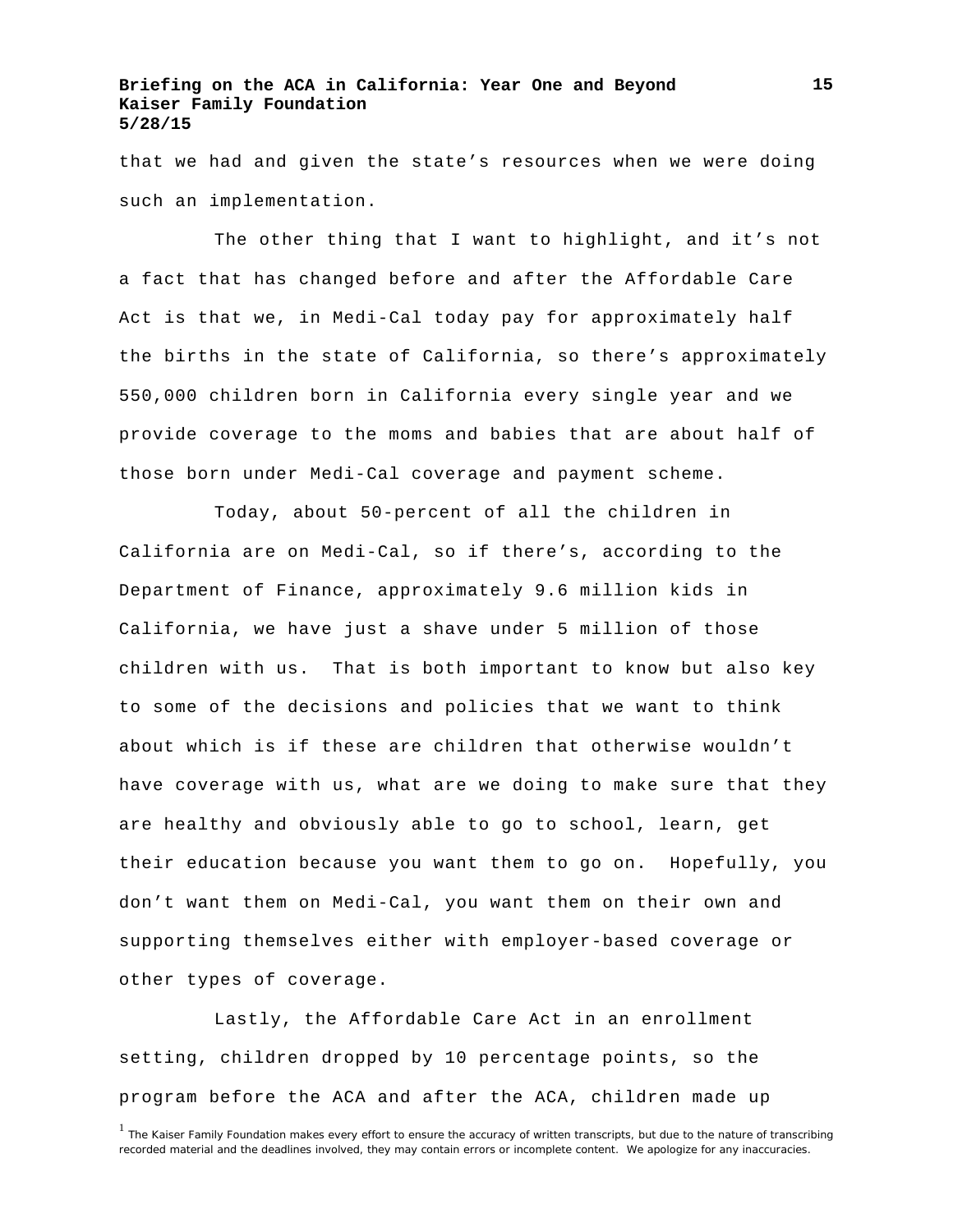about 55-percent of the overall population in Medi-Cal, and then after the ACA where we stand today they've dropped down to 45-percent and adults have increased up to 55-percent of the program. I think, obviously, as many of you know, that comes as a result of the adults that had no other linkage to Medicaid, otherwise not eligible for the program, becoming eligible. I think many of you were aware of the waiver that we had in 2010, that the Medi-Cal program had in place, to provide an early expansion of coverage to uninsured adults. I'm looking out there if anybody knows about the LIHP program, and I know the Foundation certainly supported a lot of the counties and their local health programs. This was coverage to about 660,000 adults as an early part of the expansion of the ACA, and when we transitioned them on a single day, how many of you remember the press coverage around that transition? Well, Norman does because he works at the department, so that doesn't count, but most people don't remember seeing that transition in the press and the reason they didn't see it in the press was because it was a resounding success and it is something that we are really proud of as we look forward to the next five years of the waiver that we are seeking with the federal government is the ACA and the waiver that we got in 2010 as a department and as a program was all about the early implementation of the Affordable Care Act. What can we do as a state to make sure that we put this program into place and provide coverage to the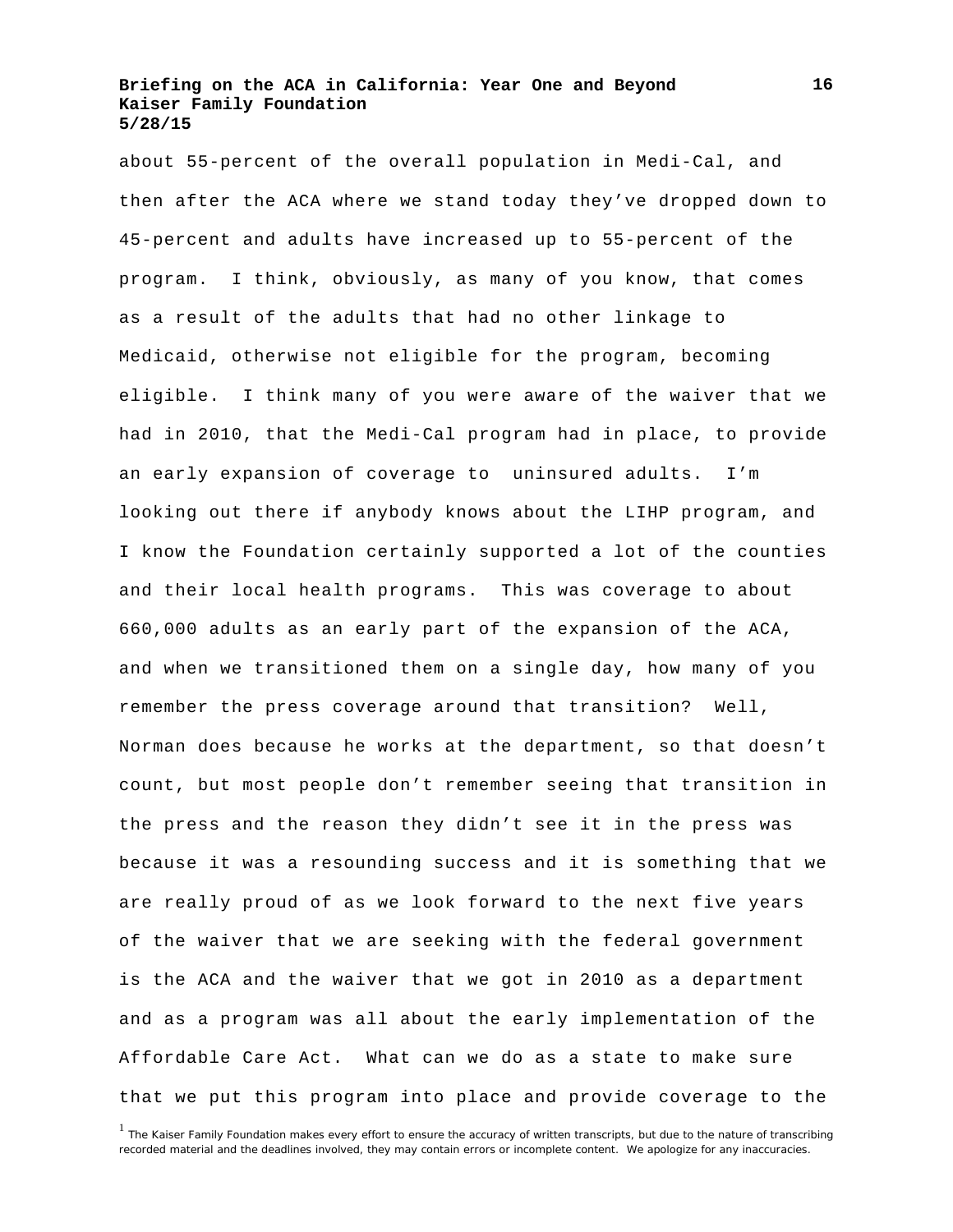millions of Californians that need it and that early wave of individuals on January 1 of 2014 were transitioned into coverage and pretty seamlessly and it was a remarkable both early adoption of the ACA from a state perspective— no one else flipped 660,000 people into a program on a single day— but also to the fact that they had already been receiving care through an organized delivery system also spoke volumes as to how those people found their medical home, how they already had a provider established, and that many of them were already under treatment which I think is also remarkable and that probably helped the overall health delivery system absorb them better because they had been in coverage that previous two years.

Then lastly, the largest transformation of Medi-Cal, again, prior to the ACA, and it has been a slow and steady phased-in approach, has been the increasing number of individuals that are enrolled in managed care versus fee-forservice. Today, about 80-percent of our population is in managed care, 20-percent is in fee-for-service. Back in 2007, it was 50/50, and really what we've got left now is about 9.2 million individuals in Medi-Cal managed care plans throughout the state, a little around 3 million in fee-for-service. Those individuals that are in fee-for-service by and large are individuals without full scope coverage either due to their lack of documentation status, so they may be with us through our emergency Medi-Cal program. They may have limited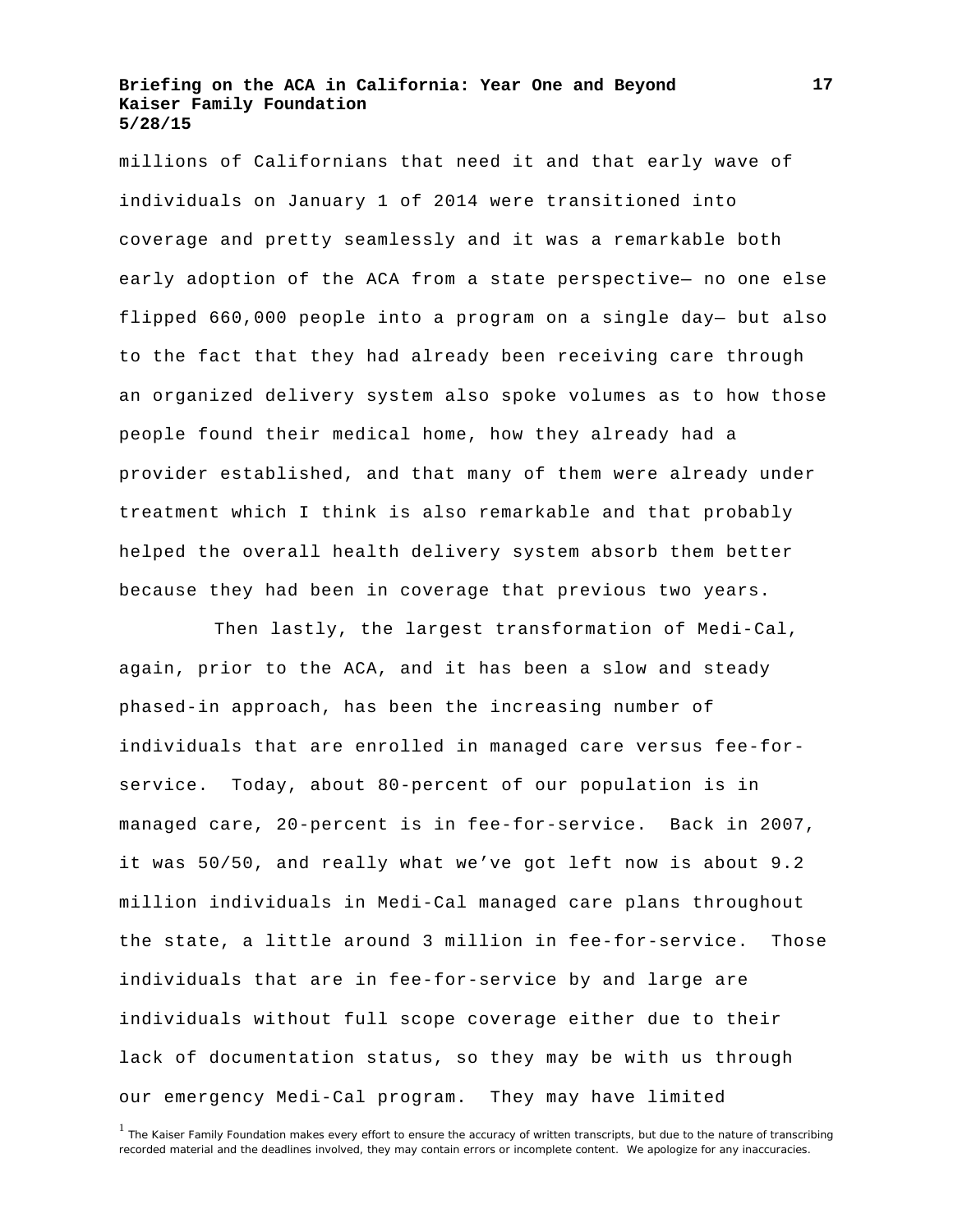benefits. They may be there for a pregnancy-only coverage. They may be populations that are exempt from Medi-Cal managed care because they've received what we call a medical exemption request from managed care. A lot of those individuals may also be dually eligible, so individuals with both Medicare and Medicaid coverage if they're not in one of our coordinated care initiative counties. That, I think, is kind of the challenge going forward as a state as we look into this next year or so with the Affordable Care Act, which is how do we ensure that the coverage individuals are receiving in managed care is both accessible and meaningful. But then I look to the fee-forservice system and say what are we doing for those individuals because they have coverage through Medi-Cal, but it is obviously not the same as our managed care plans. To the extent that individuals enrolled in a Medi-Cal managed care plan are entitled to certain things that our state has in place— a regulatory and legal scheme in terms of plans have to have primary care providers assigned to all of their beneficiaries, we have time and distance standards in this state that plans are held to which as far as I'm aware no other state has timely access standards the way we do— I think that that is a completely both appropriate and measurable system that we are really both continuing to refine but also incredibly comfortable with and that we feel that is the better way to provide care to people in an organized delivery system.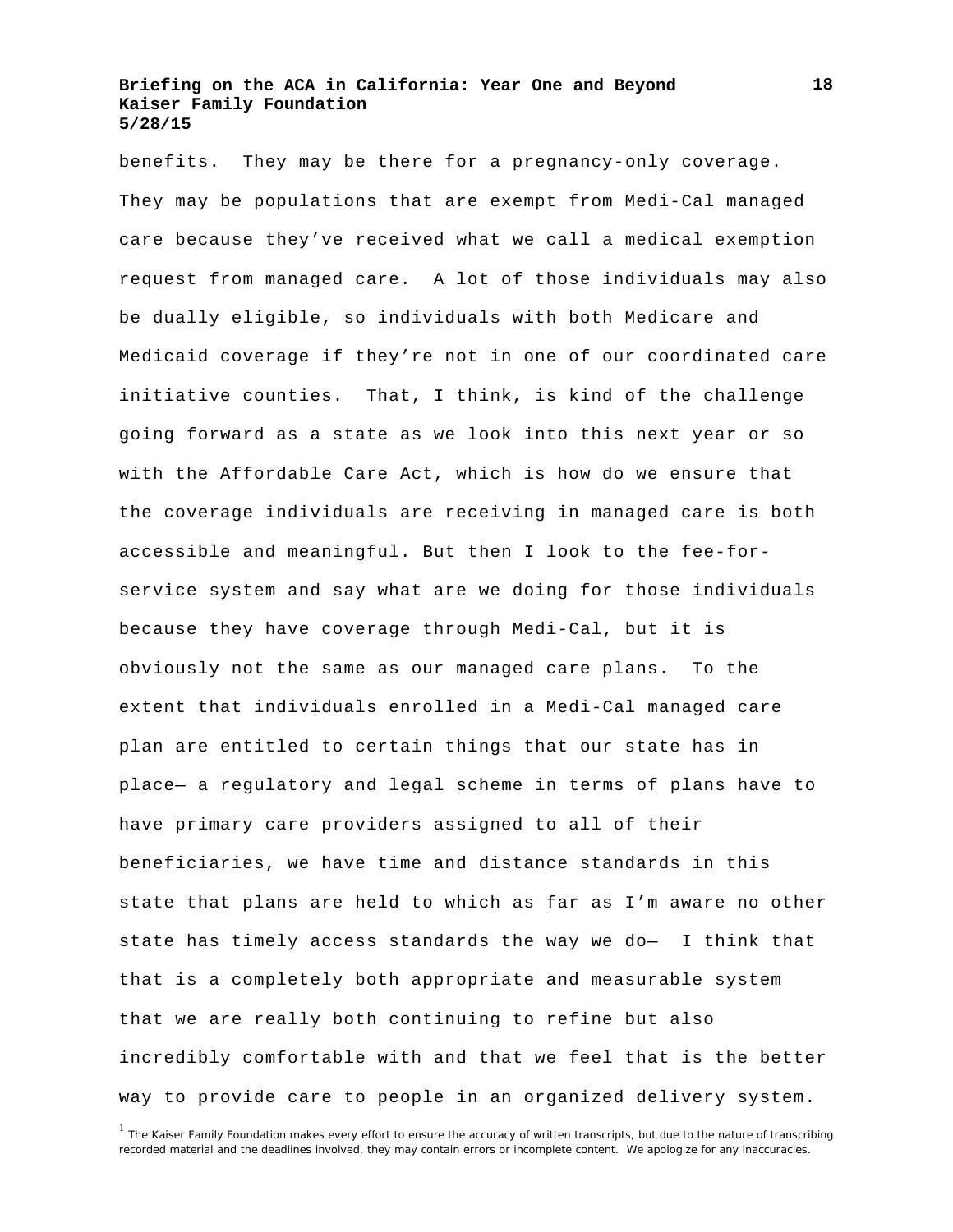The next challenge that is see both as a department and as a program is what do we do about our remaining fee-for-service population because their care is truly unmanaged and that presents a lot of challenges both for their own health status as well as the financial ramifications of having individuals without any kind of either regular or comprehensive benefits afforded to them.

The last thing I want to note, as we are getting ready to engage with the federal government in negotiations over our next five-year Medicaid waiver is the waiver expires on October 31. It was sold as the Bridge to Reform to the federal government, meaning help us do an early adoption of the ACA and provide us the federal funding, which was approximately \$10 billion in federal funds, to show you how we can do this. I think we have absolutely delivered on that promise, but what we're talking to the federal government about now which is we need another five years to fully embed this law into California and to really transform the delivery systems that these millions of Californians rely on. I'm also mindful of the fact that it's not just Medi-Cal beneficiaries that rely on the Medi-Cal program, in a lot of different settings, the funding that Medi-Cal provides to certain facilities and to certain providers benefit all of us and so I look to some of you who are experts more than I in this area in terms of our safety net, financing, to our UC hospitals, to our tertiary care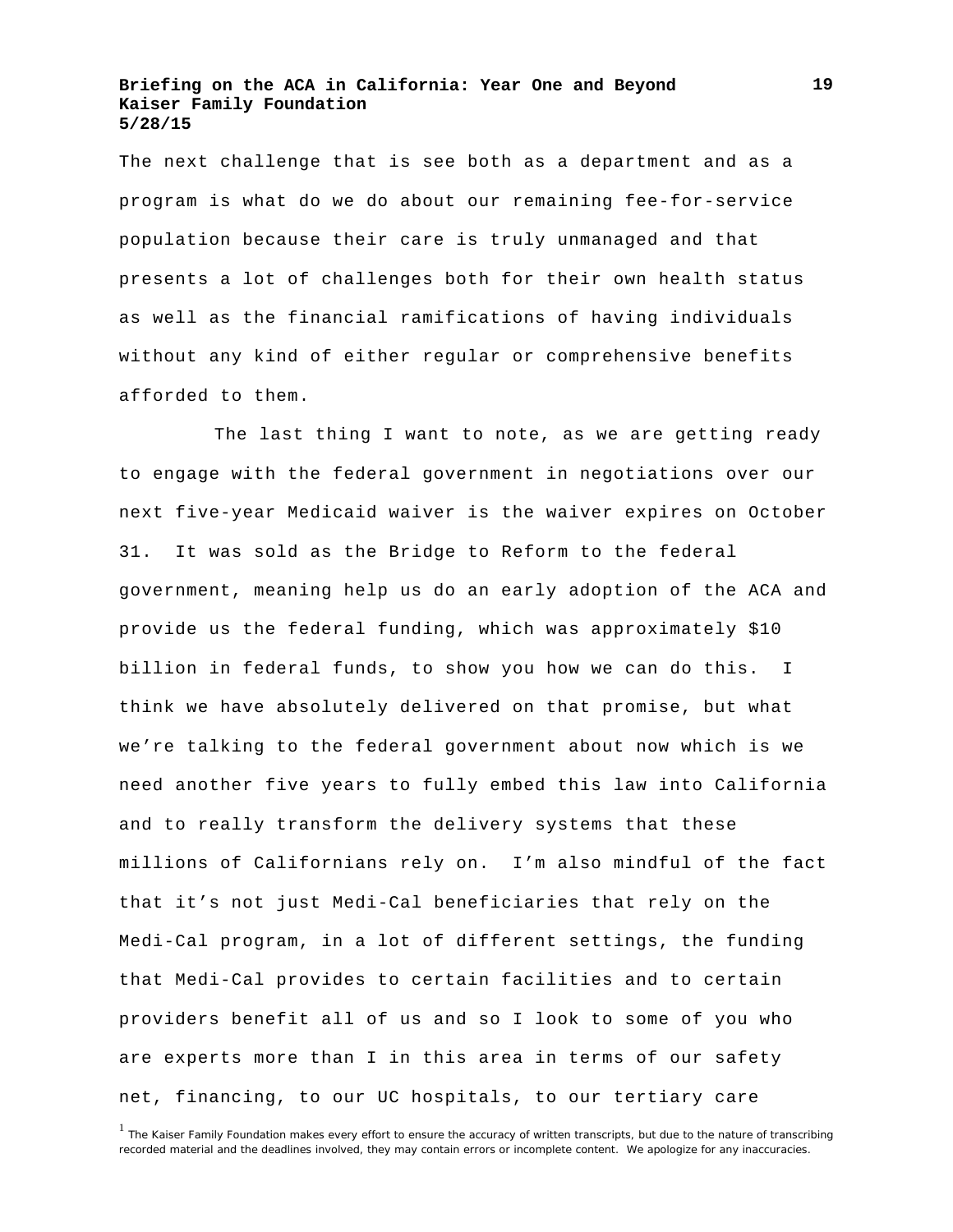centers, to individuals that are familiar with our California Children Services program. If you look at the Children's Hospitals in the state of California, if you've ever visited UC or had any kind of interaction with our academic research facilities, a lot of those programs, those facilities, that funding comes as a result of what Medi-Cal is able to do as one of the largest purchases not only in this state but also the country. Our story to the federal government as we look to this next five-year waiver is we have done a really good job with the first five years of this waiver and we need another five years to transform the system, but watch what we can do to better integrate care for individuals in our program. I have my May is Mental Health Awareness pin on if any of you are tracking this, but I think the next five years for our waiver is really kind of making sure that individuals have coverage that is fully comprehensive and is not just about their physical health is that for a lot of individuals, when they see a provider, they may be also struggling with behavior health issues, mental illness or substance use disorders. I think that that's really what we're trying to tell the federal government that if we don't look at the whole person when they come into a provider's office, be it a behavior health provider or a physical health provider, if we're not providing them a comprehensive benefit across the spectrum, they will continue to have poor health and they will continue to cost the system

<sup>&</sup>lt;sup>1</sup> The Kaiser Family Foundation makes every effort to ensure the accuracy of written transcripts, but due to the nature of transcribing recorded material and the deadlines involved, they may contain errors or incomplete content. We apologize for any inaccuracies.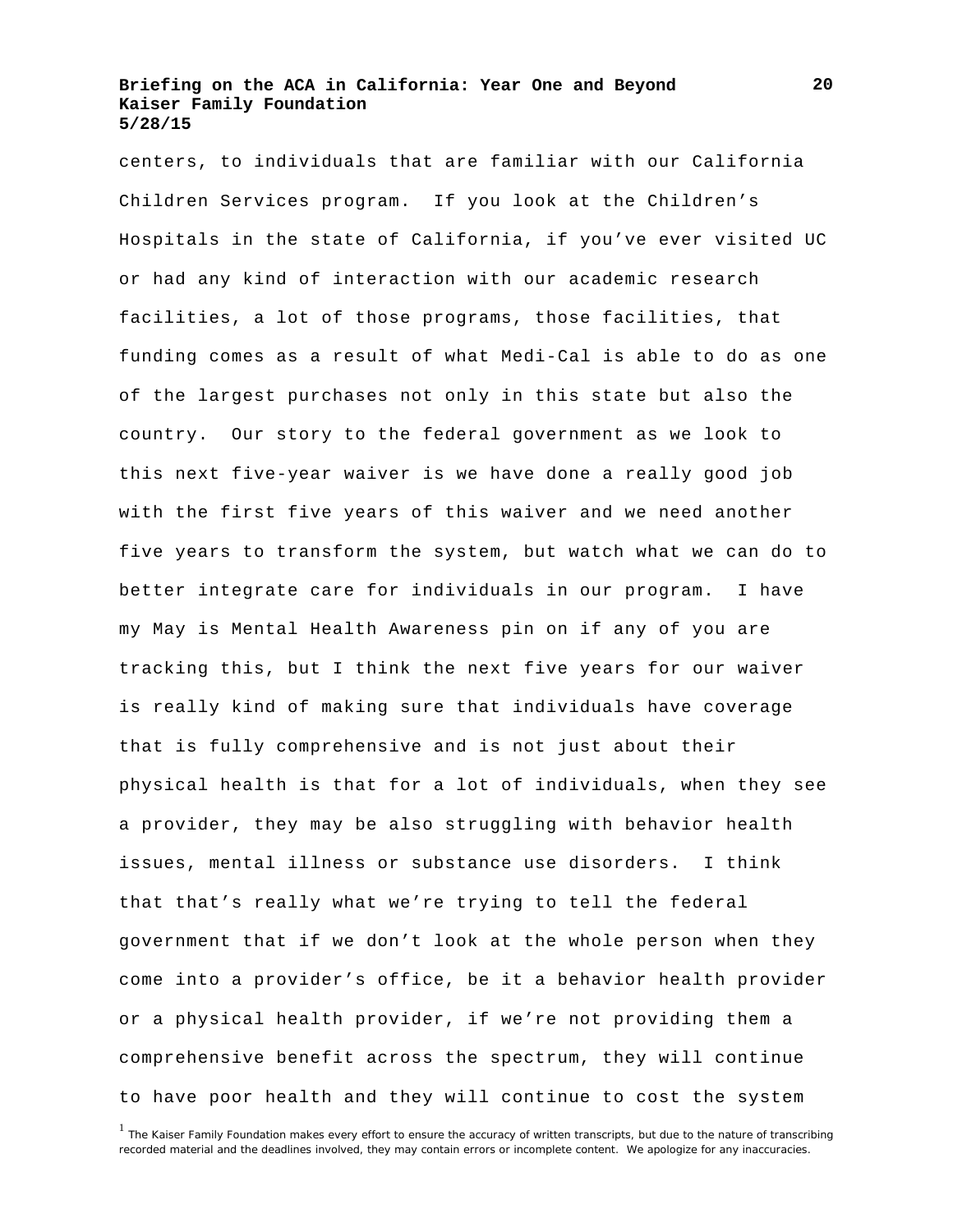money that otherwise could be used for other purposes. I really am impressed with what we've done as a state, but I think we have set a real benchmark for the rest of the country. More on this as we negotiate the next waiver with the federal government and I'm going to stop for questions, comments. Don't be shy. Yes?

**RICHARD THOMASON, MPA:** I will start off and then we'll take some questions from the audience. There's a microphone over there if folks want to come over to the mic and ask a question. We'll ask you to state your name and your affiliation if you have one for the webcast. Jennifer, you were appointed director of the department near the end of the second Affordable Care Act period. I'm wondering from the department's perspective, how did that go and how are you thinking about enrollment and retention issues this year because last year there was quite a backlog of Medi-Cal applications that I think you've worked through. How's it going this year and how are you seeing the enrollment and retention question?

**JENNIFER KENT, MPA:** Interesting question. I think like all things, when you do a big implementation in California the way that we did, there are certain things and certain circumstances that you can control and certain things that you can't. The IT system that we built in about two and a half years in California is really a testament to the fact that it

<sup>&</sup>lt;sup>1</sup> The Kaiser Family Foundation makes every effort to ensure the accuracy of written transcripts, but due to the nature of transcribing recorded material and the deadlines involved, they may contain errors or incomplete content. We apologize for any inaccuracies.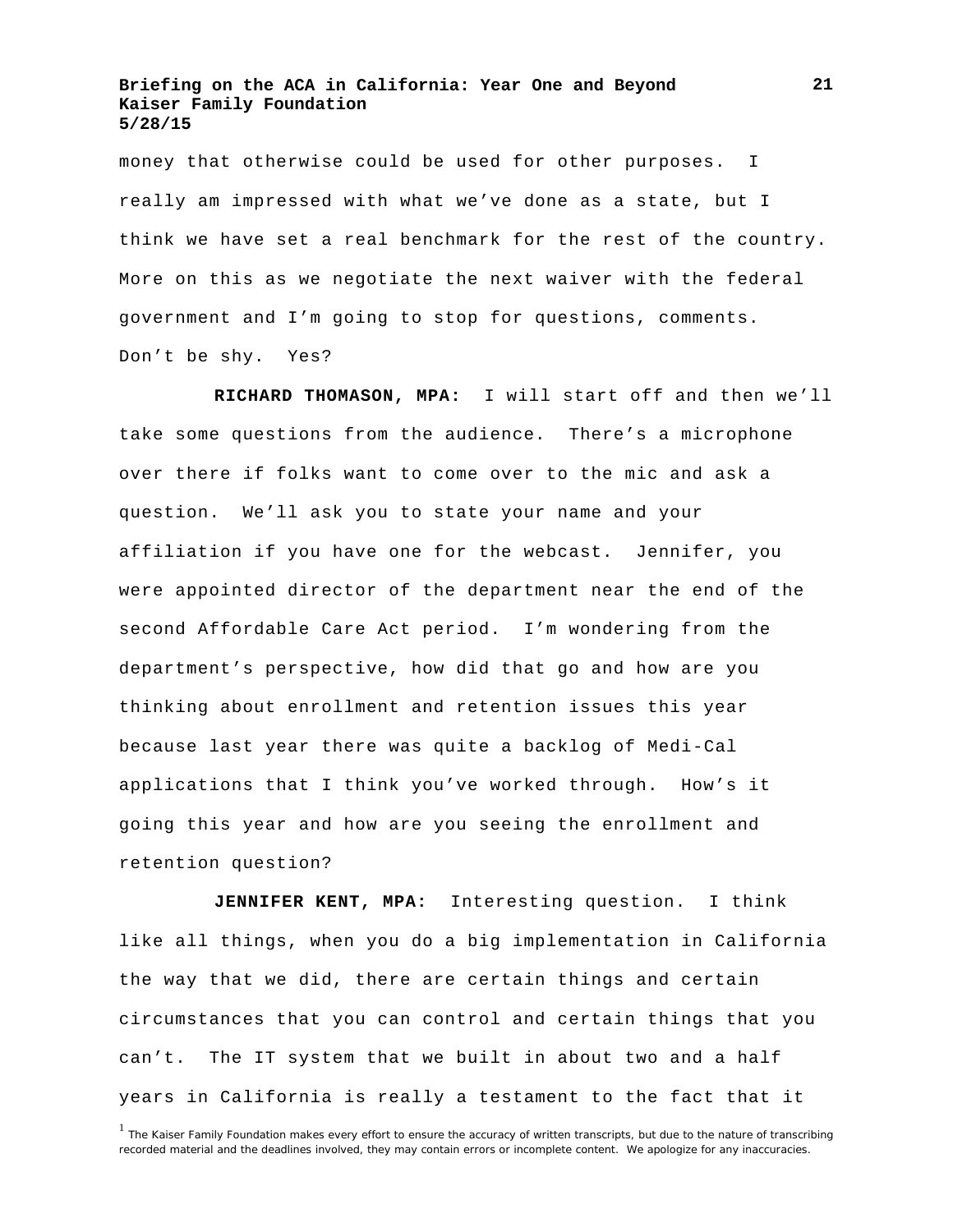was an IT system that we built from scratch to do really complicated things that no one in the country actually knew what they were building too. You saw a lot of state exchanges in other states fundamentally fail in their ability to deliver the needed IT system to get the job done and we did that in California which was pretty phenomenal. I see one person in the audience that has way more knowledge on this than I, but I think that when people flipped the switch on October 1 of 2013 to see if it would even turn on, I think there was maybe a little bit of nervousness. That being said, I think that the system we built, otherwise known as CalHEERS in California certainly was new and immature as a system, and as a result we had a lot of IT challenges between us as the state and the county consortium of eligibility systems. That unfortunately led to a pretty significant backlog. We have worked through that backlog, but I think that eligibility enrollment still continues to be a challenge in large part due to the fact that we just have a significant volume of individuals that are on this program and Medi-Cal eligibility being what it is, a lot of those individuals have to be annually redetermined for coverage, so when you think about it there is maybe 15,000 to 17,000 eligibility workers in the state spread through the various 58 county welfare director offices. Those 15,000 to 16,000 individuals have to annually determine basically 12 million Californians and just think about how much of an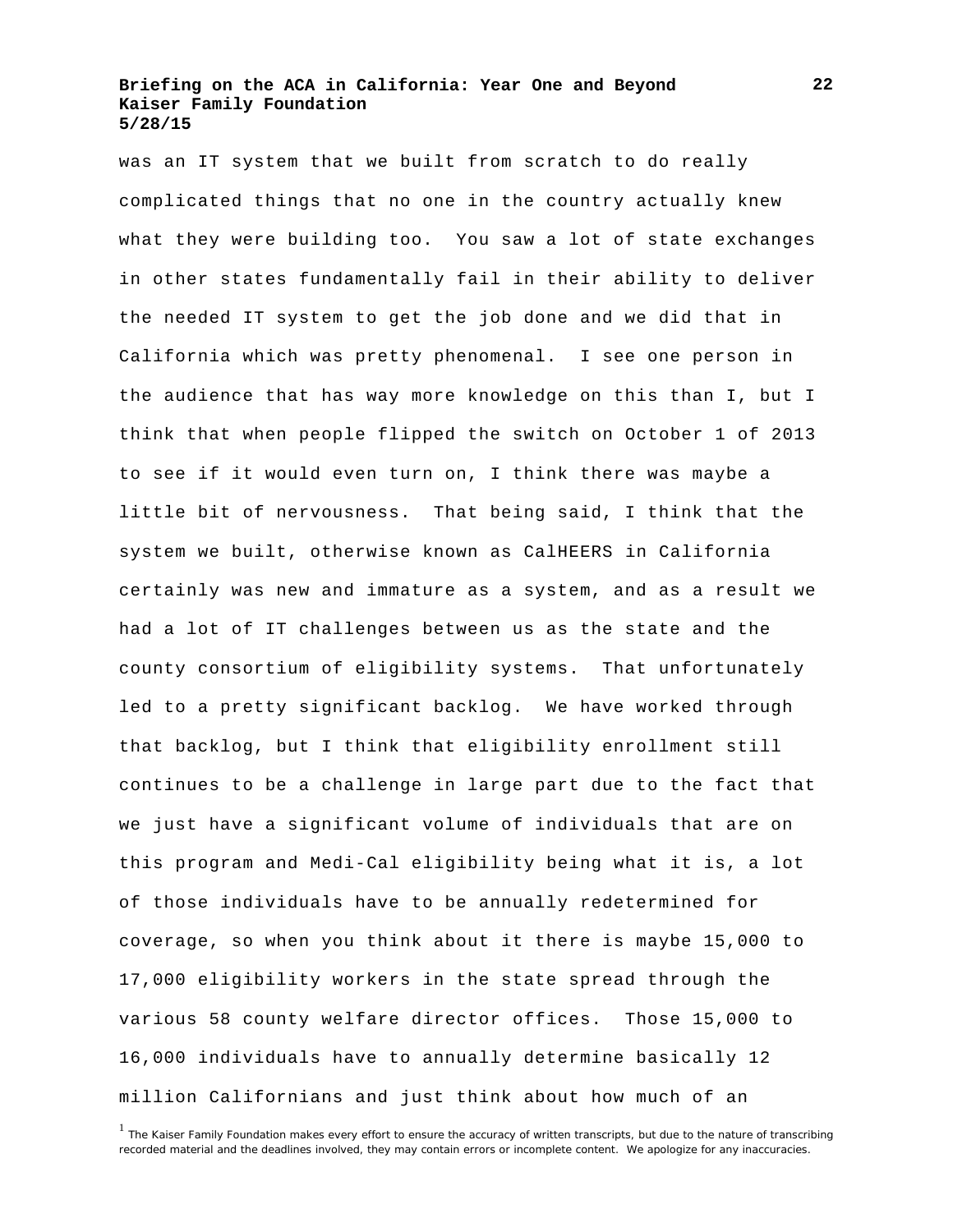intensive workload that is because these are individuals that have changes in circumstance, changes in family size, their income is probably not as easy as some of us in terms of they may have three or four different jobs, they may have income that is self-produced or produced on an hourly basis that may be temporary, it may be short-term. I think trying to make sure that these individuals are entitled and found eligible for the program has been a really, really challenging thing, so that needs continued refinement. That system has about a twoyear roadmap that we have developed that says all of these functionalities still need to be refined and improved and I'm hoping that at the end of two years, this is an easier process than it has been in the last couple of years.

I would also say that the churn factor is just going to be one of those things that we have not reached a steady state of enrollment in California yet as far as Medi-Cal. We still are seeing increases every month in our enrollment which means that there are individuals for a variety of reasons that are still finding their way to our program. That is also starting to show. The data on the Covered California side is how are we doing the transition between Covered California, which is most likely where they individuals are bouncing in between which is subsidized coverage, heavily subsidized coverage because of their low income status, and if they lose a job or they lose a few hours on the job that will all of a sudden make them

<sup>&</sup>lt;sup>1</sup> The Kaiser Family Foundation makes every effort to ensure the accuracy of written transcripts, but due to the nature of transcribing recorded material and the deadlines involved, they may contain errors or incomplete content. We apologize for any inaccuracies.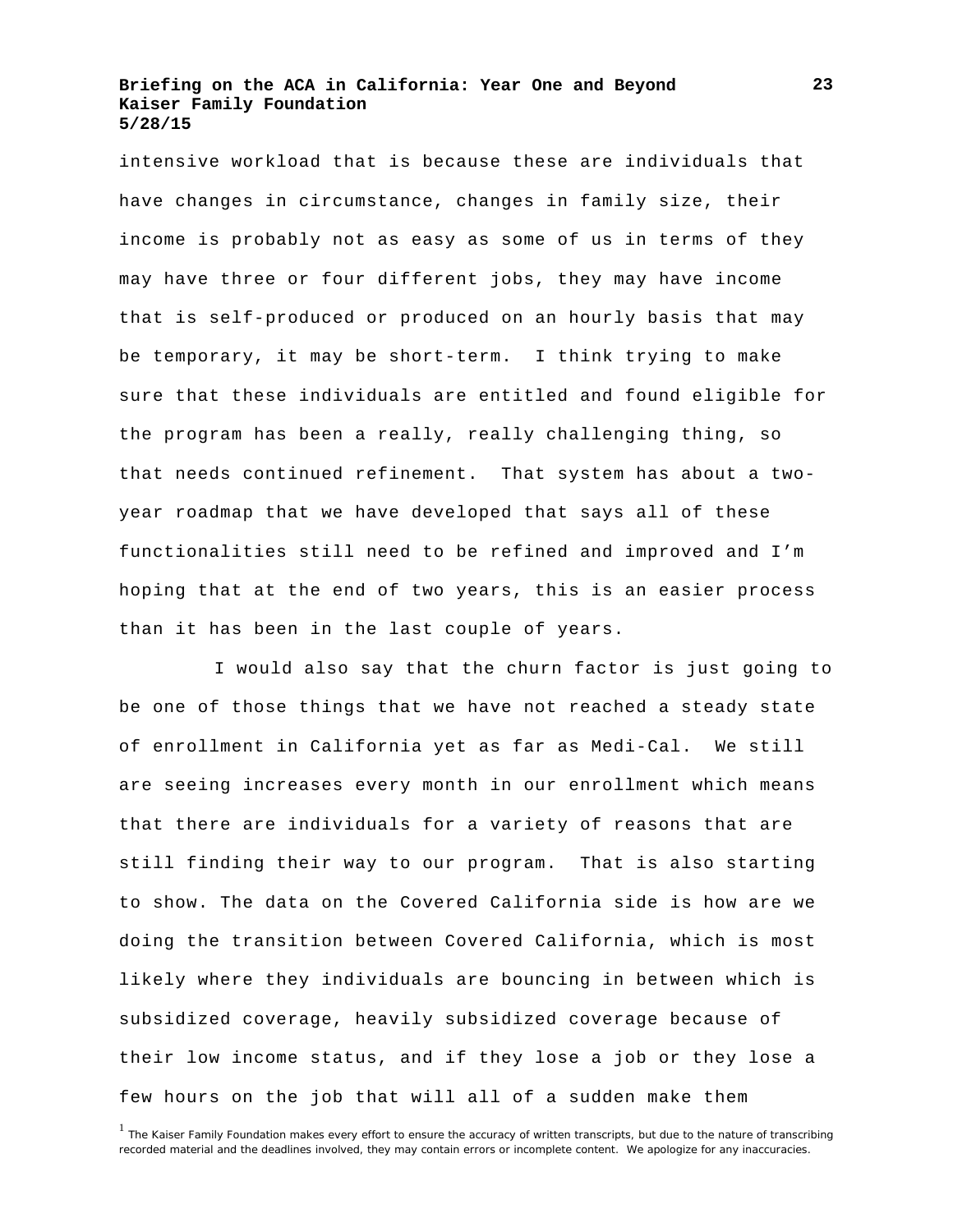eligible for Medi-Cal. Those transitions and that churn that we refer to is going to continue to be difficult to fully process in another year and so I'm hopeful that we will have a better handle on what that actually looks like, but I think that's one of the more significant challenges that we, as a state and a country, still have is understanding that transitory population and how they move so quickly between coverage. That does pose its own challenge for continuity of care and other things.

**RICHARD THOMASON, MPA:** Great. Thank you. Question over here.

**GABRIELLE LESSARD:** Yes, thank you. This is Gabrielle Lessard from the National Immigration Law Center. At the last stakeholders meeting, you hadn't had a response from CMS on the waiver proposal and I'm wondering if you've received a response since.

**JENNIFER KENT, MPA:** No. That's a great question. We have had unofficial conversations, because we talked to CMS for a lot of things. They are hoping to get waiver comments to us probably in the next week or so. I think that they had wanted to do it sooner. There are two states that are up for major waiver renewals this year, us and Florida, and two different states we could not more be. What's happening in Florida is very different than what's happening in California, but the same people at CMS that are working on Florida also have to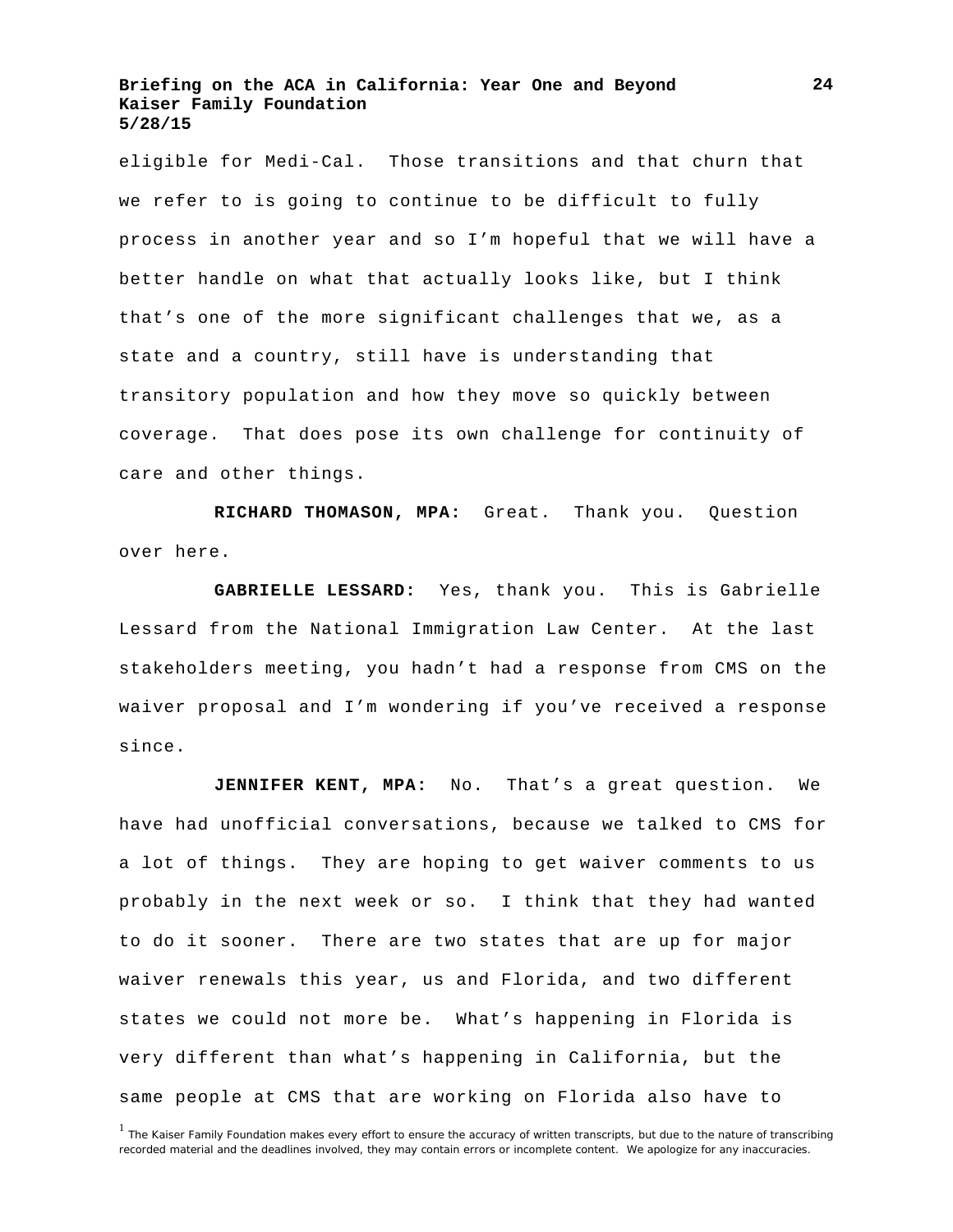work on our waiver and so I am hopeful that we probably get some pretty detailed questions and comments and then we can just start to march through it. They have been really receptive in the first opening discussion that we had with them. They like the fact that we are continuing to talk about value-based purchasing, they like the fact that we are incorporating a comprehensive proposal to address individual's needs on the spectrum of physical, behavioral, social need. They haven't said what they think about our housing proposal, but I think that that's one of those revolutionary concepts that if an individual doesn't have a stable housing situation, how are they expected to be on top of all of their healthcare needs as well? I think it's going to be a fairly productive conversation with the federal government and certainly very, very different than what's happening in Florida which is Florida says give us a bunch of money for the uninsured and CMS is saying you could expand your Medicaid program, so why would we give you money to cover your uninsured costs when you could just increase your Medicaid population. We obviously have a completely different situation in California which is we've increased and so we just continue to need help to refine what we've already built.

**LOLA ACOSTA:** Hi, I'm Lola Acosta of Healthcare for All Sacramento Valley. I am really interested in Senator Laura's bill, Senate bill four. Should it clear both houses of the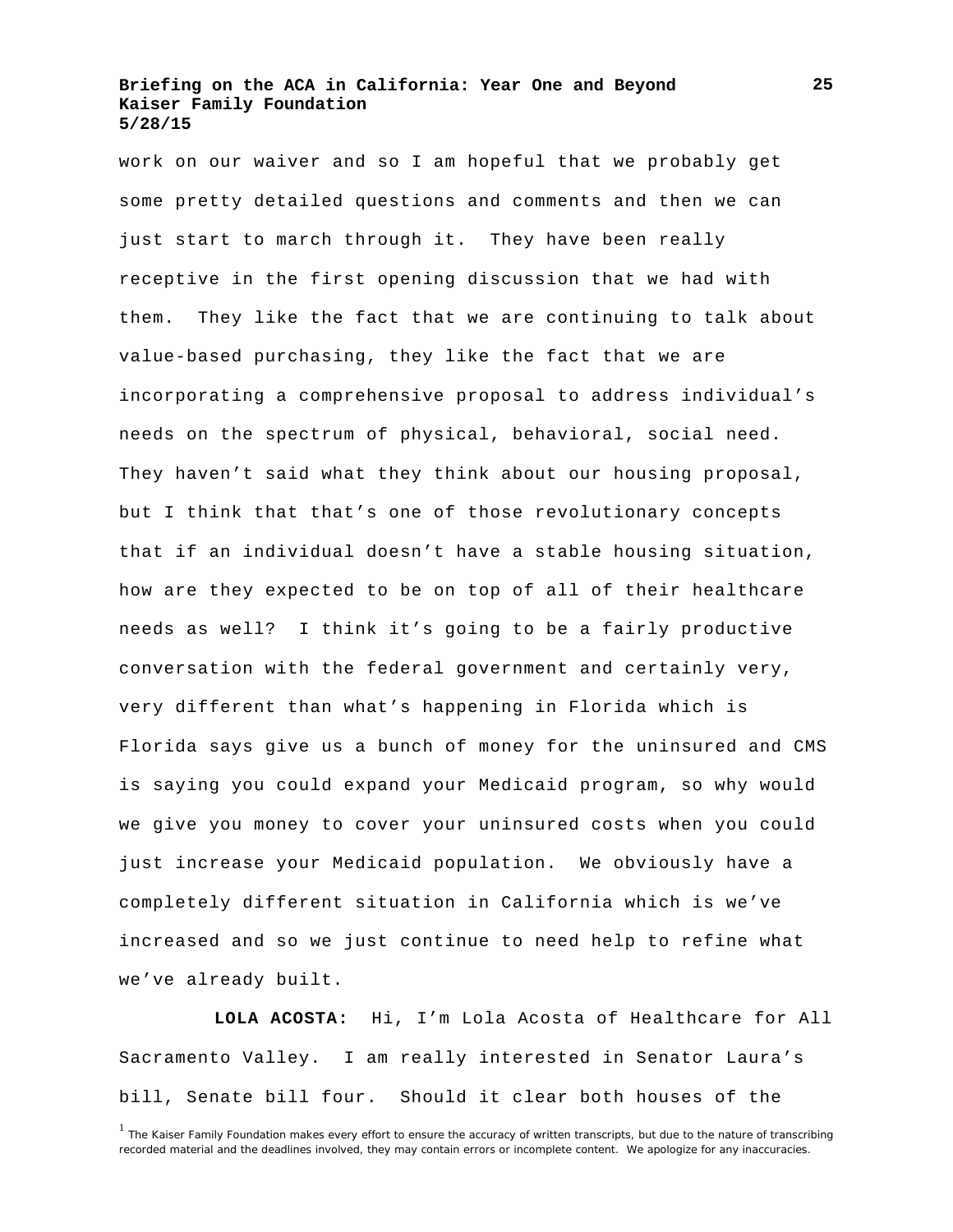legislature and be signed by the governor, I wonder what challenges that would pose for implementation?

**JENNIFER KENT, MPA:** Like any kind of population change or beneficiary change in the state, and I think you just heard a little bit from me in terms of how we implemented the Affordable Care Act, there are so many different things that we, as a state, have to do when you add a population. There are systems changes, there are a lot of state plan amendments or waiver changes that we have administratively with the federal government. We have an increasingly complicated financial arrangement between us and the counties for purposes of sharing costs associated with the Medicaid program, so I actually am breaking out in a sweat starting to think about how complicated it would be to add a completely new population to the state in terms of both the systems and the programatic and the financing. That being said, I would just note that our budget allowed for a certain increase in funding related to the DACA and DAPA immigration changes issued by executive order under President Obama, and that was built on an estimate of our best guess as to should that be done. How many individuals in California do we think would fall under that particular immigration declaration as well as how many do we think would actually take up the rate? I think anything related to both Senator Laura's bill or other proposals is it's always very complicated for us to understand the behavioral patterns of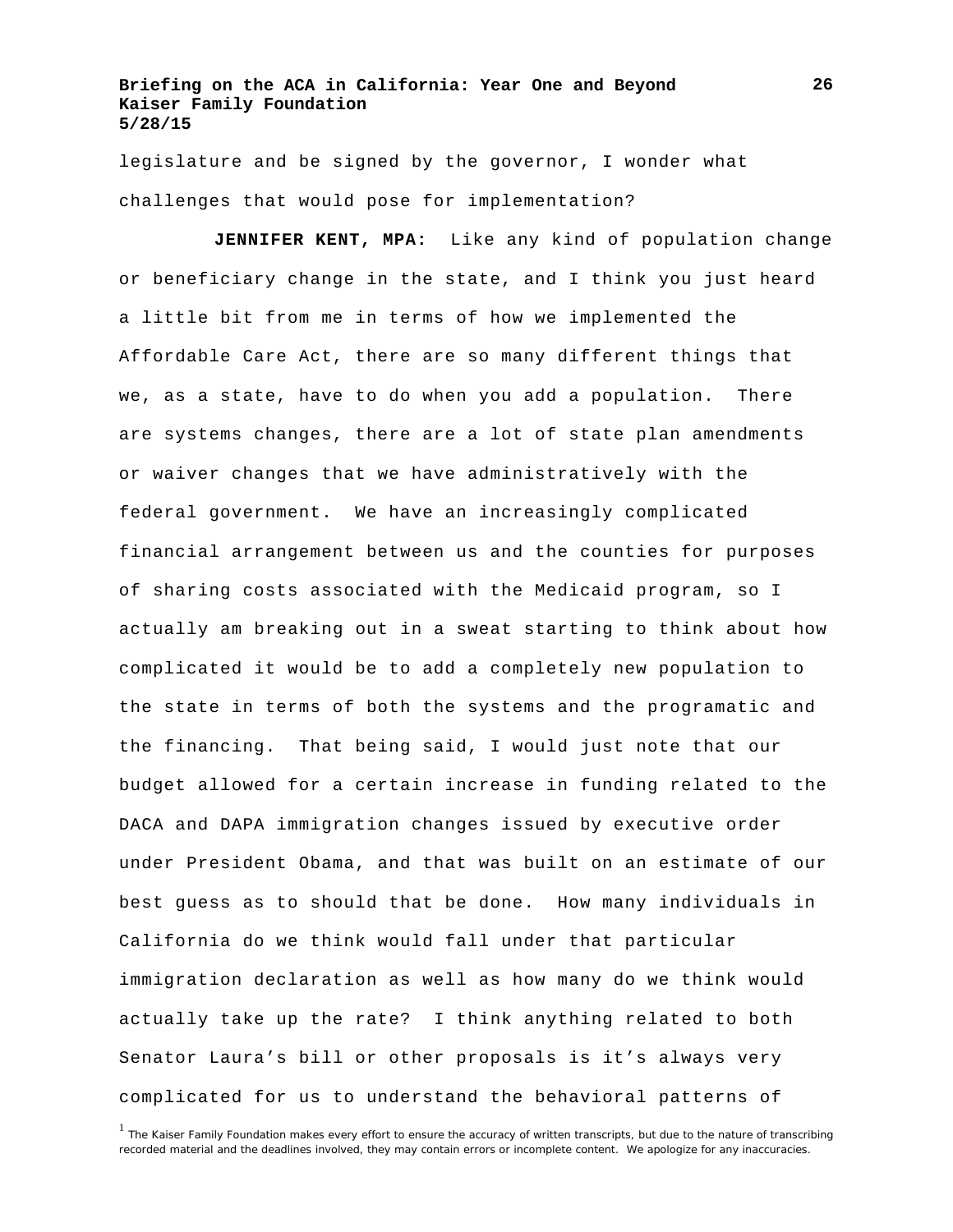whether individuals would actually seek care or not. I think the costs associated with a complete expansion of individuals that are not currently served today would be challenging just for us to financially understand how they would behave, especially if their immigration status is still unknown. I think there are individuals in Medi-Cal today that receive emergency Medi-Cal coverage on a month-to-month basis. Some individuals may not even come into that program because they're worried about what happens to them on an immigration change or status or coming into a system that would otherwise try to track them. We do not have an official position on that, but there are a lot of programatic and administrative changes that the department would have to make both from a benefit standpoint as well as just accepting new beneficiaries.

**BEN AVEY**: Hi, my name is Ben Avey and I'm with the California Primary Care Association. Today's report spoke to the importance of community clinics and health centers in the post-ACA world, and I was just wondering if briefly you can talk about where you see community clinics and health centers moving forward and as a part of the post-ACA world?

**JENNIFER KENT, MPA:** Great question. I think that when you think about all the different ways that individuals seek care in California and especially low-income populations or a minority population where they may not be comfortable seeking care through the more traditional coverage sites, I look at our

<sup>&</sup>lt;sup>1</sup> The Kaiser Family Foundation makes every effort to ensure the accuracy of written transcripts, but due to the nature of transcribing recorded material and the deadlines involved, they may contain errors or incomplete content. We apologize for any inaccuracies.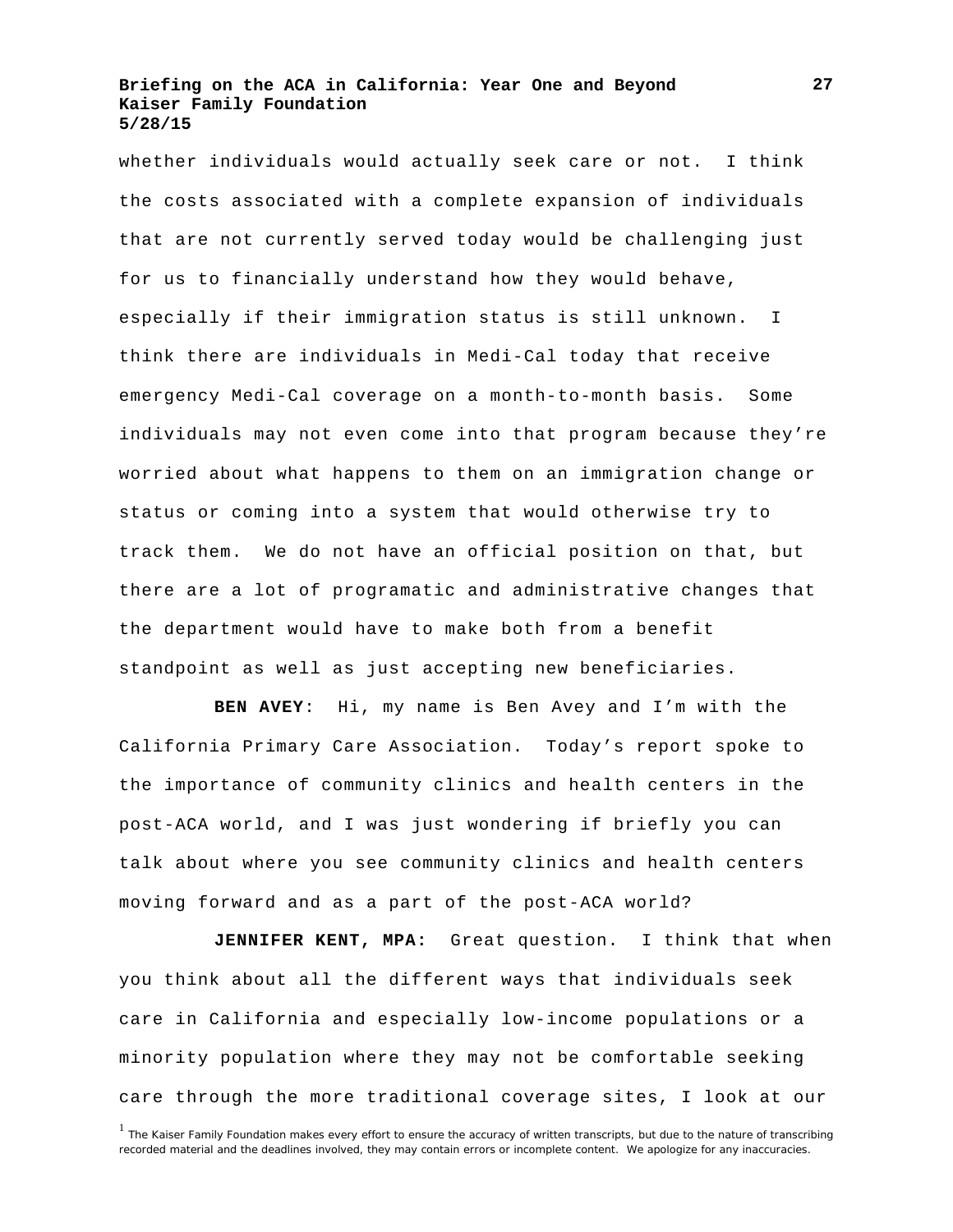FQs and our community-based clinics and you look at the different ways in which they serve their local populations, and our numbers in California and in the Medi-Cal program show how many individuals actually rely on FQs and rural health clinics for their care. I think it is one of the ways in which we are keeping an actual network together in California. I know that the health plans rely on those FQs and RHCs and community clinics as well in part because individuals are comfortable receiving care in health clinics. Often times, there are providers there that speak the language that they speak and that makes them more willing and able to seek the care and I know that the data that was presented earlier was that there were some individuals were like I am not wanting to seek care because I don't feel that the provider can talk to me in my own language or I'm uncomfortable in the waiting room or something. I think that the FQs and clinics have gone a long ways in really adapting their modalities to reach out to those hard-toreach populations and make them feel as if they have a place to go. I think the data just supports that. Those individuals that were getting care in clinics before the expansion, and that are still there after, they may have been uninsured in your clinics before 2014 and now they're actually with a coverage card, but they're still in your clinic and I think that that speaks volumes to the fact that they made their medical home there and that's where they continue to receive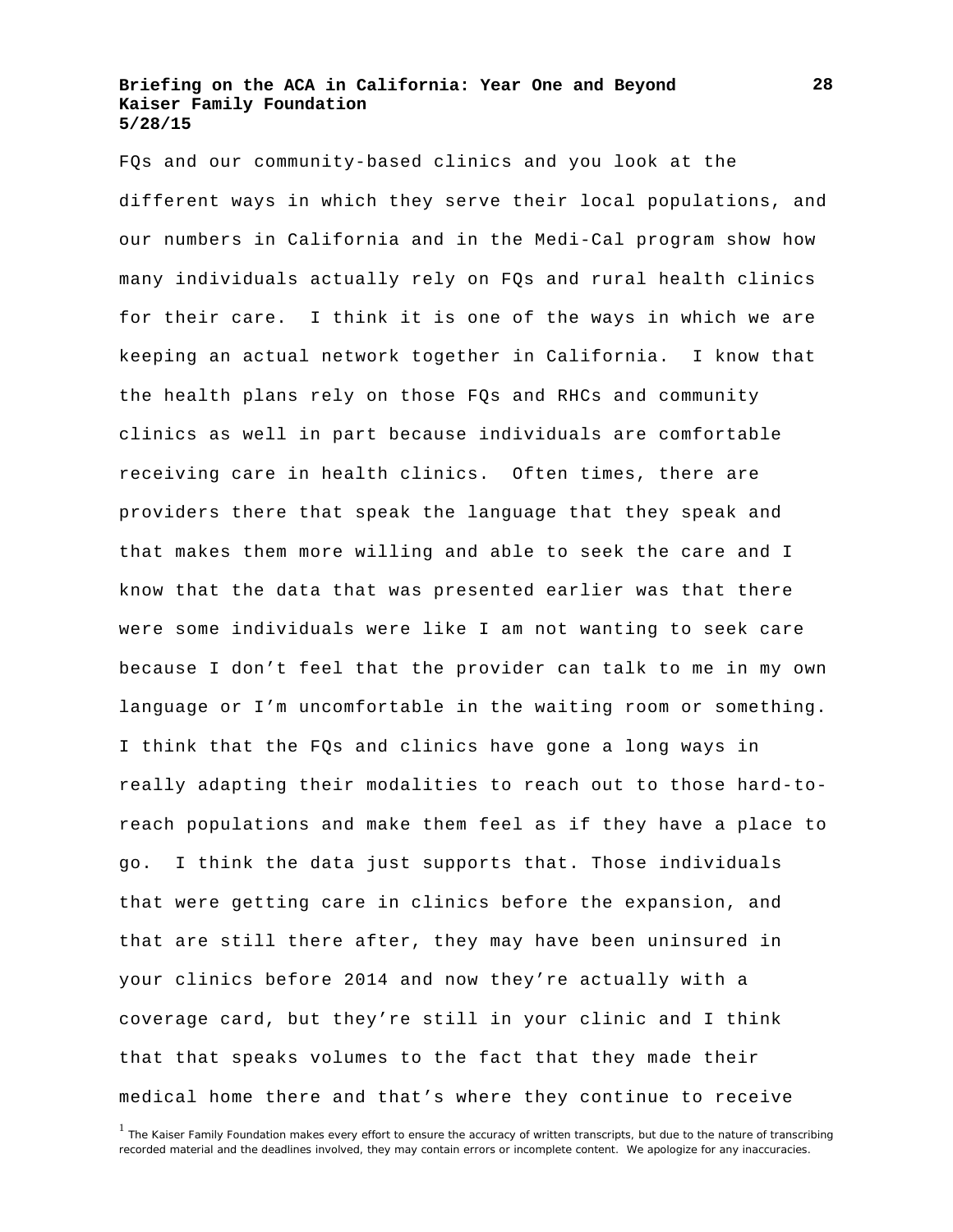it. Especially in rural areas, sometimes the FQHC is the only provider and that's a really important foundational key linkage to care in communities that don't otherwise have other providers up there and so we would see them as being a fundamental partner going forward as well as what they have done for us in the past.

**RICHARD THOMASON, MPA:** Thanks. I'm afraid this will have to be the last question for Jennifer.

**HUGO MORALES:** Hello, my name is Hugo Morales and I'm the Executive Director of Radio Bilingue for Latino Public Radio Network, nonprofit community radio. I'm also commissioner of First 5 Fresno County. I wanted to ask you, we're the only ones that have a statewide interactive radio show dealing with health in California, so we are monitoring for several years the ACA. One of the things that we've been hearing last year was the long waiting periods for enrolling in Medi-Cal. I have three questions, the waiting period this time for that. Also we are hearing that folks continue to not know what is covered under Medi-Cal. Then another is that there is a lot of misinformation, or maybe not, about some of the consequences of enrolling and benefiting from a coverage under Medi-Cal. I have a concrete example. A former employee who for years waited not to enroll, and I'll tell you the reason why, and finally she did enroll and right now she's diabetic and has a foot infection and so she's bedridden. One of my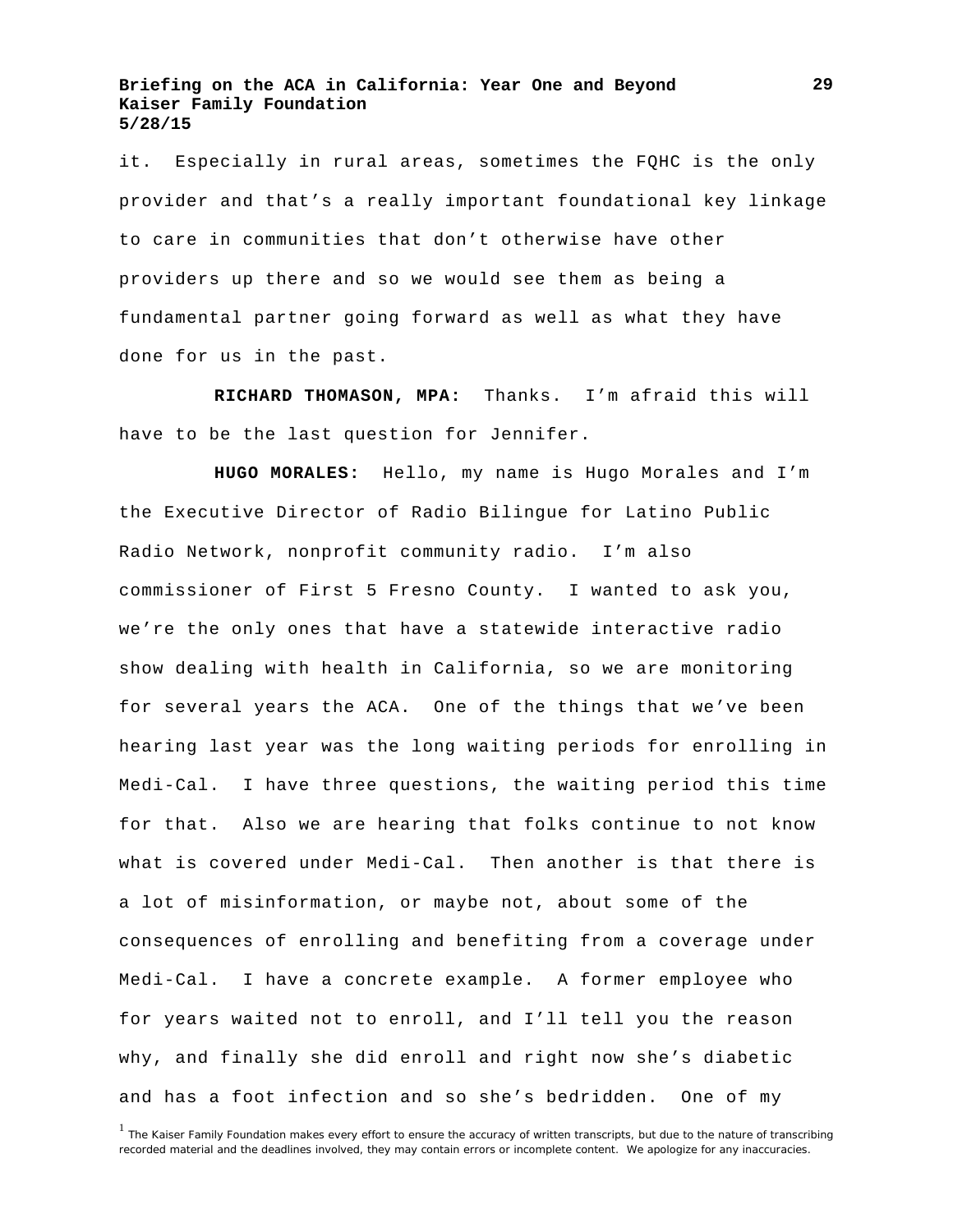managers visited her last week and asked her what worries her and she says besides the ailment is that she's fearing Medi-Cal will take away her home. She lives in [inaudible 00:43:45] in Fresno. These are my questions.

**JENNIFER KENT, MPA:** First I'm trying to remember the enrollment question and it goes back to some of my comments earlier as to the volume and the vast uptake at the beginning of the Affordable Care Act in California certainly not only overwhelmed the IT system, but it also just overwhelmed all of us both from a workforce standpoint as well as from a state program standpoint. We have worked mightily, and kudos to the county eligibility workers that also had to work that backlog because they were, I know, pulling in a lot of manpower and overtime to make sure that individuals that wanted coverage could actually get coverage. I know that that was their first priority as well as it was ours.

I think that there are still some delays but probably not as many as people would think. I believe that a lot of delays in eligibility enrollment these days are from individuals that may not have all the right pieces of information that they have to provide and if they are waiting for either an income or a documentation status, those are sometimes reasons why their eligibility is delayed. I think there also still continues to be some systems challenges. I do know that we have a lot of duplicate applications where someone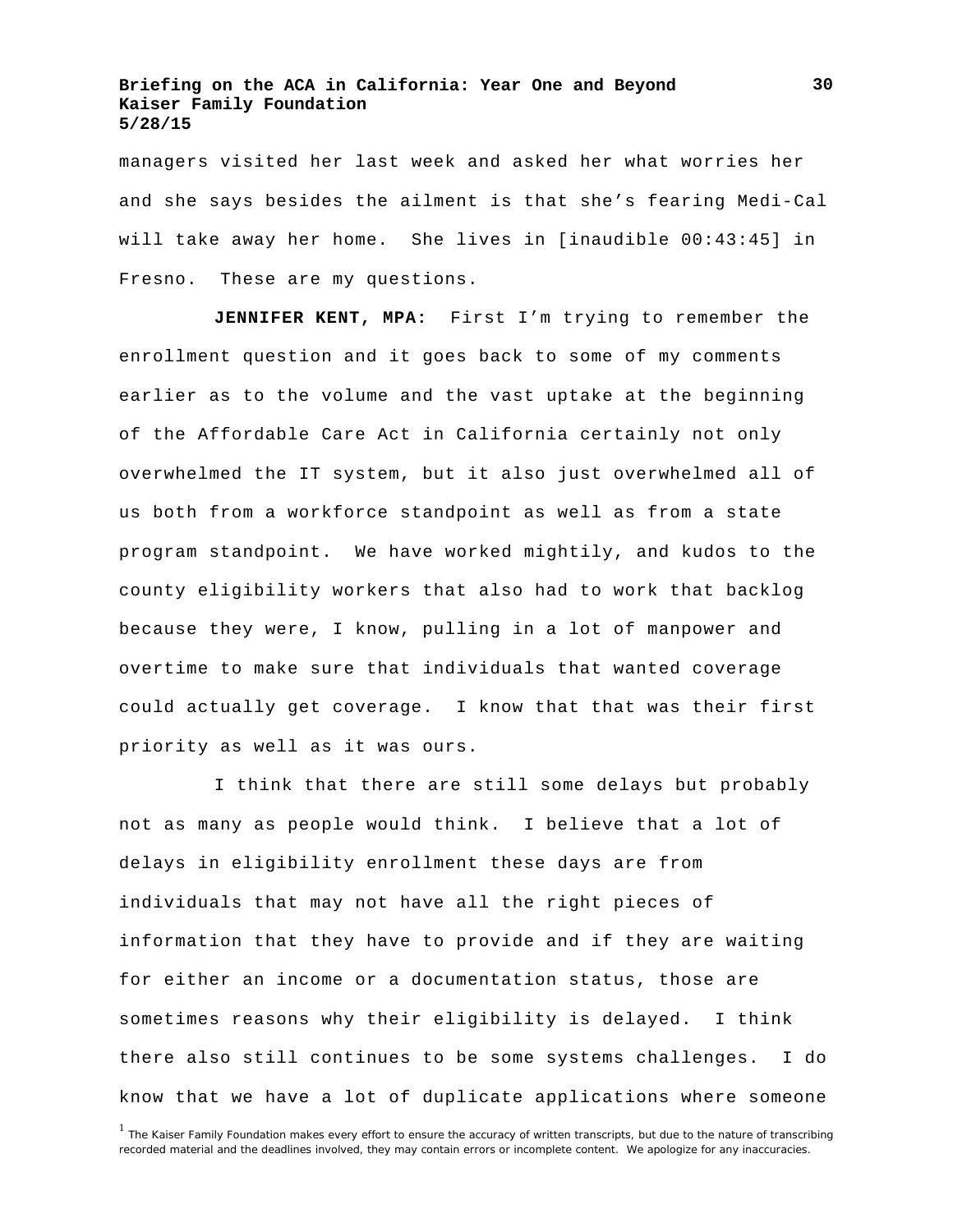will send in an application through our system electronically, and I'm making up a name Bob Smith, and then if he doesn't hear back from the county whether he's been found eligible or not he may submit another application entitled Robert Smith. Then if that doesn't get a response then Robert Smith might be Robert R. Smith. There's a lot of duplicate applications and we know that's a problem that we have to fix and that just adds to some of the county's workload as they have to sort through some of these duplicate workloads and make sure they are working on the one person that has actually applied.

I think that your example of someone having delayed onset challenges related to their diabetes is a classic case for why we were so proud of the Low-Income Health Program under the waiver is that we believed, and I think this bore out, is that individuals with chronic conditions, if they don't receive treatment in a more appropriate and timely manner hopefully through a primary care home, that it worsens and we are left with a condition that is far worse in terms of outcome as well as cost to a system where those otherwise could have been avoided through a better provider in a lower level of setting.

I think that we try as much as we possibly can with beneficiaries in their own language, so we translate all of our applications, all of our documents, all of our welcome packets, into all of our Medi-Cal threshold languages. Don't quote me on the number but I think it's somewhere between 13 and 18 are

<sup>&</sup>lt;sup>1</sup> The Kaiser Family Foundation makes every effort to ensure the accuracy of written transcripts, but due to the nature of transcribing recorded material and the deadlines involved, they may contain errors or incomplete content. We apologize for any inaccuracies.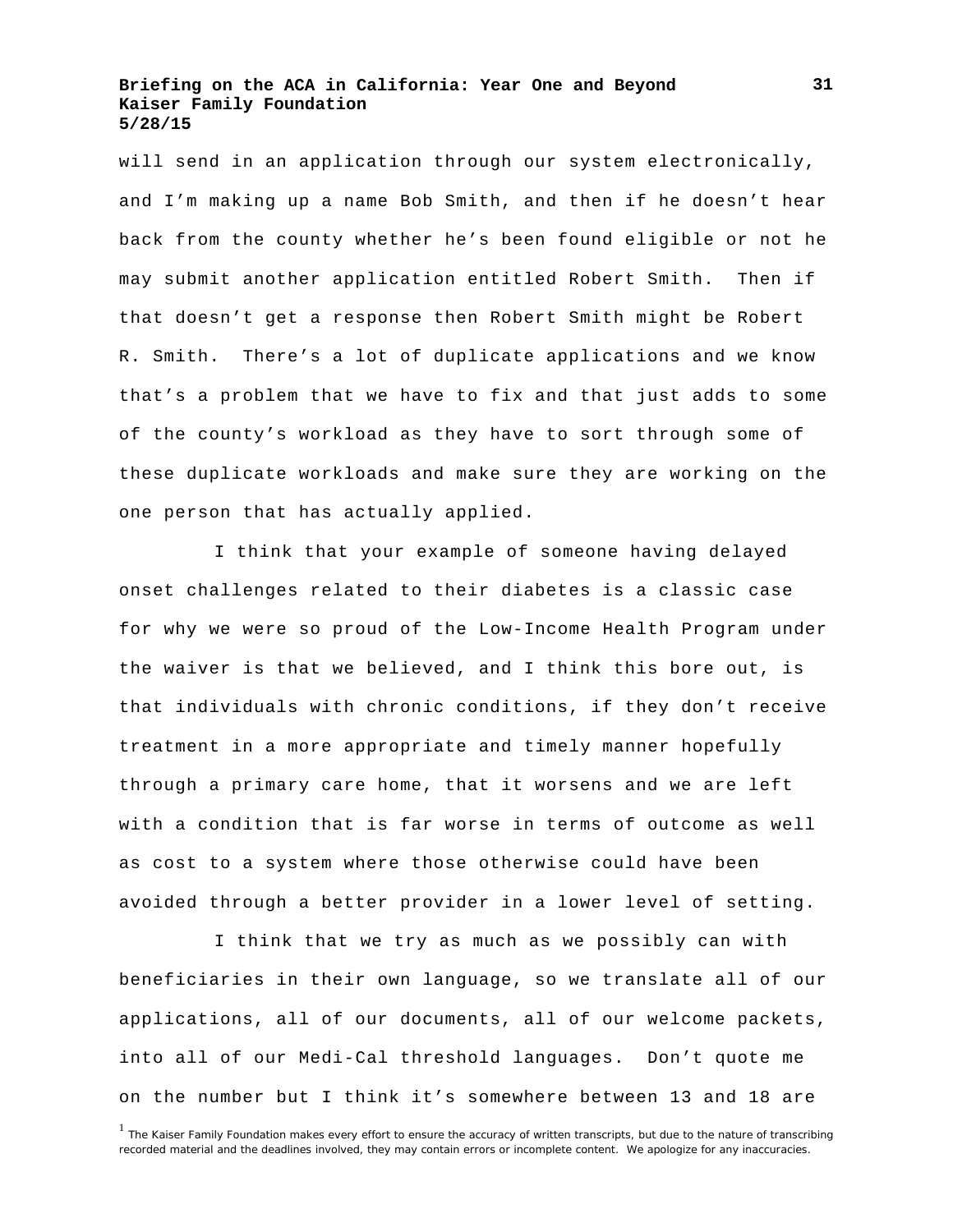our threshold languages in California for how we communicate with recipients. The plans, if an individual's enrolled into their Medi-Cal managed care plan, they receive a welcome packet from the plan which is both their card, which entitles them to see that they have coverage and they can show it to a provider, but the welcome packet also includes the list of benefits that are available to them in Medi-Cal. To the extent that you have information that you want to provide to us after this for individuals that say we don't know what those benefits are or we're not sure what Medi-Cal can do for us, I think that we are always looking for ways to better communicate what Medi-Cal is, how we provide coverage, and doing it in a way that is responsive to the recipient's cultural and linguistic needs because not everybody receives information in a certain way. I know Richard had done a study a few years ago on seniors and persons with disabilities and we talk about ways in which they preferred to receive information and a lot of them said we don't want to get a call, we want to see it in the mail. Then if you talk to other populations in Medi-Cal, they say well we don't want to get it in the mail, we want to get a call or could you text us, could you e-mail us? Each segment of our Medi-Cal population prefers different communication strategies and we are always endeavoring to do that in a better way. Again, it's a program with 12-plus million people and so every day is a challenge. Thank you.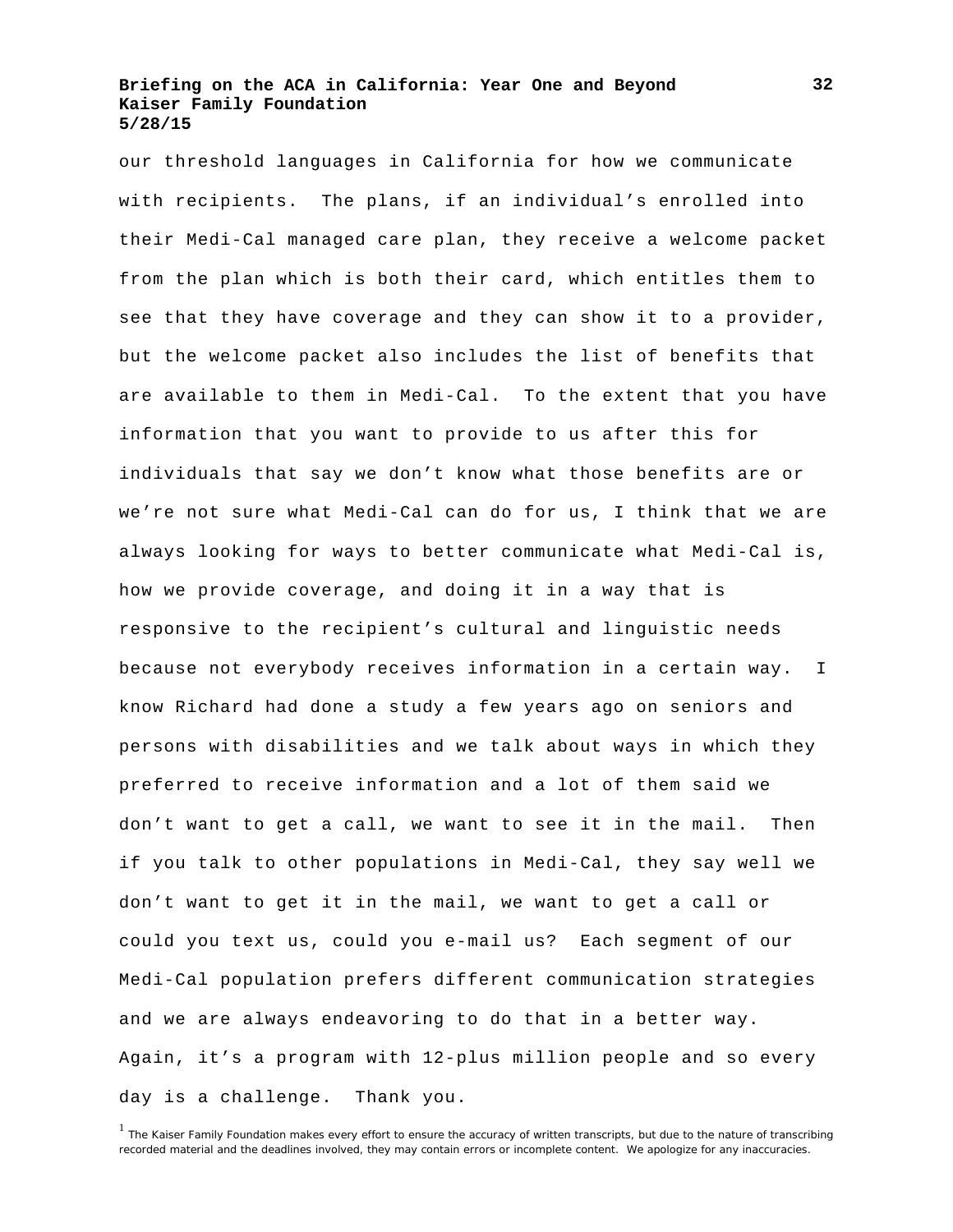**RICHARD THOMASON, MPA:** Great. Thank you, Jennifer. Now let's turn to a panel of dynamic leaders who've been deeply involved in Affordable Care Act implementation and get their observations on the study and how the ACA is going in California. I'd like to call them on up here. Joining us are Genoveva Islas, the Program Director of Cultiva la Salud, an organization dedicated to creating healthier communities in the San Joaquin Valley. As of March, she was also appointed by Governor Brown to be a member of the Covered California governing board and is, I'm sure, on a very steep learning curve there about how that works. Also joining us is Carmela Castellano-Garcia, the President and CEO of the California Primary Care Association which has a membership of more than 1,100 nonprofit community clinics and health centers serving more than 5.6 million patients a year. Then finally Sarah de Guia, the Executive Director of the California Pan-Ethnic Health Network, which is a multicultural statewide advocacy organization that works to improve the health of communities of color in California.

First off, let me turn to Genoveva. Since you've come to the Covered California board with a strong history of working to improve the health of low-income and Latino communities, especially in the Central Valley, I'm wondering from your perspective both where you work and as a board member

<sup>&</sup>lt;sup>1</sup> The Kaiser Family Foundation makes every effort to ensure the accuracy of written transcripts, but due to the nature of transcribing recorded material and the deadlines involved, they may contain errors or incomplete content. We apologize for any inaccuracies.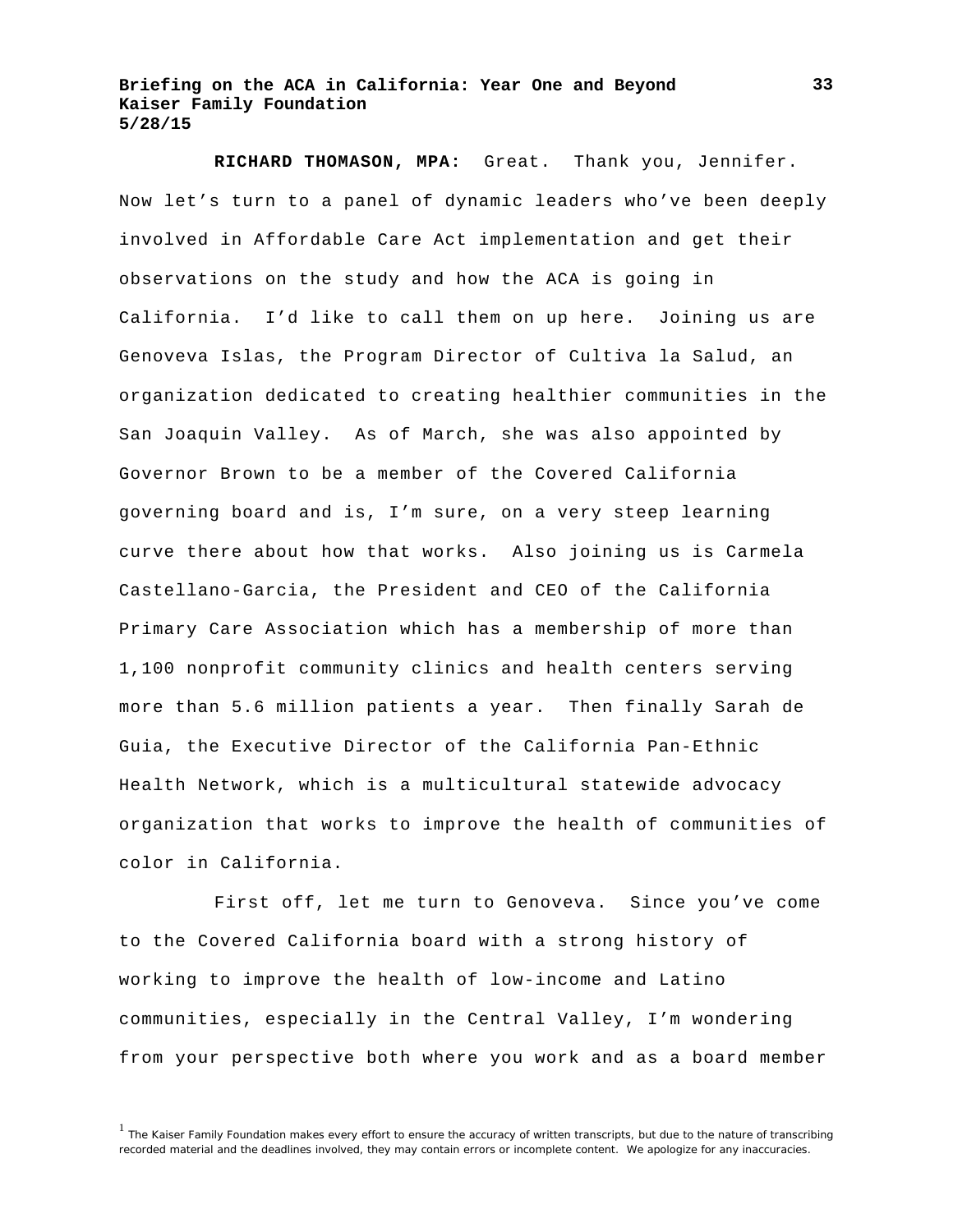how successful was the second open enrollment season and what challenges are on your mind looking forward?

**GENOVEVA ISLAS, MPH:** Thanks, Richard. First before I begin my remarks I just want to say that it's always been my dream that Latinas would be recognized for their brilliance and happily I'm on a board, a panel today, of all Latinas, so I just want to say we're making progress. Secondly, I want to thank you for recognizing that I've only been on the board since March and really only have about two board meetings under my belt, so yes I'm on a very steep learning curve and I'm really still trying to learn the history and some of the decisions that have been made before my appointment.

As a broad-sweeping statement, I want to say that there are many successes to celebrate with Covered California and I can think of 1.3 million. 1.3 million is the number of consumers that have active health insurance as of March 2015, and to date, Covered California has served 1.8 million Californians since it began offering coverage in January of 2014. During the second enrollment period, Covered California covered nearly half a million people and the mix of enrollees are definitely more diverse and younger. New enrollment of subsidy-eligible Latinos surged 6 percentage points from 31 percent to 37-percent this year, and that's in alignment with the Cal-Sim estimates of Latinos at 38-percent. Similarly, African American enrollment also rose from 3-percent to 4-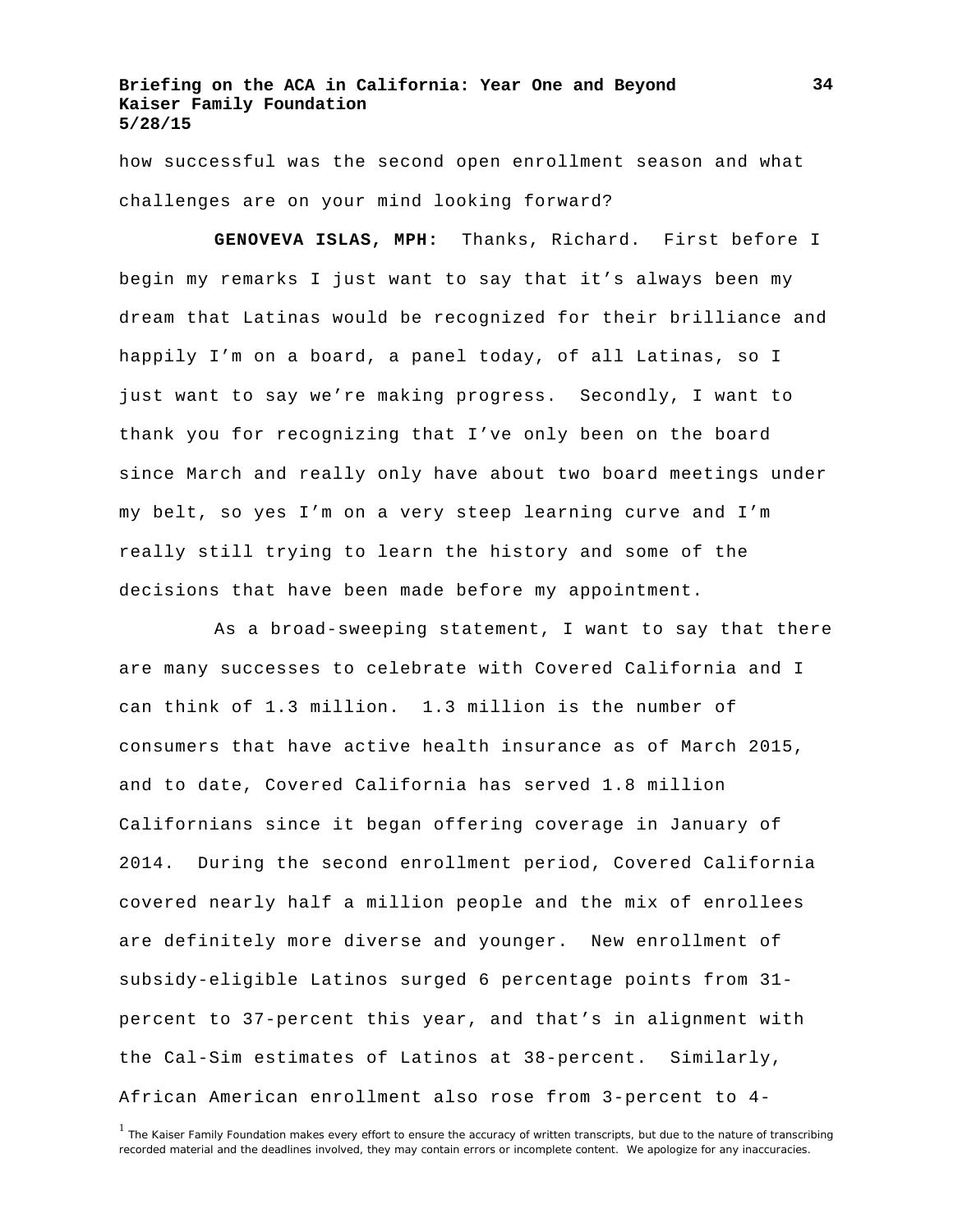percent and that's also in line with Cal-Sim estimates. Also finally young adults surged from 29 to 34, so 5 percentage points surge. I think at Covered California we understand that we're not done and that we've certainly learned a lot during the first and second enrollment periods, but I think it's fair to say that we're headed in the right direction.

In terms of challenges, I think that we need to continue to keep costs down. I see that as one of the foremost challenges. Covered California now is going into negotiation with health plans for 2016 and we'll be announcing carriers and prices in late July. This is incredibly important because as an active purchaser, we're looking to hold their feet to the fire, so to speak, not only to provide consumers with the best prices but also with the best access to doctors and hospitals.

I think one last remark I want to say in terms of challenges overall that speaking as a Latina and speaking as a child of farm laborers, I'd be remiss if I didn't call out that one of the greatest failings of our system is that it doesn't allow the enrollment of all Californians specifically undocumented immigrants into the Covered California. To be clear, I don't want to imply that this is failing of Covered California, again, I think it's a larger failing in terms of the designing of the system and as we sit here, my mind is definitely on the 3 to 4 million Californians that remain uninsured and my mind is also on the fact that in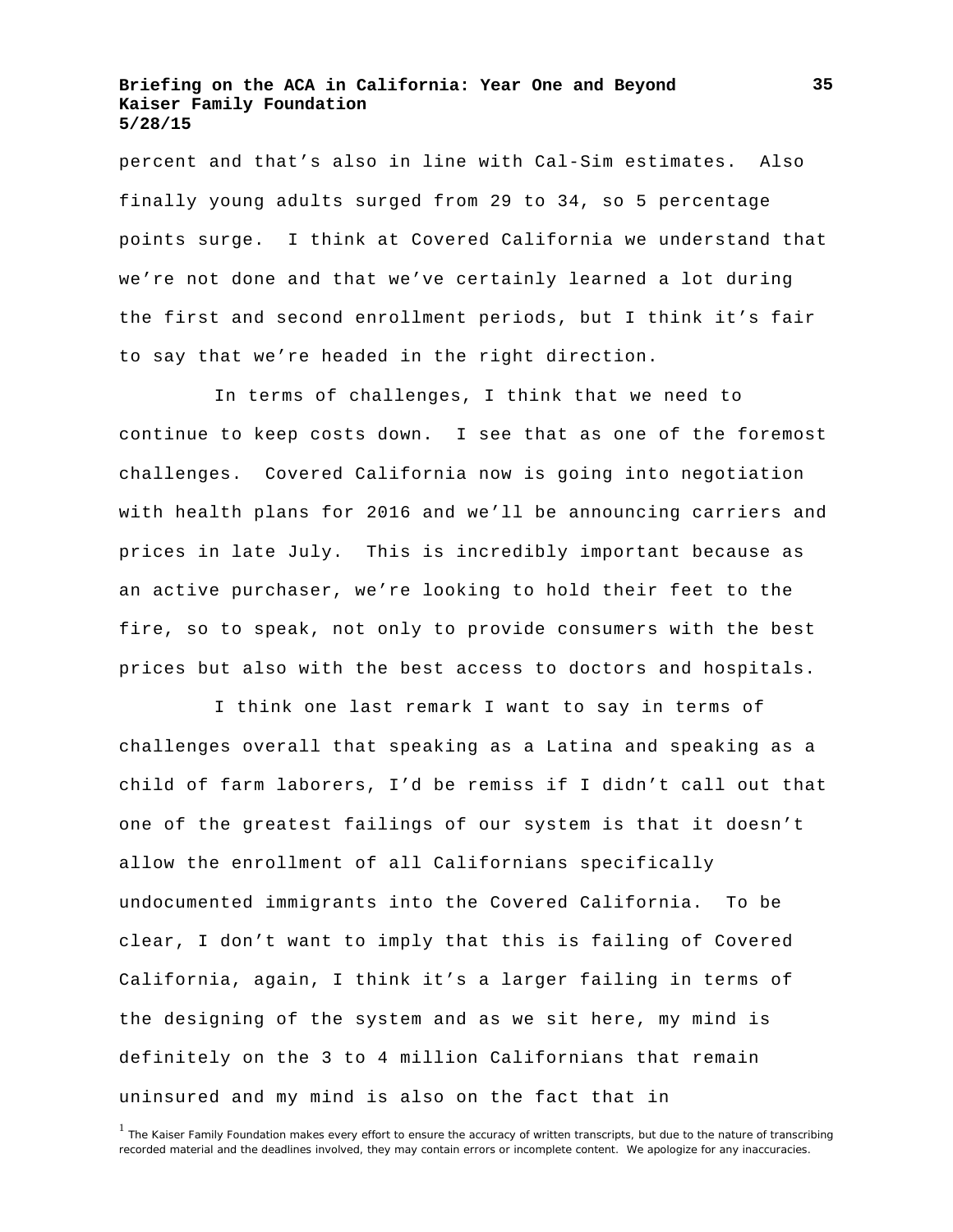appropriations we're hearing a Senate bill for today. My wishes are that we create a system that is fair and accessible to all Californians.

**RICHARD THOMASON, MPA:** Thank you. Next let me turn to Carmela. The report clearly highlights the importance of clinics and health centers are core providers for low-income Californians, so from your perspective, how are clinics adapting to attract and retain Medi-Cal and Covered California enrollees by being their provider of choice?

**CARMELA CASTELLANO-GARCIA:** I want to start by saying I'm having a good day. I heard SP4 did pass out of appropriations, the coverage for the undocumented as well as CP's other bill, so I'm feeling good. I walked in here, before I knew that, really feeling good about this report because I can remember back in 2011, sat on a lot of panels with Anthony Wright and [inaudible 00:54:37] doing the rounds of people asking about what was going to happen to the community health centers as a result of the ACA. Being the eternal optimist that I am and knowing my constituency well, I predicted very consistently that community health centers where not only going to retain their population, but they are going to grow. I am very pleased about the results of this report because it confirms with hard data what I predicted would occur.

Why has that happened? Why are we providers of choice? I think we've achieved that; the data shows. I think for years

<sup>&</sup>lt;sup>1</sup> The Kaiser Family Foundation makes every effort to ensure the accuracy of written transcripts, but due to the nature of transcribing recorded material and the deadlines involved, they may contain errors or incomplete content. We apologize for any inaccuracies.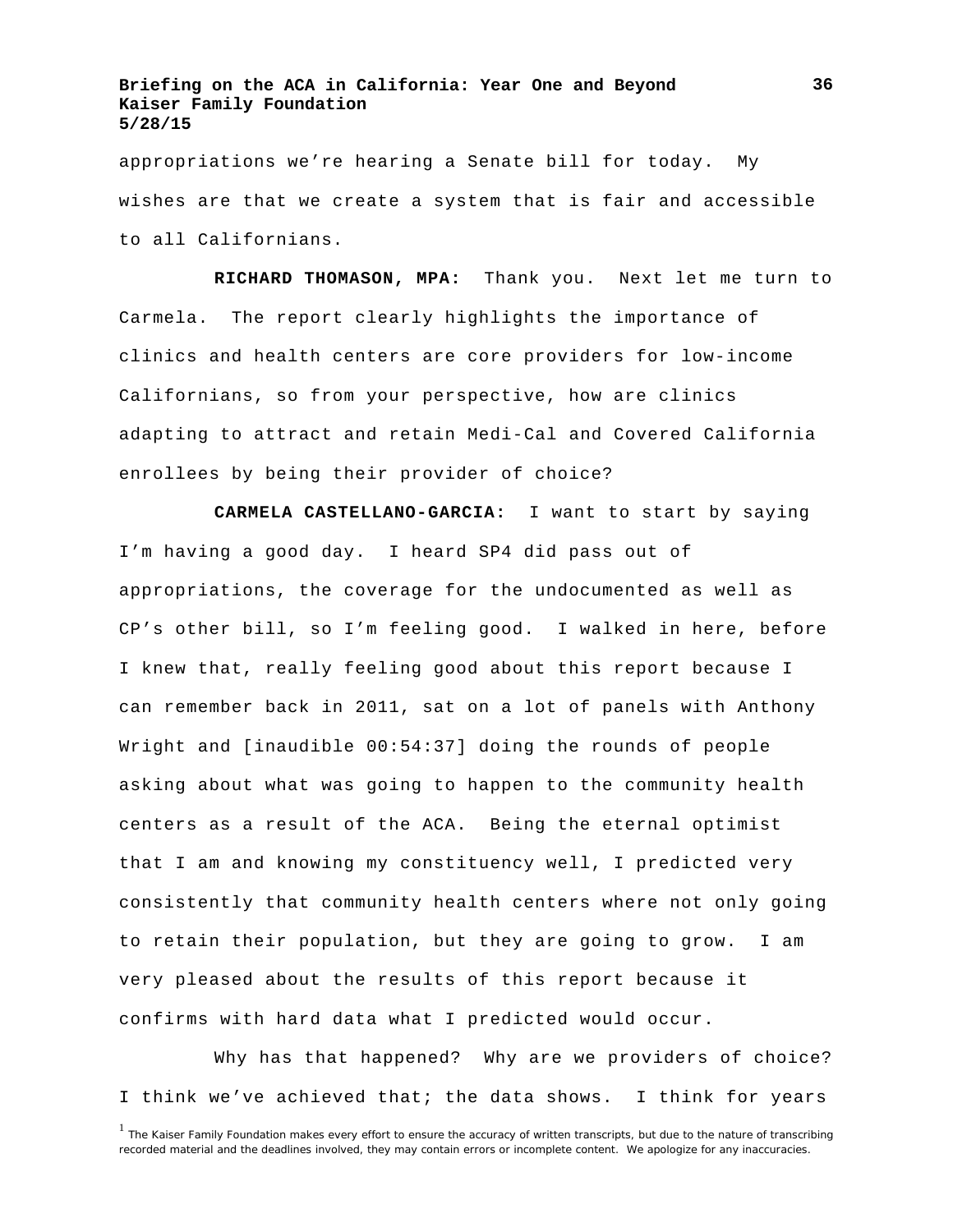we've been actively transforming ourselves so that we can deliver the quality care that our patient deserve in the manner that they prefer. We are seeing the results. Another study that Blue Shield released in January about advances in health care for low-income Californians showed that there was a significant increase among low-income communities in terms of patient satisfaction with the care they're receiving at community health centers, so the data shows the kind of efforts that we have made. It's everything from the fact that we have a focus on whole-person care. There was just an article yesterday in the *Public News Service* about that showed that at community health centers, it goes well beyond primary care into mental health, dental, counseling, eye care, and even further referrals for domestic violence, food and shelter all happening under one roof. For low-income Californians, that's extremely valuable. We want them to stay healthy.

Our patient-centered approach is, of course, critical which means that we have providers on our team, not just physicians, but nurses, care coordinators, promotoras, outreach workers and more standing alongside the providers to meet the diverse needs of our population. Certainly, the data also shows for the Medi-Cal new enrollment, they do have important healthcare needs and so it's critical that we're able to provide this kind of services.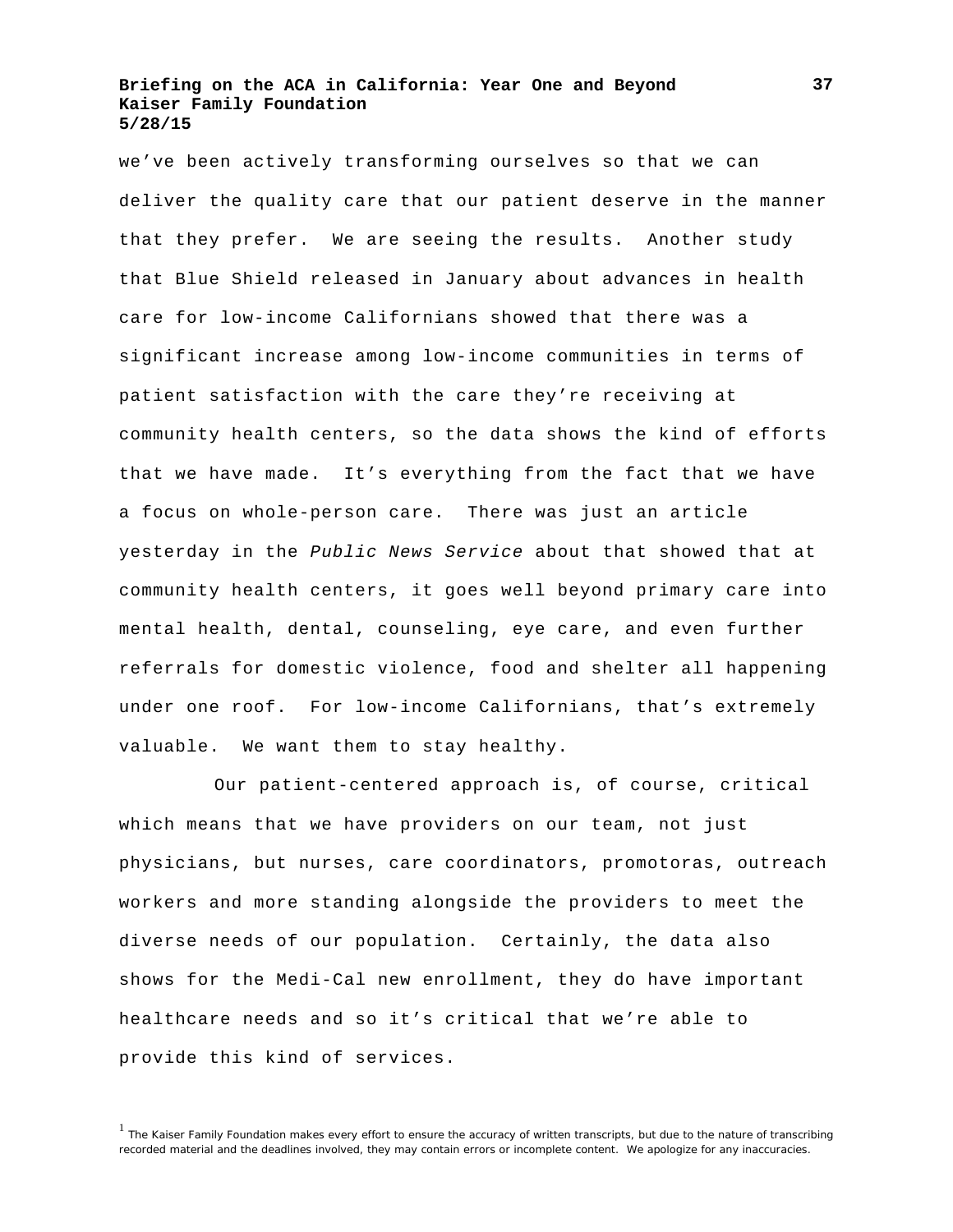Certainly, when it comes to advances in technology, 95 percent adoption of the electronic medical record for community health centers in California and nationally, so staying at the cutting edge of technology, adopting patient portals, being involved in health information exchange. These are the ways we show our patients that they can connect to us. Certainly, on the legislative front, we are really looking at changing our reimbursement methodology so that it actually incentivizes alternative approaches in things like e-mail and phone and group visits and the kinds of things that our patients want. We are going to continue to innovate, we are going to continue to be leaders and therefore I think we will continue to be providers of choice which we have also packaged into our branding imitative, which is California Health Plus and that is the name of the statewide network of community health centers that take their obligation to see the newly insured very seriously, are committed to high quality care for their community and California Health Plus is the brand that we are adopting statewide to really showcase the plus in healthcare that we provide, that I just really shared that makes us the provider of choice.

**RICHARD THOMASON, MPA:** Great. Thank you, so now onto Sarah. From your perspective as an advocate for consumers and ethnic communities, what did the second enrollment season look

<sup>&</sup>lt;sup>1</sup> The Kaiser Family Foundation makes every effort to ensure the accuracy of written transcripts, but due to the nature of transcribing recorded material and the deadlines involved, they may contain errors or incomplete content. We apologize for any inaccuracies.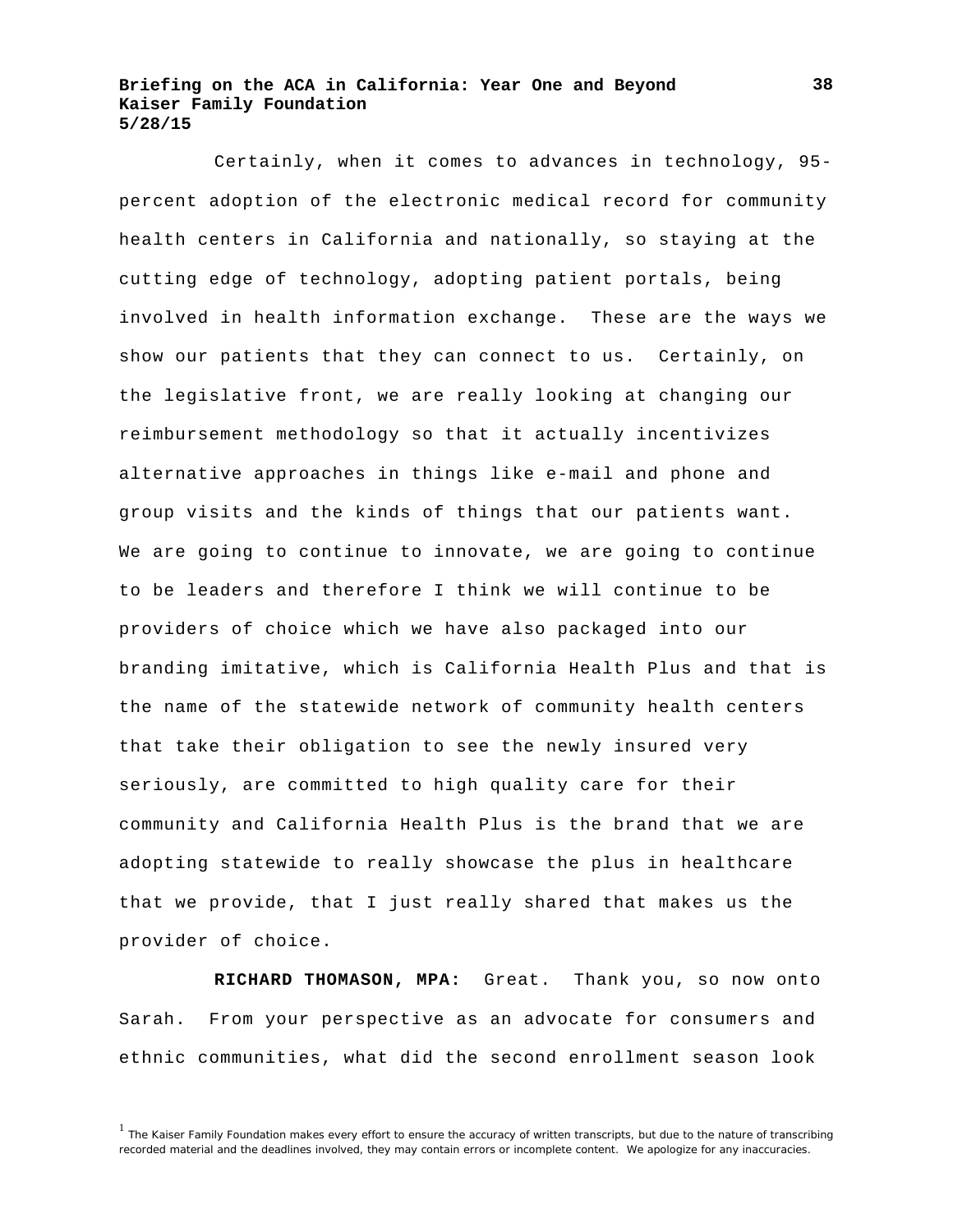like to you and what are you hearing from communities around the state?

**SARAH de GUIA, JD:** Yes, just as a comparison from the first and second enrollment period, as the report shows there were some communication issues and also from the enrollment figures we know that the enrollment wasn't as great, particularly for the Latino and African American communities. Thanks to support from the Blue Shield of California Foundation, we were able to work really closely with a number of certified enrollment entities who worked first-hand at enrolling people and could communicate those challenges directly to Covered California and the Department of Healthcare Services, so things like the web site glitches, long wait times, inaccurately translated materials, they were all able to address those pretty real-time and that was able to help enrollment along the way. I think that served as a platform for lessons learned as Covered California move forward into the second enrollment period. On the positive side, I think we saw that the targeting of outreach and marketing materials to the Latino and African American communities really did pay off. As Genoveva showed, the numbers for African American/Latinos was really close to what the Cal-Sim estimates were. We also know that there's still a lot of work to be done.

Three things that I think I would really point out that are very tangible things that we can be working on is, number

<sup>&</sup>lt;sup>1</sup> The Kaiser Family Foundation makes every effort to ensure the accuracy of written transcripts, but due to the nature of transcribing recorded material and the deadlines involved, they may contain errors or incomplete content. We apologize for any inaccuracies.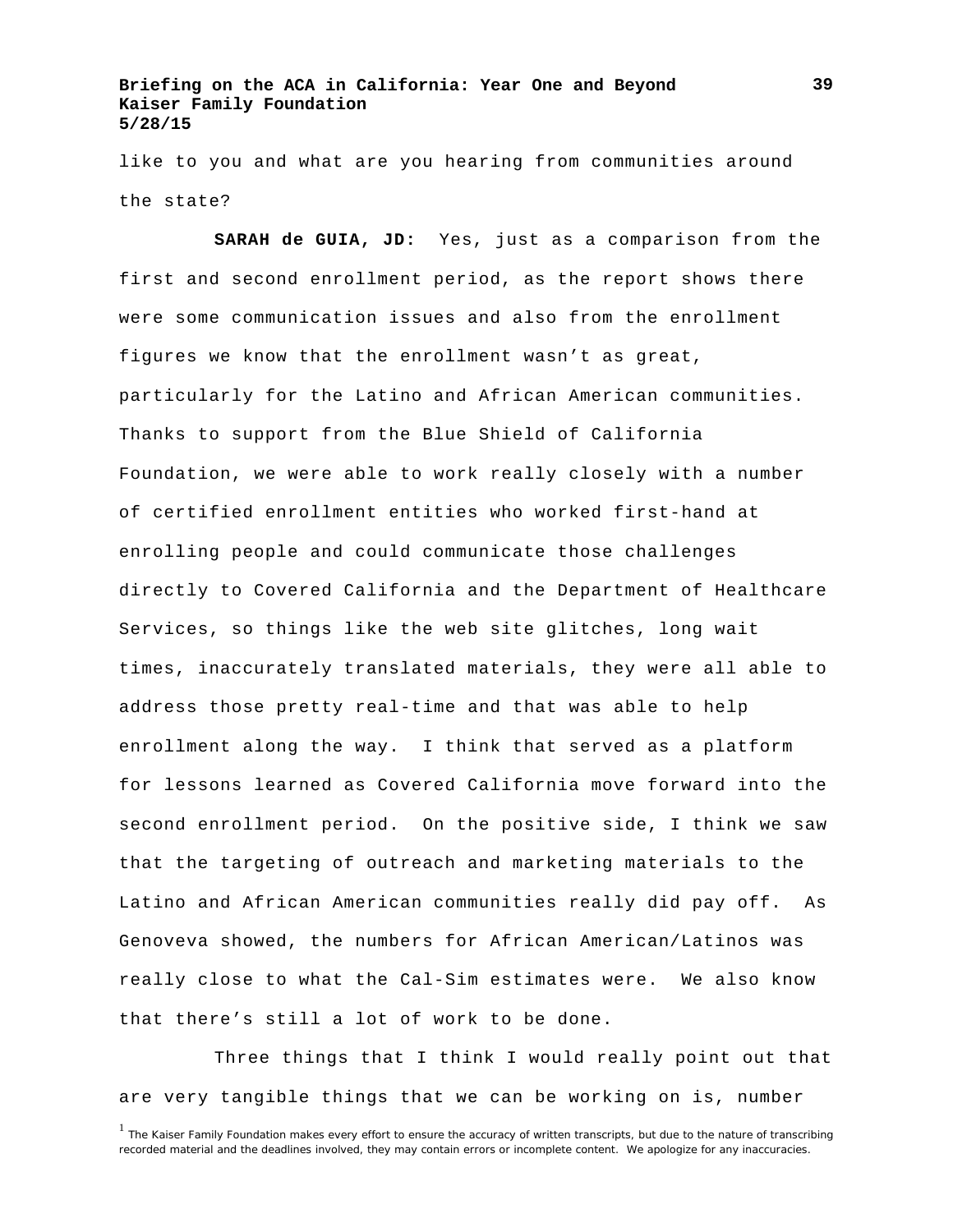one, really acknowledging the role of the certified enrollment counselors and navigators, that they provide much more than just enrollment assistance. They are there for all the followup calls and questions. We have CECs who have spent up to 11 hours with one consumer helping them work through enrollment, making sure that their getting enrollment, making sure that they understand their plans because a big part of this is people enroll in a plan but they don't know how to utilize the system. They really don't understand the difference between co-insurance and co-payments, and so these are the folks on the ground without a lot of funding and resources who are able to help translate that information and they are literally translating that information and interpreting that information from languages that are up to 13 Asian languages in some cases. I think we really need to make sure that we understand that we're undercompensating those individuals who are helping.

We also notice that there's a real need for desegregated data, so it's great that we're breaking it down by race/ethnicity, but we need to go even further. We really picked the low-hanging fruit in the first round of enrollment. We saw 1.3 million enrolled individuals and I think in the second round and the second and third series of enrollments, we're probably not going to see those sheer numbers because these populations are going to be harder to reach. Again,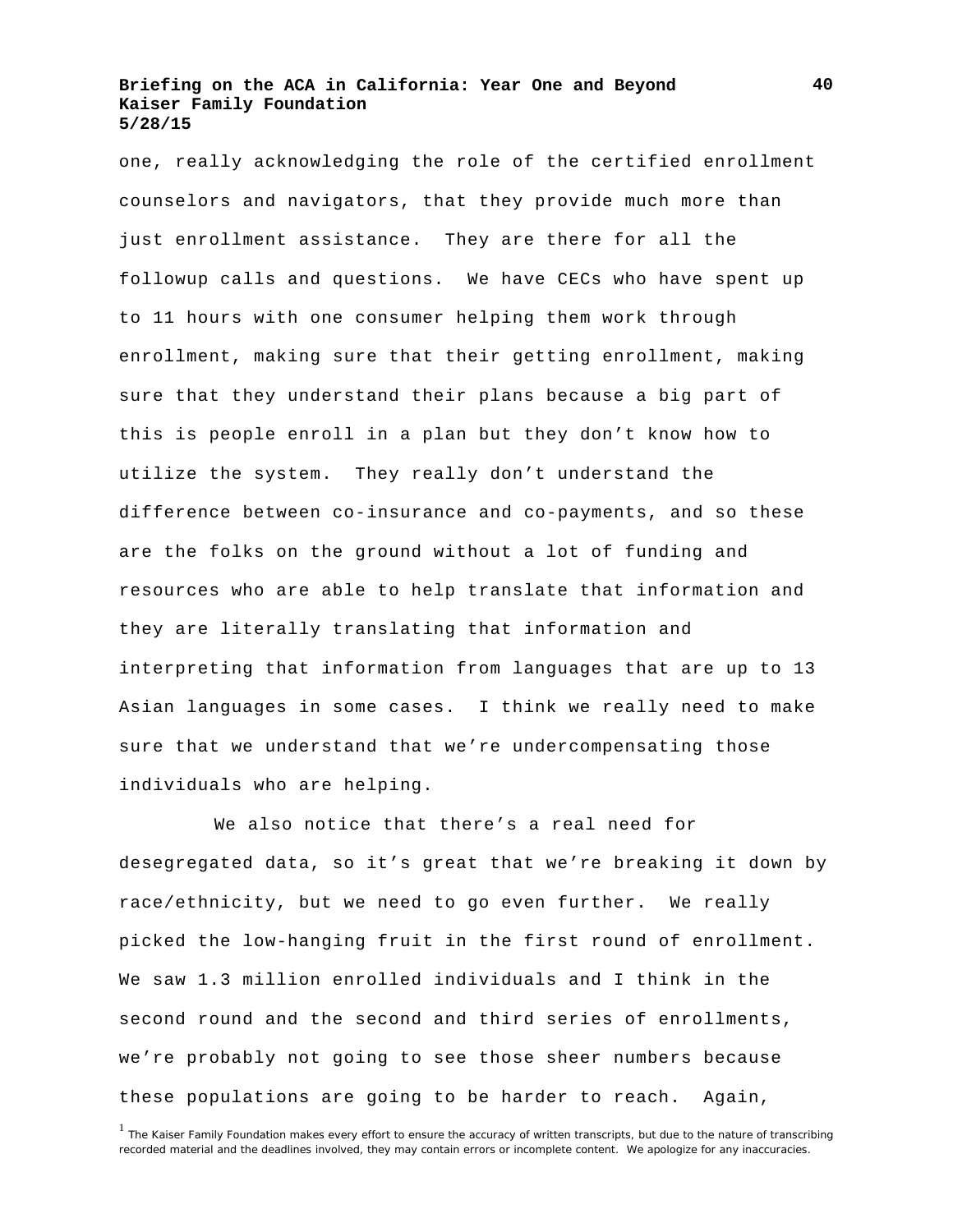languages besides English, individuals who, again, may not have any real understanding of how to use the system, they're farther away. They need greater touches along the way and I think the desegregated data would really help us where to target the resources to be making sure that we're enrolling those eligible populations. Also, just to note that enrollment in the API, the Asian Pacific Islander community actually went down from 23-percent in first enrollment to 18-percent in the second.

Tied to my first point is that we do need to continue to invest in enrollment and assistant, that what we're seeing is a disinvestment in outreach and enrollment from \$30 million to \$10 million in the year 2015/2016 enrollment period. Again, with the harder populations to enroll, knowing that we need to actually provide that greater material in other languages that these are going to be populations that just need that greater assistance, we can't afford to disinvest, in this enrollment period we really need to ensure we're continuing that level of investing in the infrastructure that can help people who are already enrolled understand their coverage as well as get those harder-to-reach populations.

**RICHARD THOMASON, MPA:** Great. Thank you. My next question is for Genoveva, although I invite the other panelists to chime in as well. The survey shows that 44-percent of Covered California enrollees are still reporting difficulty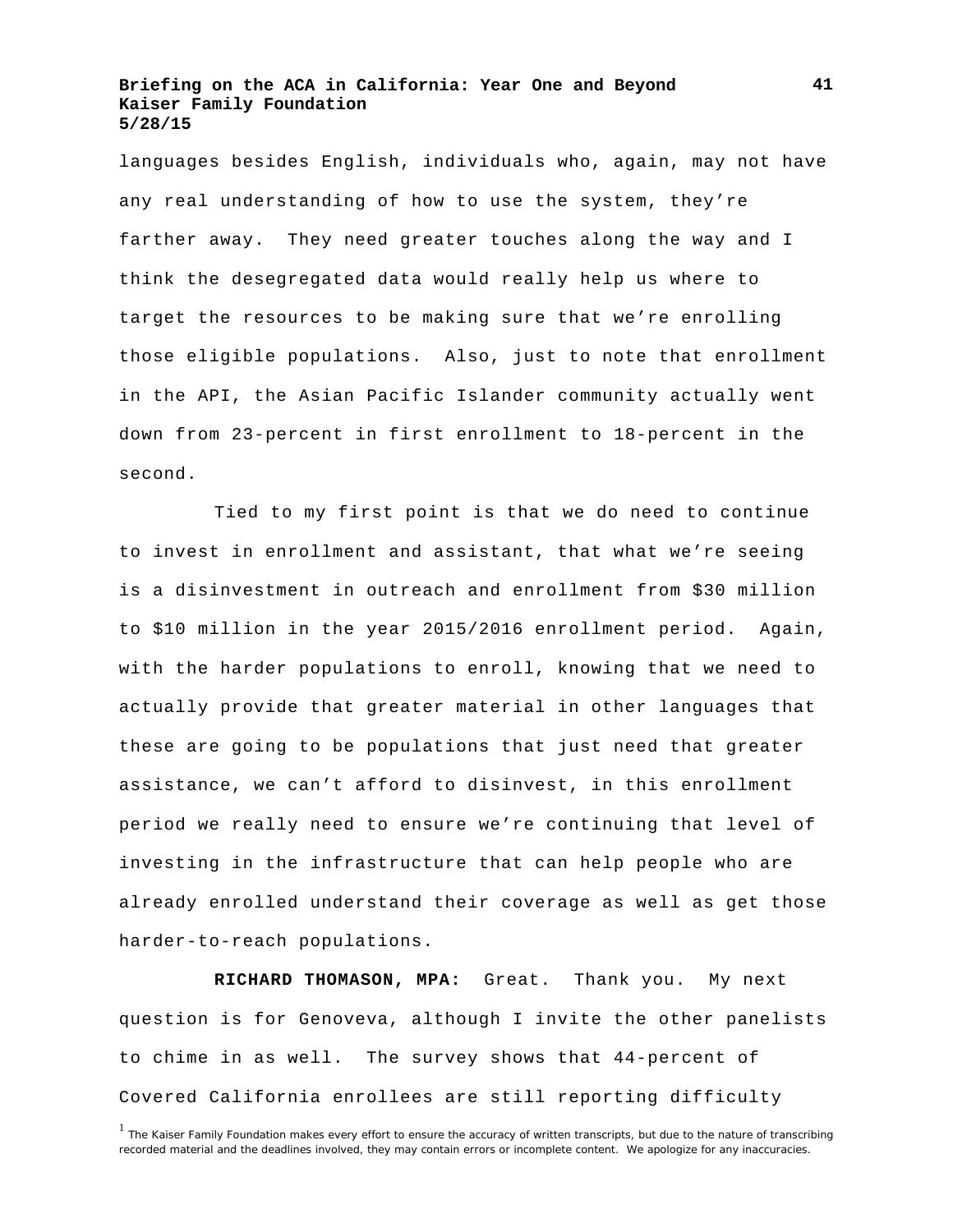paying their monthly premium as compared to, say, a quarter of adults with other types of coverage. Are you concerned that people gaining coverage now will be losing it in the coming years because of cost and what are your thoughts about how this could be addressed?

**GENOVEVA ISLAS, MPH:** I think that this is a larger societal issue in terms of equitable pay and am really happy about the progress in trying to increase the minimum wage. More specifically in terms of Covered California, I think it is vital that we work to try to keep costs down. Covered California does fight, we do negotiate on behalf of our members with insurance companies and I think through our combined membership with have a very large purchasing power. One person perhaps can't do a lot to affect this, but 1.3 million is power and can, so I think that's one thing.

We're unique in that most of our consumers receive financial assistance to bring health insurance within their reach, and in fact about three quarters of all subsidized enrollees, that's roughly 912,000, pay less than \$150 per member per month for health coverage and some 120,000 pay less than \$10 per member per month. That is good news. We do understand that healthcare in this country is still very expensive and it's going to take time to bring down those costs, and while subsidies are important, this survey released validates the fact that healthcare costs are a challenge for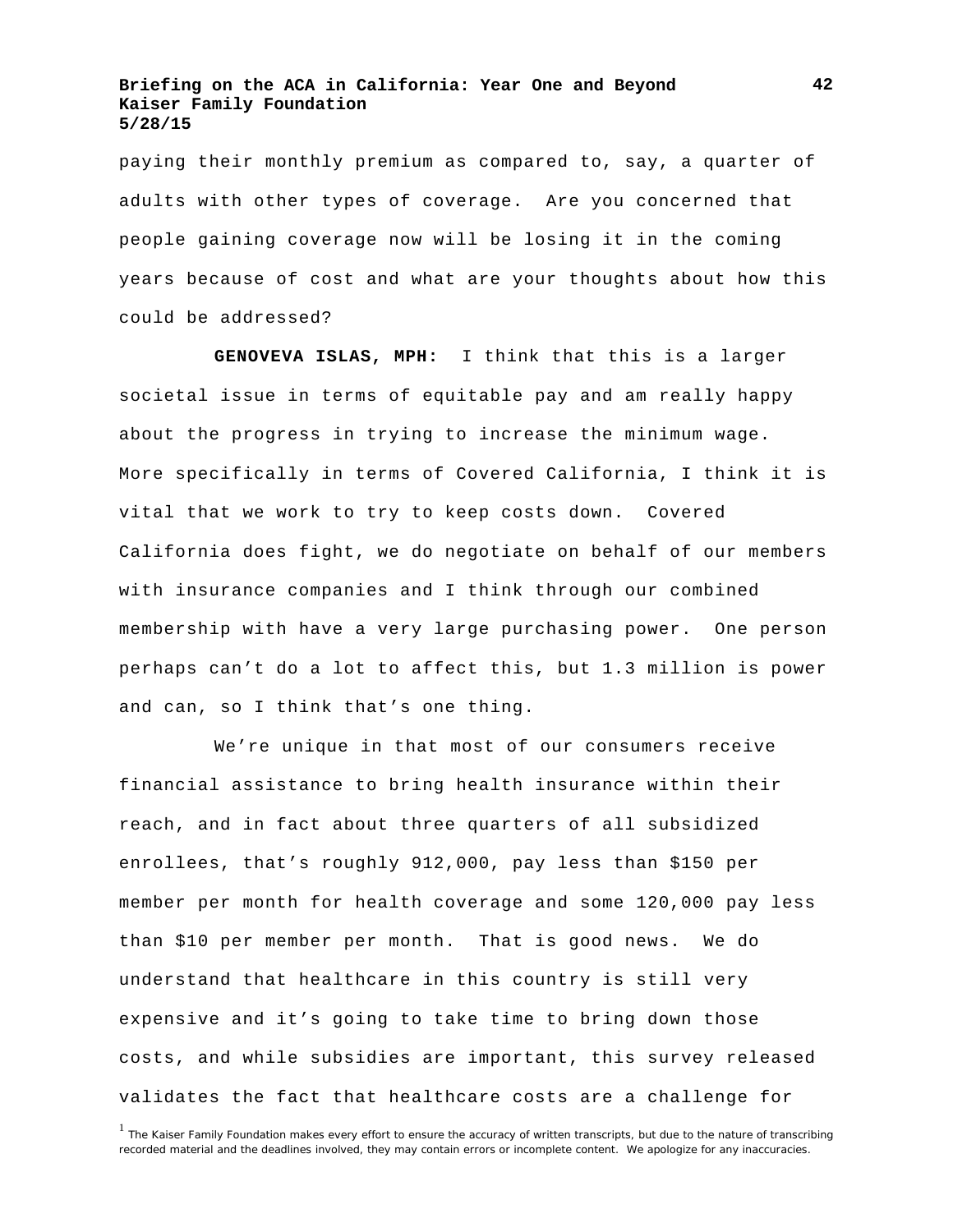many Covered Californian consumers as they are for many with private healthcare coverage and through their employer. In fact, as mentioned in the report, Covered Californian enrollees face costs that were higher than expected which compares to 29 percent in the other private market, so I think definitely work to do there.

**CARMELA CASTELLANO-GARCIA:** Definitely concerns around the affordable issue and the way it plays out in our health centers is to see folks with a Bronze plan coming in and trying to use the slide fee scale. It really is an issue we're seeing. Our clinics are telling us it's a problem and challenging. We're pleased to see progress made at the exchange last week on the prescription drugs issue and we would just encourage more consideration on these matters.

**SARAH de GUIA, JD:** In terms of affordability, I applaud Gevoveva's comment. There's definitely an equitable pay issue obviously, and I think there are also some changes that we should be pushing on the federal government as well to be looking at. For example, the family glitch which is that employers, whether or not an individual in the employee market can receive family coverage is based only on the individual, so if you as an individual can afford, if it's below the 9-percent of your income you can afford it, it doesn't take into consideration the cost of dependent coverage. That's a challenge for a lot of families because that makes them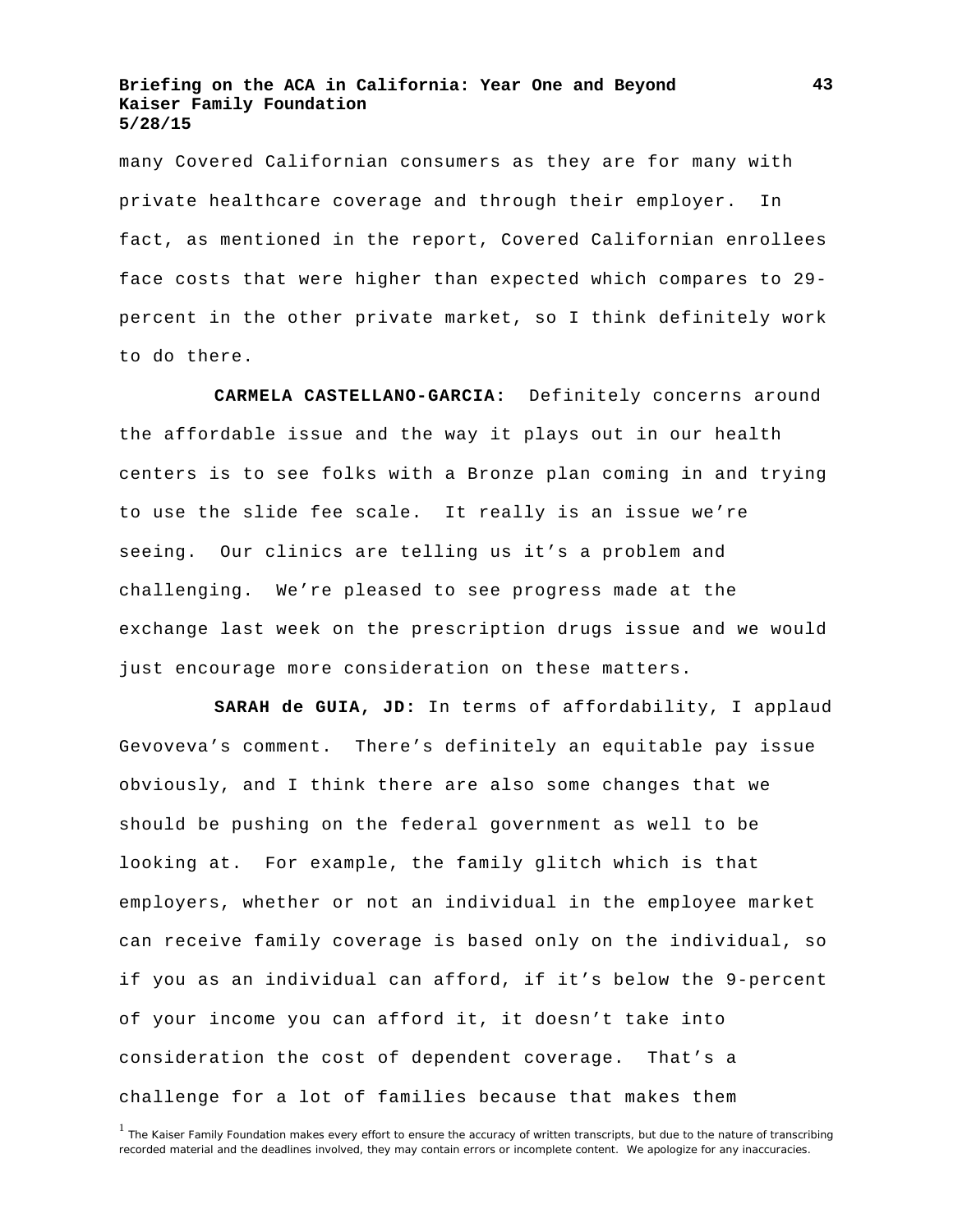ineligible for Covered California. I think in terms of some affordability issues around, there is some work to be done on the ACA, which we all knew.

The other piece of it, I think, is also going back to the health literacy issue which is that, again, people are not really understanding what their coverage is and that maybe issues such as preventive care. We understand maybe what preventive care is, but somebody who maybe thinks that their preventing care by going to get actual care from their doctor, like an eye infection or things like that, that actually isn't covered, that isn't free. People may not understand those differences, so I think a lot of work needs to be done about really helping people understand what their coverage is.

There continues to be, I think, two miscommunications between providers and their patients as well. If a provider doesn't understand what a patient has coverage for, they may recommend a series of tests that the individual doesn't have coverage for as well or that they don't understand what their procedures are. I think both the provider community, the plan community, as well as consumers all need to be on the same page about the type of care that people can get. You can't have an activated consumer if your plan and your provider aren't also a part of that conversation, so I think there really needs to be more engagement with the government entities as well as the

<sup>&</sup>lt;sup>1</sup> The Kaiser Family Foundation makes every effort to ensure the accuracy of written transcripts, but due to the nature of transcribing recorded material and the deadlines involved, they may contain errors or incomplete content. We apologize for any inaccuracies.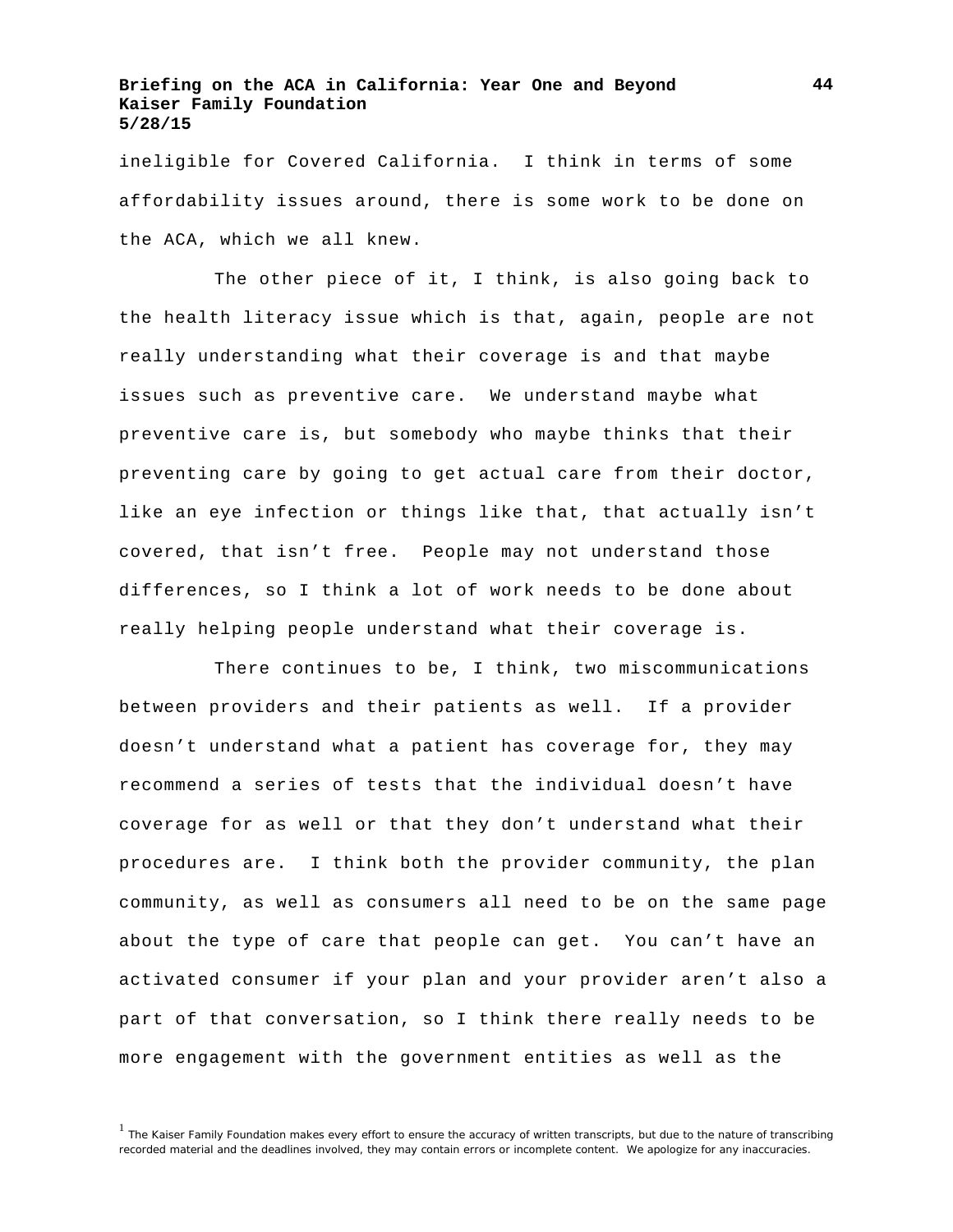provider and plan community to help people navigate the system as well.

I think last but not least, of course, health for all. We absolutely have to do something in California about covering individuals, SP4 has passed through appropriations. It's going to cover all kids, which is great, and it's going to cover eligible adults, or at least the proposal is to cover eligible adults as funding is available. Again, there's the idea out there that we definitely want to cover people, but we really haven't stepped in fully to make sure that that is a reality here in California.

**RICHARD THOMASON, MPA:** Great. Thank you, Sarah. I think now I'll open it up to some questions from the audience, and there's the roving microphone. If you have a question, raise your hand. Again, please state your name and affiliation if you have one.

**KEVIN HAMILTON:** My name is Kevin Hamilton. I'm with Clinica Sierra Vista. We're an FQHC here in California. We probably are a blip on the enrollment radar as well having enrolled over 30,000 people here in the last year and I think we've got some very unique things going on with our county government as well and Department of Social Services and some new experimental enrollment models and partnerships there.

However, we've got a couple of things. First of all, Covered California and CalHEERS are two separate entities and

<sup>&</sup>lt;sup>1</sup> The Kaiser Family Foundation makes every effort to ensure the accuracy of written transcripts, but due to the nature of transcribing recorded material and the deadlines involved, they may contain errors or incomplete content. We apologize for any inaccuracies.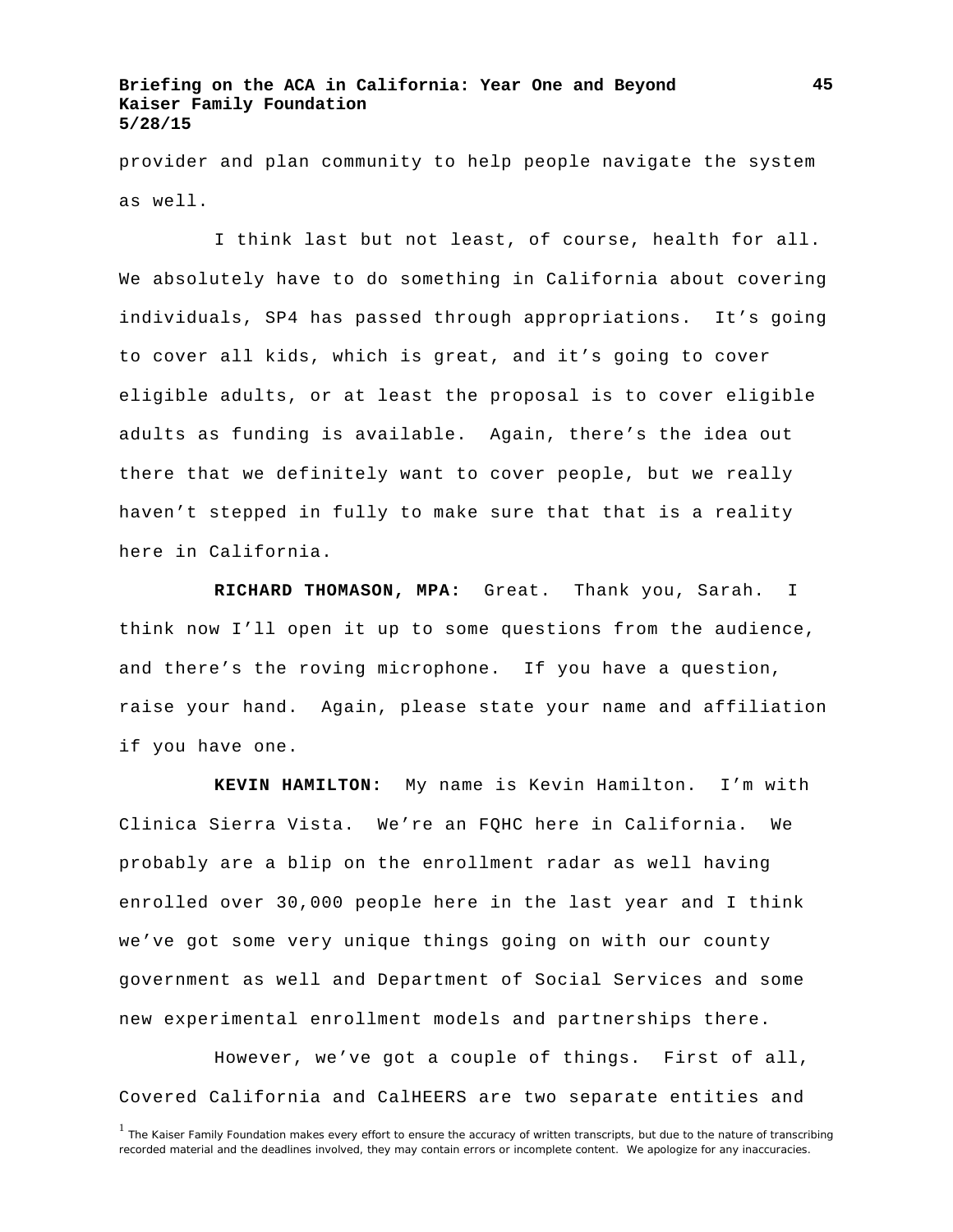they talk separately, yet both are troubled by the churning issues at the income breaks. This needs to be incentivized from both directions, I wish the director was still here, but to seamlessly join those two systems not just at that enrollment level, but the majority of providers of managed care are also providing coverage in Covered California. There is no reason not to have the plans migrate these folks back and forth and have that be transparent to the enrollee. The problem becomes when you get the enrollee involved in that part of the conversation, they lose it immediately, and why wouldn't they? We don't understand it ourselves half the time and we're supposed to be fairly knowledgeable about these things. That's one thing that I would suggest that we keep our sights on in the future.

The other thing is when we're talking about deploying CECs and deploying eligibility workers, again, we have about 35, well we have more than that. I guess we have closer to 50 of them now in three counties. The funding that comes through for that, especially again on the Covered California side, is very numbers-driven, and we talked about this a few years ago. I talked about this a few years ago, and it was addressed initially, though I thought poorly, in the original outreach grants, the ones that are coming out now are still very numbers-focused. The folks who live in central California, the 4 million of us, and those of us who live in eastern

<sup>&</sup>lt;sup>1</sup> The Kaiser Family Foundation makes every effort to ensure the accuracy of written transcripts, but due to the nature of transcribing recorded material and the deadlines involved, they may contain errors or incomplete content. We apologize for any inaccuracies.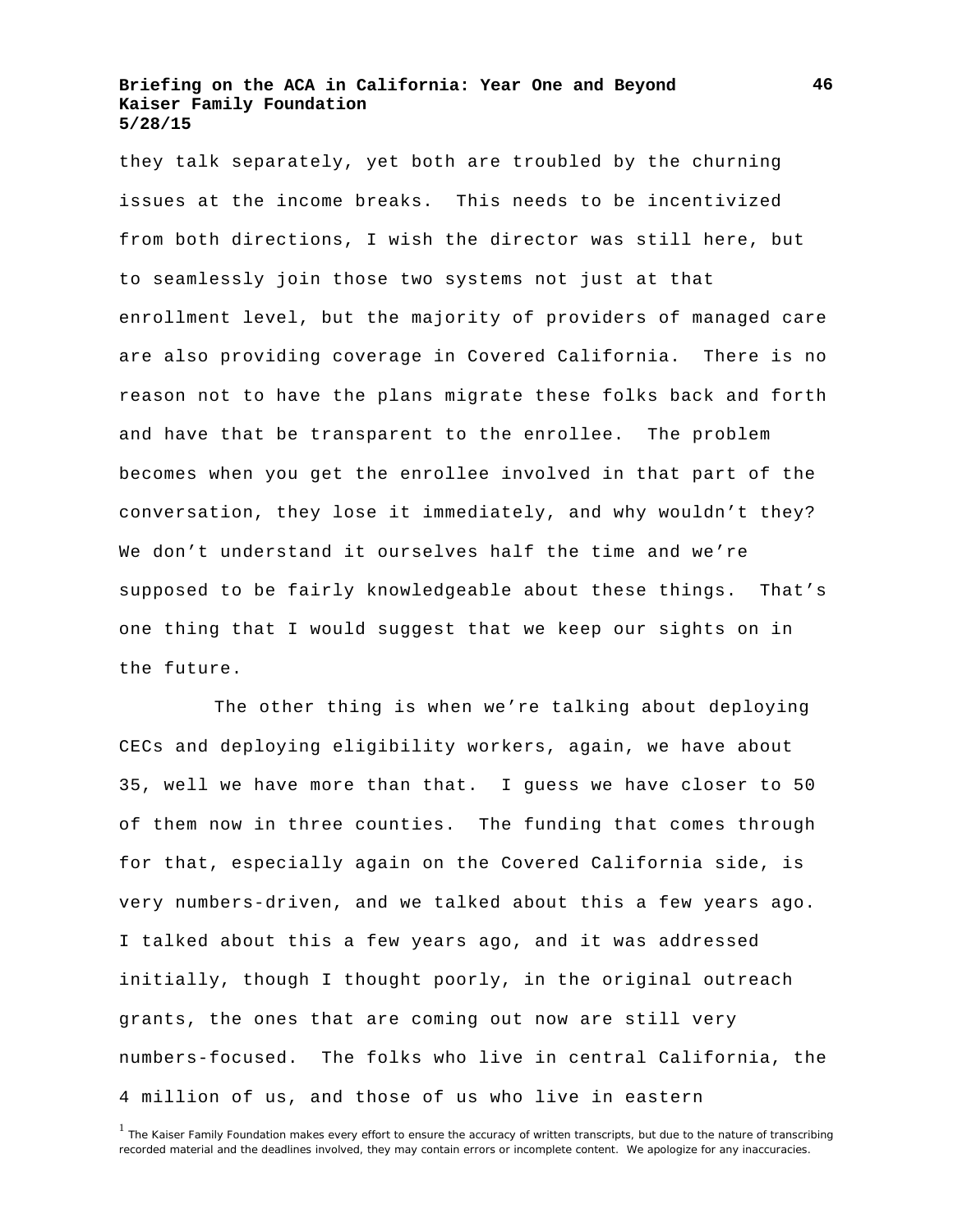California, the couple of million people there, and those in northern California, we've got some significant geography issues. We talked about this then that geography should be considered at the same level as the numbers of people enrolled as a deciding point for how you're funding these things and the cost associated with that. If I have to send somebody 40 miles out to a town of 400 people, is that less valuable then sitting in an urban center enrolling 4,000? It isn't to them and it isn't to us, so and it shouldn't be to us as a state. We really need to fix that. It is interesting because I just sent her a letter of support that I got from somebody for our new navigator grant, but again, targeted at numbers. How many people can we enroll in Covered California? I get it; I know you need the numbers, but it's not meeting the needs of these communities.

Then the last thing is the cost issue. We have discovered, and you should be informed by this conversation, as Carmela so eloquently stated a few minutes ago, in that range of people in health centers and sliding scale, when you're at 150-percent of the federal poverty line, given the cost of housing and utilities and groceries and you're sitting there making maybe take-home \$1,500 a month, \$1,600 a month, you're rent for a two-bedroom apartment, and if you got a couple of kids you've got a two-bedroom apartment, in Fresno, not in a nice part of town by the way is going to be \$600 to \$800 a

<sup>&</sup>lt;sup>1</sup> The Kaiser Family Foundation makes every effort to ensure the accuracy of written transcripts, but due to the nature of transcribing recorded material and the deadlines involved, they may contain errors or incomplete content. We apologize for any inaccuracies.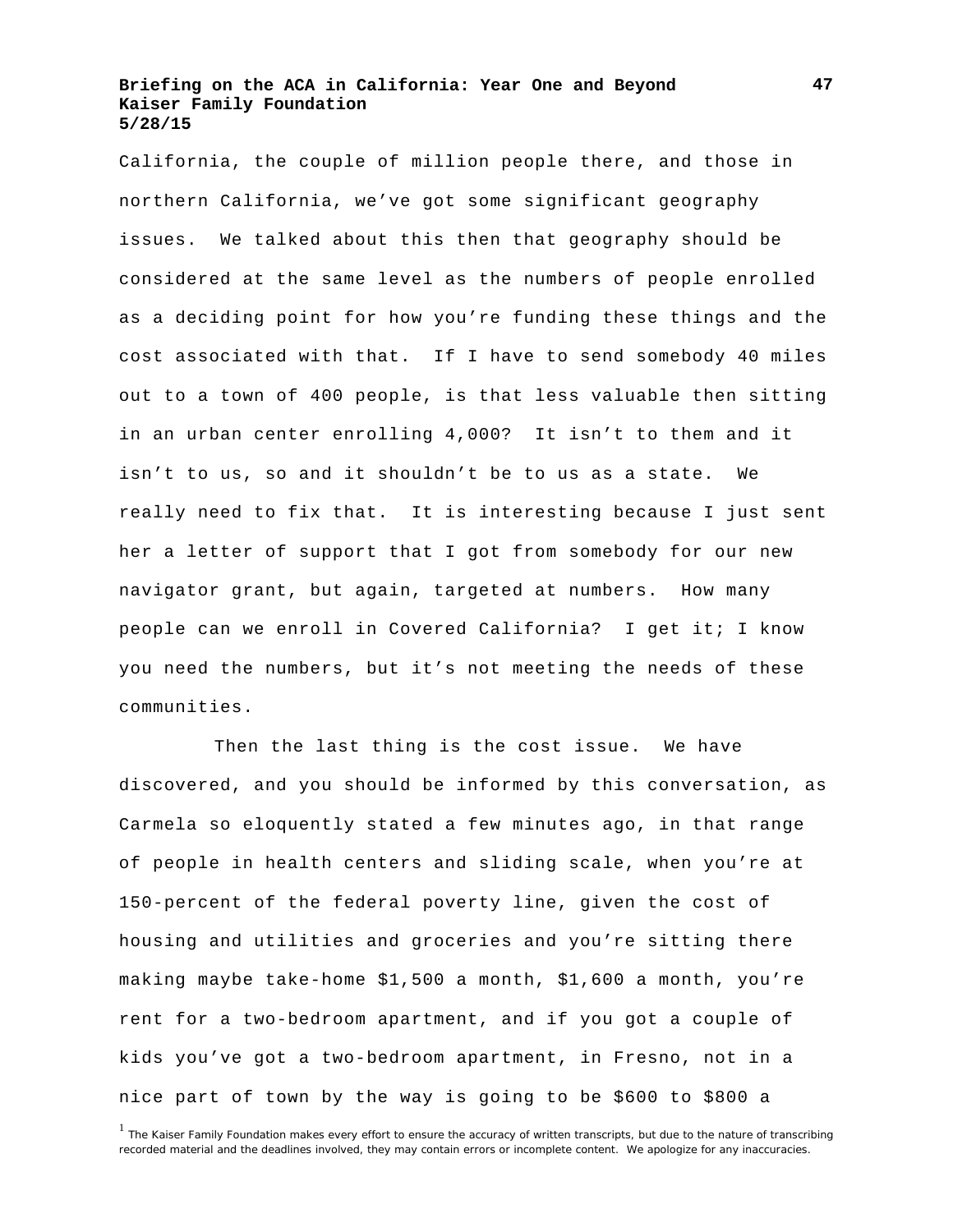month. Your utilities are going to cost you, by the way, that apartment doesn't have all the great insulation and the triplepane windows and the low energy footprint that newer places have, so again, we need to fix that. That's a huge problem and we appreciate the subsidies. I think it's great at a certain point, but we either really need to raise that level or as a state decide we're going to raise the Medi-Cal minimum wage for qualifications. That's pretty much about it. I would appreciate any comments about that.

**RICHARD THOMASON, MPA:** Thank you, comments, reflection?

**CARMELA CASTELLANO-GARCIA:** I'm not going to argue with that because that's certainly the kind of information we are hearing from our health centers. It's certainly the rule, folks, and not just in the Central Valley but up north have been saying all along that the funding formulas do not take into account the challenges that we have with outreach enrollment on the rural side.

**GENOVEVA ISLAS, MPH:** It's kind of hard to have anything to address because I agree with everything that Kevin said. Definitely it is something of concern to us, the churning issue, and I think we're trying to be as proactive as possible to try to create a system that is seamless. It's not a quick fix, but I think we're looking in that direction.

<sup>&</sup>lt;sup>1</sup> The Kaiser Family Foundation makes every effort to ensure the accuracy of written transcripts, but due to the nature of transcribing recorded material and the deadlines involved, they may contain errors or incomplete content. We apologize for any inaccuracies.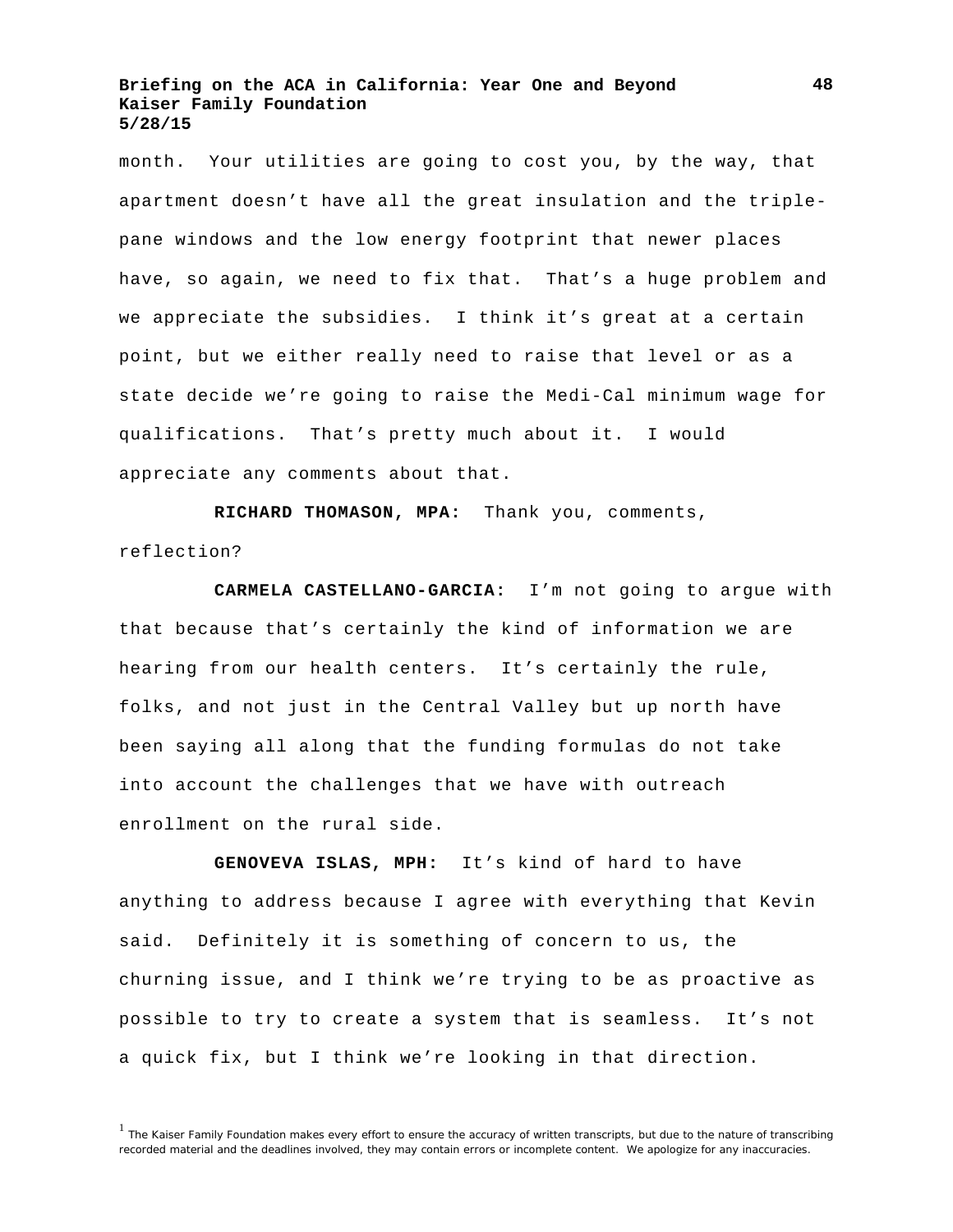I've heard from a number of advocate organizations that are not in good situations in relation to how the initial grants were set up. I do think it's unfair and I think there are conversations to be had in terms of how we fix it going forward. As someone who's been born and raised in the Central Valley, yes, those 400 people in a rural community matter, they matter to me, and we want to make sure there's service to them and so whatever we can do to improve it and fix it I'm for it.

**RICHARD THOMASON, MPA:** Thank you. Question over here?

**RICK JOHNSON:** Yeah, hi. Rick Johnson, ZeroDivide. Question for you who work with navigators and enrollees. What, if anything, could Covered California do from a technology perspective to make the web site easier for your navigators to enroll people into Covered California?

**SARAH de GUIA, JD:** Translate them into other languages. I think the paper application, which was translated into, I think it was, up to 13 languages. I think the sense was that the paper application was a little bit discouraged and that the online application was definitely encouraged. Again, having folks being able to do it at their homes but also working with other individuals who can help them enroll if that translation is done and they can look at it real-time, it's much quicker to be able to enroll people in the coverages.

I think the other piece was that there are, Asian Americans Advancing Justice, for example, my colleagues down in

<sup>&</sup>lt;sup>1</sup> The Kaiser Family Foundation makes every effort to ensure the accuracy of written transcripts, but due to the nature of transcribing recorded material and the deadlines involved, they may contain errors or incomplete content. We apologize for any inaccuracies.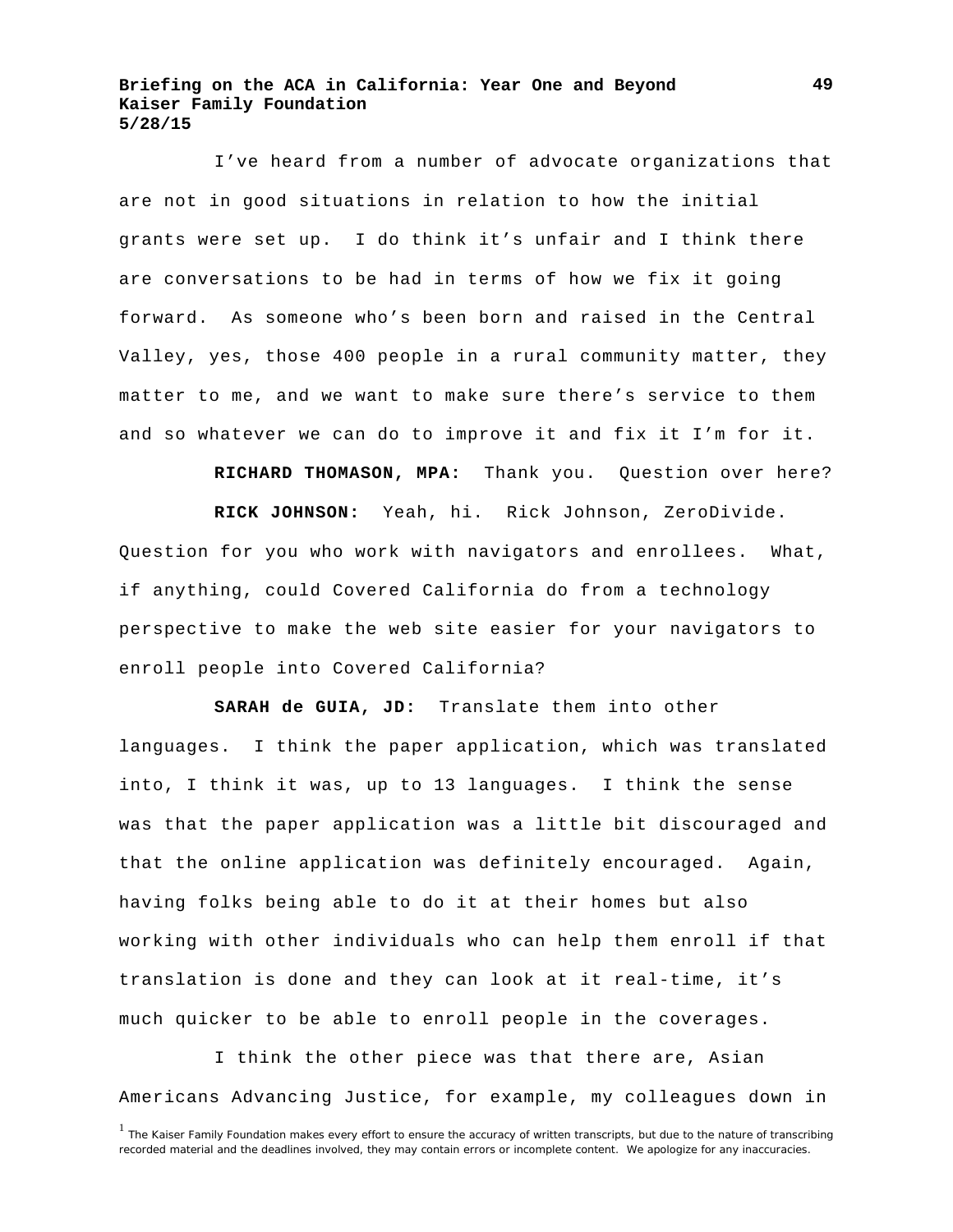LA, who received, I think, \$500,000 this year to enroll a number of people, it was really numbers-focused and they didn't meet their targets and so I think this year the number is going to go down, but they've actually took it upon themselves to translate materials into 13 different languages. That's on their dime or money that they have to put out-of-pocket in order to help the communities that they're serving. Again, going to Kevin's point, I think all of the points, which is making sure that we're really investing in that infrastructure of people who are already helping to get people information about enrollment, but then again who keep coming back to those communities to understand. I think that point has definitely been made over and over again today.

I think in terms of also working with individuals, I think there are ongoing systems such as making CalHEERS a little bit more accessible, the glitches that were happening at the web site. The other point that I saw as I was looking through some of the stories is that not only do the CECs and the navigators have long wait times with Covered California, but they also have long wait times with the plans and so they could be spending two hours just getting information from Covered California but also from the plans. I think, again, looking at the plans and the provider community to say there are several language access laws that are already on the books and so it's just really making sure that those plans and

<sup>&</sup>lt;sup>1</sup> The Kaiser Family Foundation makes every effort to ensure the accuracy of written transcripts, but due to the nature of transcribing recorded material and the deadlines involved, they may contain errors or incomplete content. We apologize for any inaccuracies.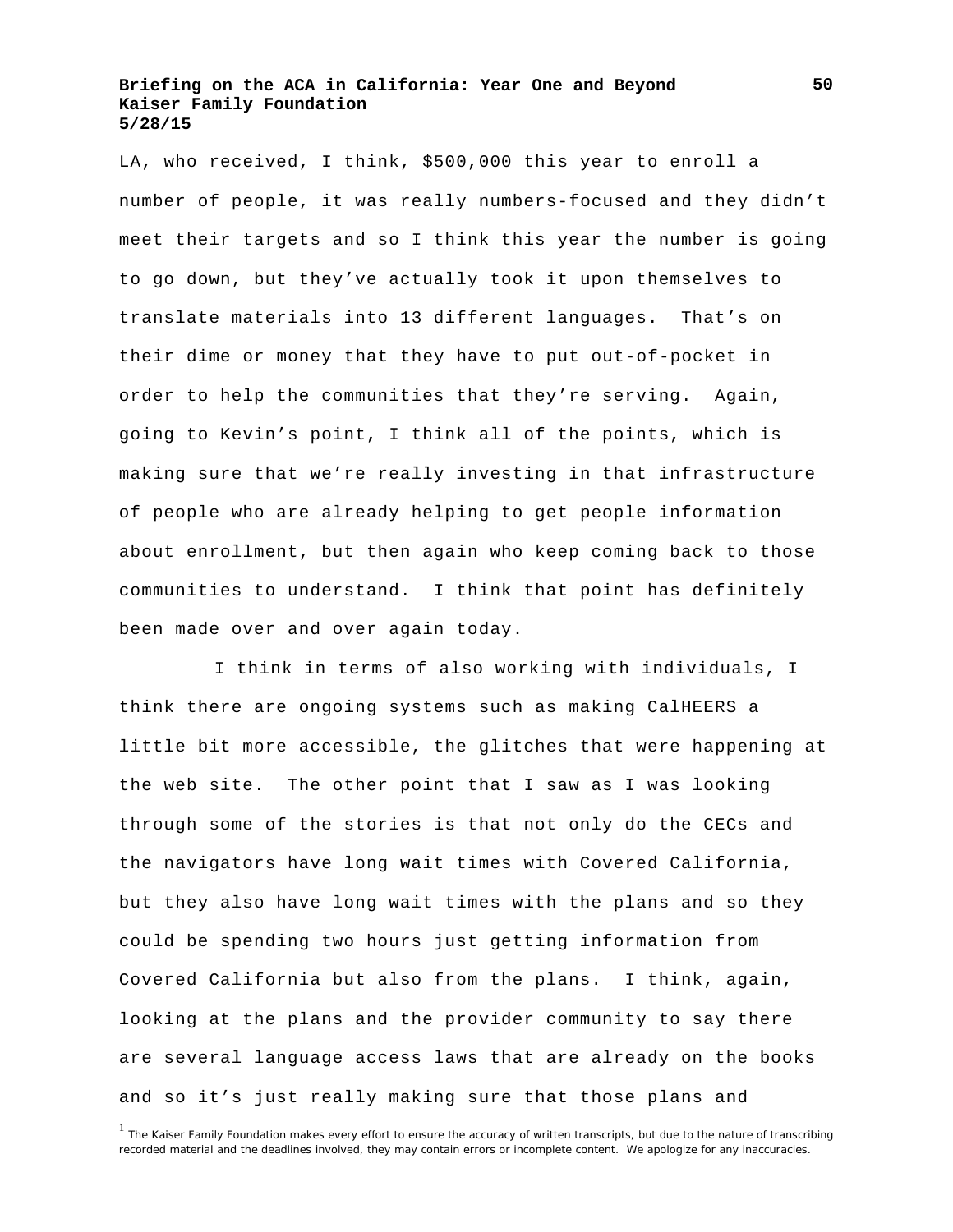providers understand what their obligations are and that their infrastructure is in place to be able to meet the needs of their current enrollees but also their potential enrollees as well.

**RICHARD THOMASON, MPA:** Thank you. Other questions? The microphone's coming.

**EVO MORALES:** Yes. Evo Morales [inaudible 01:16:46] First 5, Fresno Commissioner. As Carmela was alluding to the changes in the clinics, I was thinking about some of the challenges that the families face. There's 25-percent of California's families who do not have broadband at home. As we, how do I say, upgrade and so on, our facilities, 10 million California without broadband at home. I am calling this up because there is an opportunity to address this. Right now, in the next few days, there will be an opening opportunity to support the idea of providing Lifeline and refining Lifeline, which is subsidized service that has been just for telephone and finding out do we include broadband. There's a real opportunity here for those of us in the health field to support the introduction of broadband to 10 million Californians, which is the population that all of us here in this room are supporting. I hope that you can do that by going to the web site, internetforallnow.org and registering there. I just thought I would link people to that opportunity.

# **RICHARD THOMASON, MPA:** Thank you.

<sup>&</sup>lt;sup>1</sup> The Kaiser Family Foundation makes every effort to ensure the accuracy of written transcripts, but due to the nature of transcribing recorded material and the deadlines involved, they may contain errors or incomplete content. We apologize for any inaccuracies.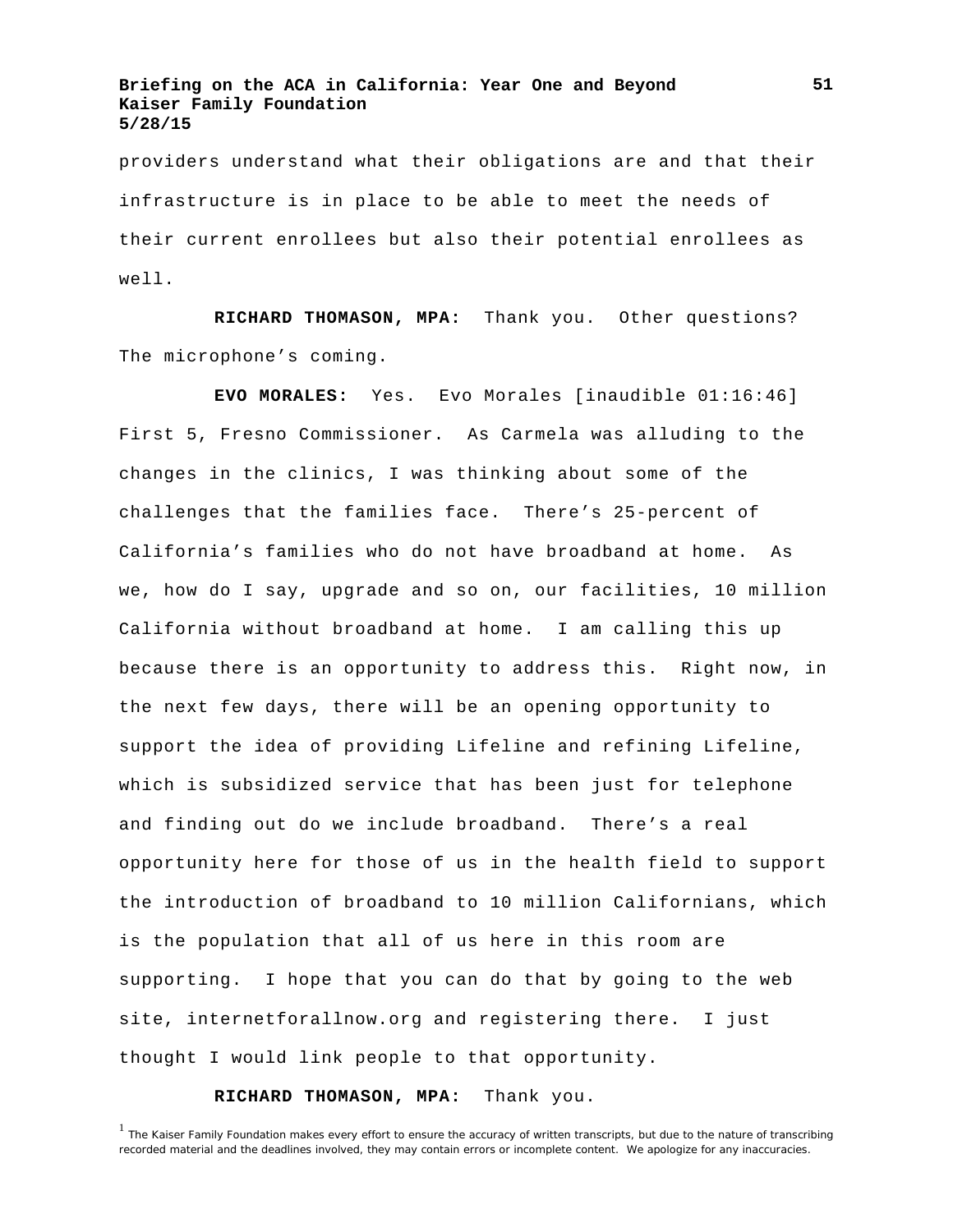**CARMELA CASTELLANO-GARCIA:** Can I just comment that certainly the digital divide is an important issue that needs to continue to be considered. I really think one of the successes of the community health centers, what is our role in providing that one-stop-shop to the families with over 2,000 certified enrollment counselors placed at community health centers throughout the state really played a critical role for the folks that could not take care and do this at home and plus needed all the assistance with language and the complexity and everything else. I think that is one of the important ways that we are helping to overcome that digital divide with community health centers serving several million Latinos in the state of California and certainly Spanish-speaking and half our patients speaking a language other than English, so these issues are critical for our population. That is why having those certified enrollment counselors in the place where folks are receiving their care and being able to help them through that process and to have the laptop at our end and not theirs really made a huge difference. It's something I'm very proud of. It was such a wise decision to make sure that the health centers not only, certainly in Medi-Cal, but in the exchange as well because there was even a question at one point early on, you might recall, about whether health centers could be enrollers and be compensated for that, but wisely that decision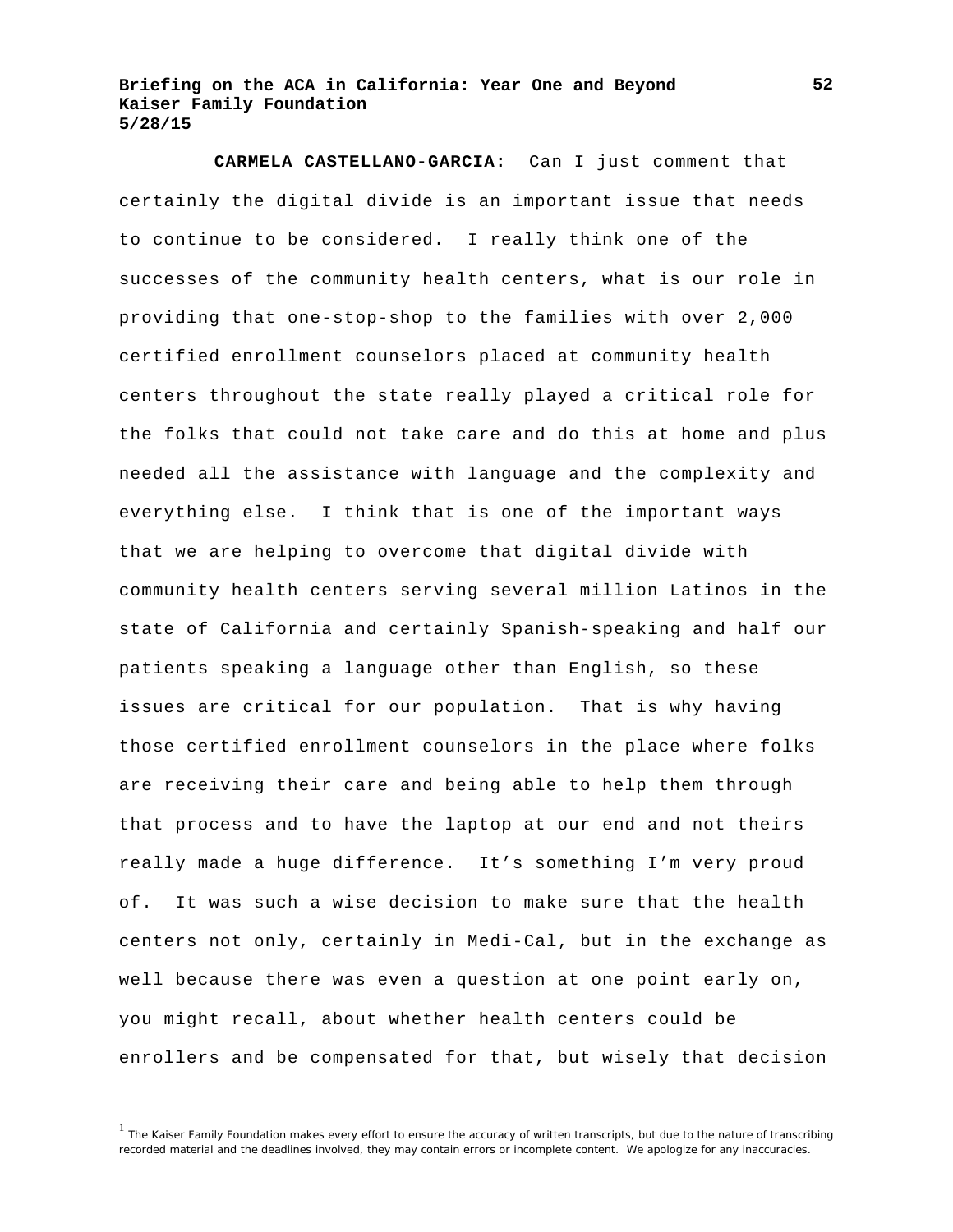was changed. Then it showed the success of meeting that assistance for the very issues that you mentioned.

**RICHARD THOMASON, MPA:** Thanks. Other questions? Just wanted to then ask one question of my own for Carmela to start with, but for the whole panel. According to the survey, it did show that about 19-percent of newly insured adults who have a usual source of care reported that they changed the place they usually go for care since gaining their coverage. Most of the newly insured adults who changed their site of care reported that it was due to their insurance. I am wondering, Carmela, what are your health center members experiencing in terms of churn and patients shifting to or away from the health centers because of their coverage? The other panelists, if this is an issue that you are seeing as well in the communities that you're talking to.

**CARMELA CASTELLANO-GARCIA:** I think that what the data shows is that for community health centers is that folks stayed with the community health centers, so we had excellent retention of our patients and we were also attracting new ones. I think these enrollment efforts that I mentioned were absolutely key to our success in being able to do that. I think it was very helpful to the patients; it made a lot of sense. It's all the changes that I already discussed that we had made that have certainly made the community health centers providers or choice. That is another reason why we were able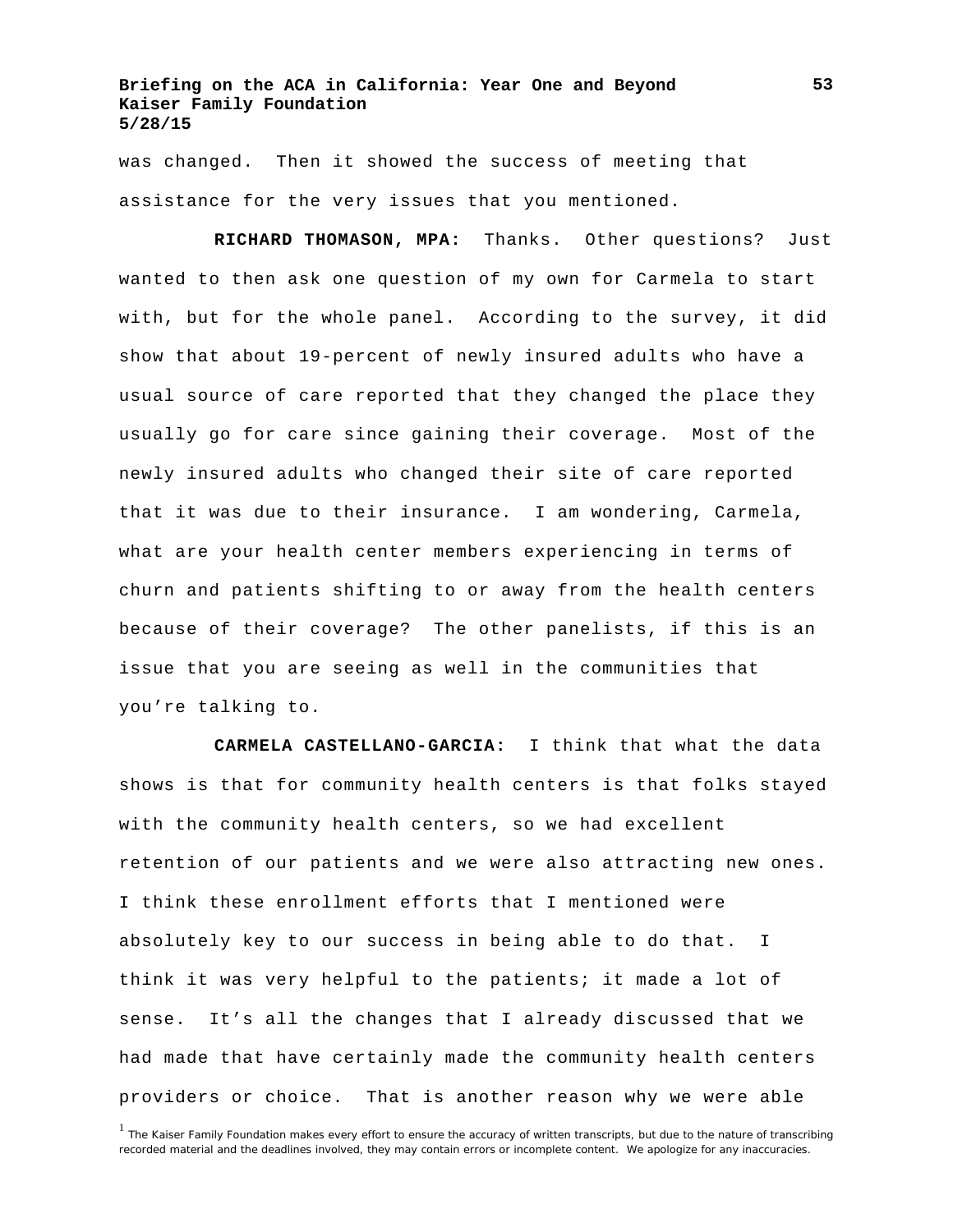to do so. I think it just shows too the wise decisions that Congress made and the President when passing the ACA, when they made an \$11 billion investment in the expansion of community health centers because I think it was predicted that this would be a model of care that the patients would choose, particularly the Medi-Cal population which the data fully supports as well as recognizing that we were going to continue to play a significant role in care to the uninsured, which is another piece that is very strongly coming out of this data with 60 percent of the uninsured getting their care at community health centers. We have 100 new access points in California as a result of this federal investment, so there has been a great expansion in our capacity. It doesn't mean though that we're not stretched thin to keep up with this increased demand, so one thing about being popular is that you got a lot of demand to meet and you also have to keep up with patient expectations around access. There was a data point on wait times. The wait times is something that needs to come down and has and needs to continue to do so. We are going to need to continue to transform and make the changes to attract and retain those patients. Out of the gate we are doing well, but in order to sustain it, community health centers are going to have to continue to innovate, continue to have to focus on patient engagement, patient satisfaction, care transformation, so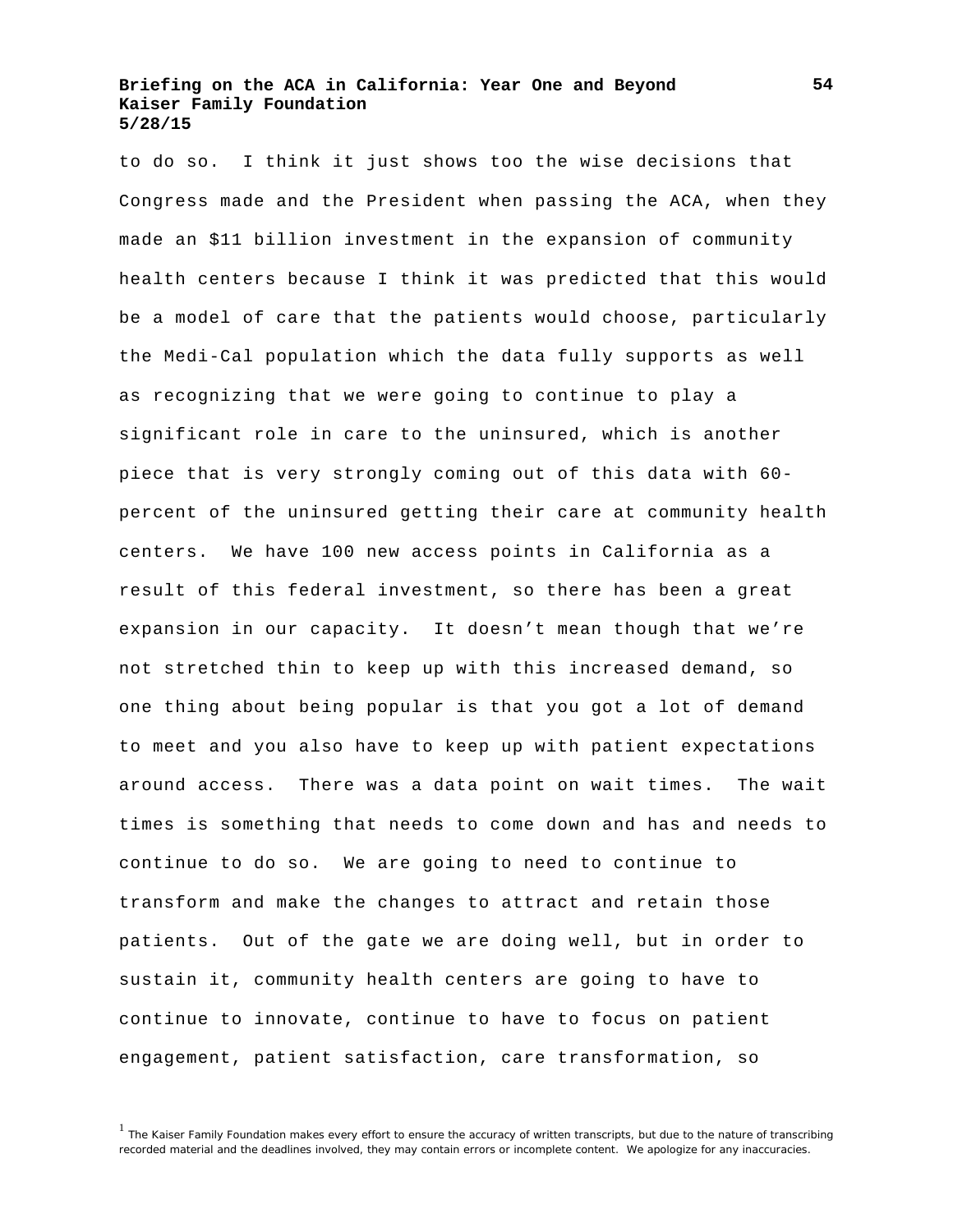nobody is resting on their laurels. We are looking at how we build on the success into the future.

**SARAH de GUIA, JD:** I think the majority of individuals who enrolled either through Medi-Cal or Covered California were from communities of color, and so as we looked at the findings, and I definitely talked with Rachel too, is what role is language and culture playing in people's choices as well? We know that the community clinics often provide some of the best culturally competent care and that there are other providers in networks that are also providing that culturally competent care. As Director Kent mentioned that we still have 20-percent of Medi-Cal beneficiaries that enrolled in fee-for-service, we're starting to find that some of those may be staying with their fee-for-service providers because they're getting care from their providers who speak their language. They don't want to shift into a Medi-Cal managed care plan because they're not sure that they're going to be able to get those same doctors who speak those same languages. I really think that language and culture plays a huge role in who people choose to be their providers, whether or not they stay, or whether or not they change their providers.

We also have seen a little bit that people are delaying care to get services as well because they can't access those providers too, that the networks are very slim in terms of having providers who speak those languages. I think that plays

<sup>&</sup>lt;sup>1</sup> The Kaiser Family Foundation makes every effort to ensure the accuracy of written transcripts, but due to the nature of transcribing recorded material and the deadlines involved, they may contain errors or incomplete content. We apologize for any inaccuracies.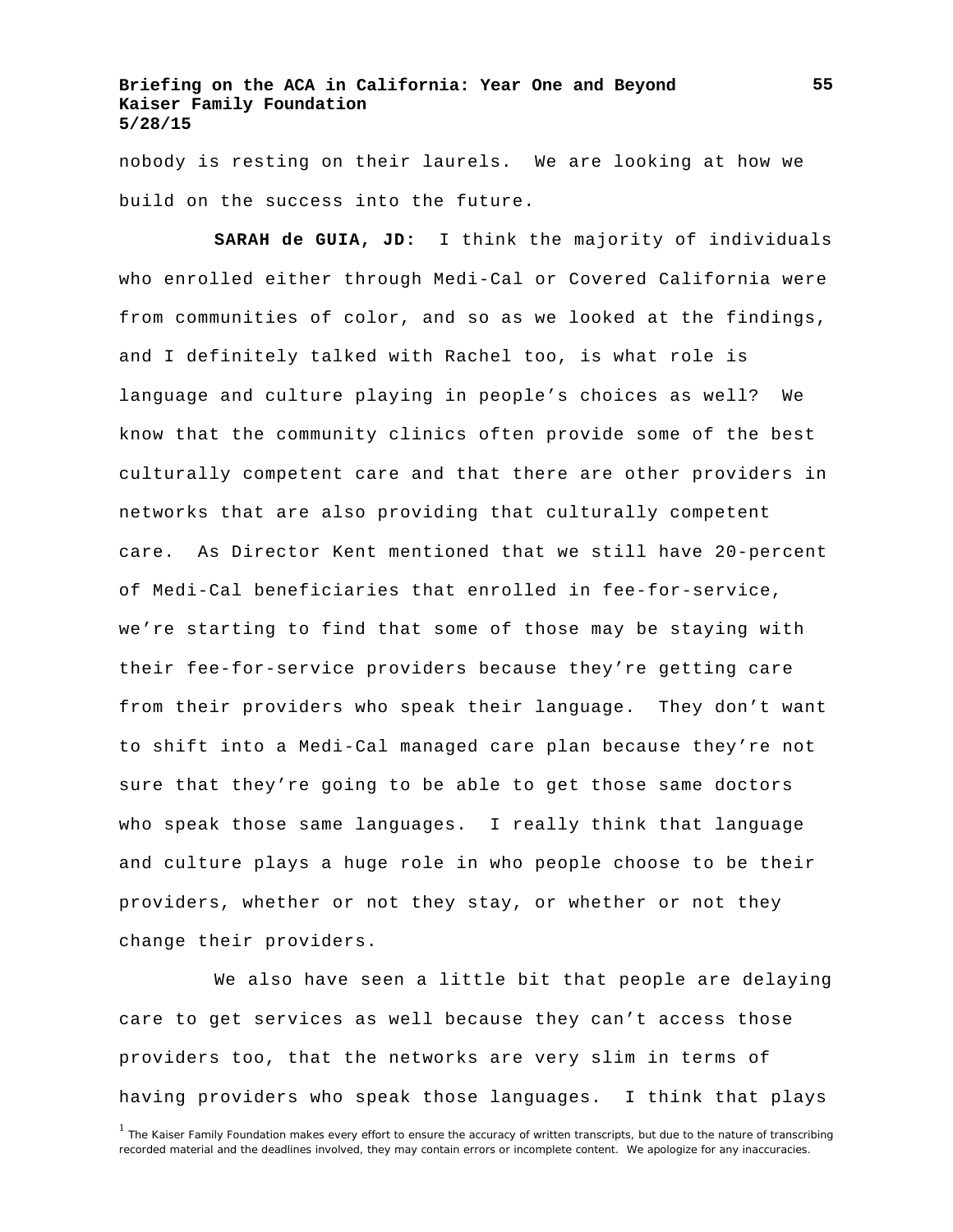a really key role and I would love to see future iterations that sort of teased out a little bit more and just really helping us understand how can we ensure going forward that we really do have those services for those who are newly enrolled.

**GENOVEVA ISLAS, MPH:** I'm not sure exactly the proportion, but I'm sure, to some degree, part of that shift in terms of where they're seeking care could be as a result of change of circumstance and moving from Medi-Cal to Covered California. To the point that was raised earlier, it does need to be seamless so that people aren't faced with those changes in their life circumstance changing who their healthcare provider is or where they routinely go for care. That is a concern to us.

When I think about some of this challenge, certainly in my geography, it does have a lot to do with an upstream issues and that's how do we draw more providers? How do we create a sufficient pool of providers to give our consumers the right care at the right time that they need? Again, I feel like that is part of the larger challenge and that we need to think about how we are working in concert to make sure that everybody has access to the right providers.

An interesting tidbit from Covered California is that in terms of the evidence and the data that we're seeing, the difference between Covered California and those with employerbased coverage are not statistically significant and what this

<sup>&</sup>lt;sup>1</sup> The Kaiser Family Foundation makes every effort to ensure the accuracy of written transcripts, but due to the nature of transcribing recorded material and the deadlines involved, they may contain errors or incomplete content. We apologize for any inaccuracies.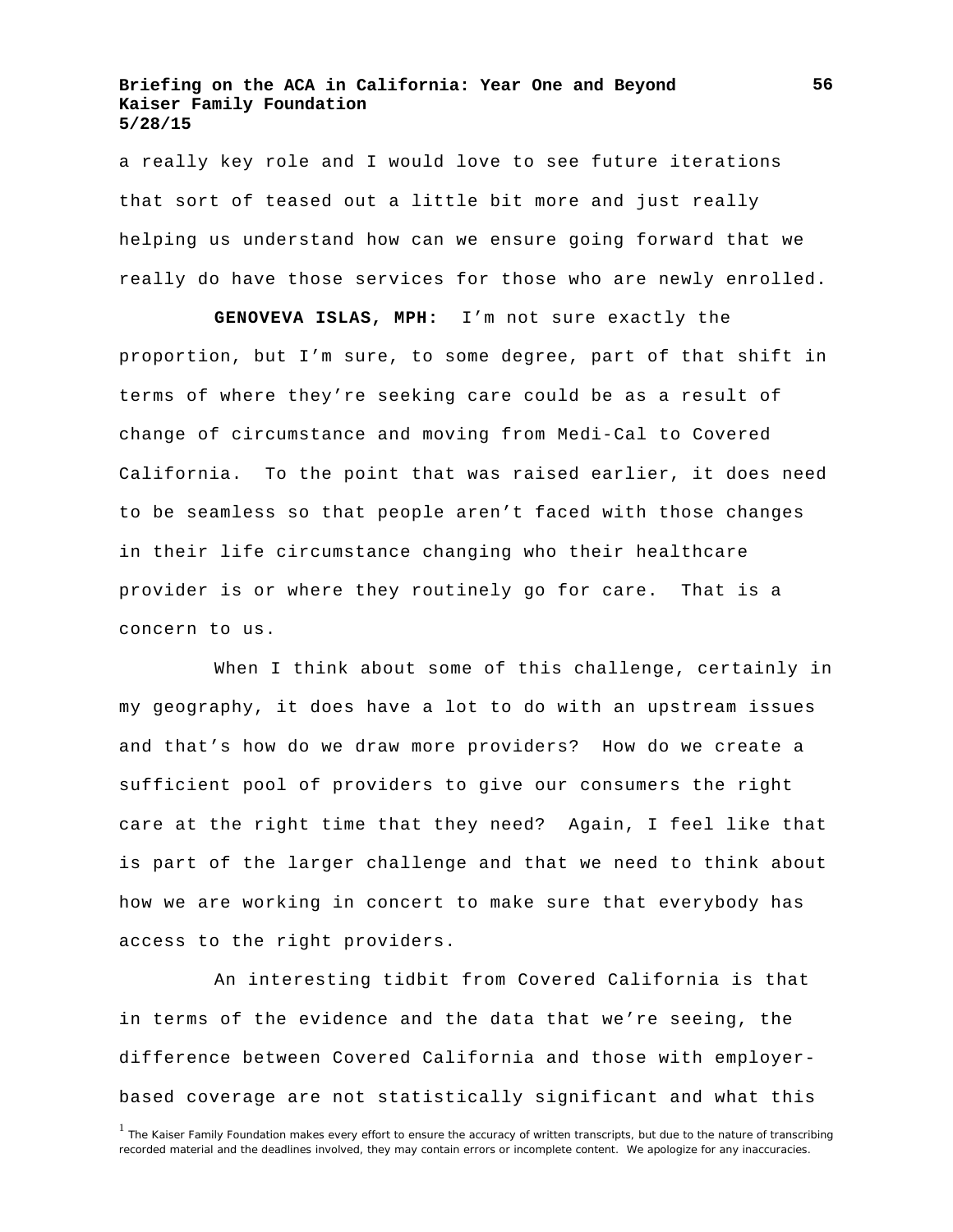truly, I think, underscores is that too many Californians of all types with employer-based coverage and Covered California sometimes struggle to get the care in a timely way. Important good news here is that over 90-percent of both Covered California and employer-covered Californians report that they have locally accessible care, so I think that's a positive.

**RICHARD THOMASON, MPA:** Great, thanks.

**CARMELA CASTELLANO-GARCIA:** I am so glad you mentioned workforce because I was so remiss not to, because I think that is the next phase of the major, major challenge that not only the community health centers, but the entire health industry, is currently facing and is going to continue to face and is really getting to crisis proportions. In particular, the primary care provider shortage, going well beyond physicians because, again, with the team approach we've got physician assistants and nurses and nurse practitioners and many others. Particularly when it comes to culturally linguistic competent care, so the statistics that Latinos are 5-percent of physicians, which is what it was, if I'm not mistaken, 25 years ago when I first got involved in healthcare, is indicative of what is a very serious crisis we're facing. That'll be the next slew of panels I expect to be on going forward.

**RICHARD THOMASON, MPA:** I think we have time for one more question over here.

<sup>&</sup>lt;sup>1</sup> The Kaiser Family Foundation makes every effort to ensure the accuracy of written transcripts, but due to the nature of transcribing recorded material and the deadlines involved, they may contain errors or incomplete content. We apologize for any inaccuracies.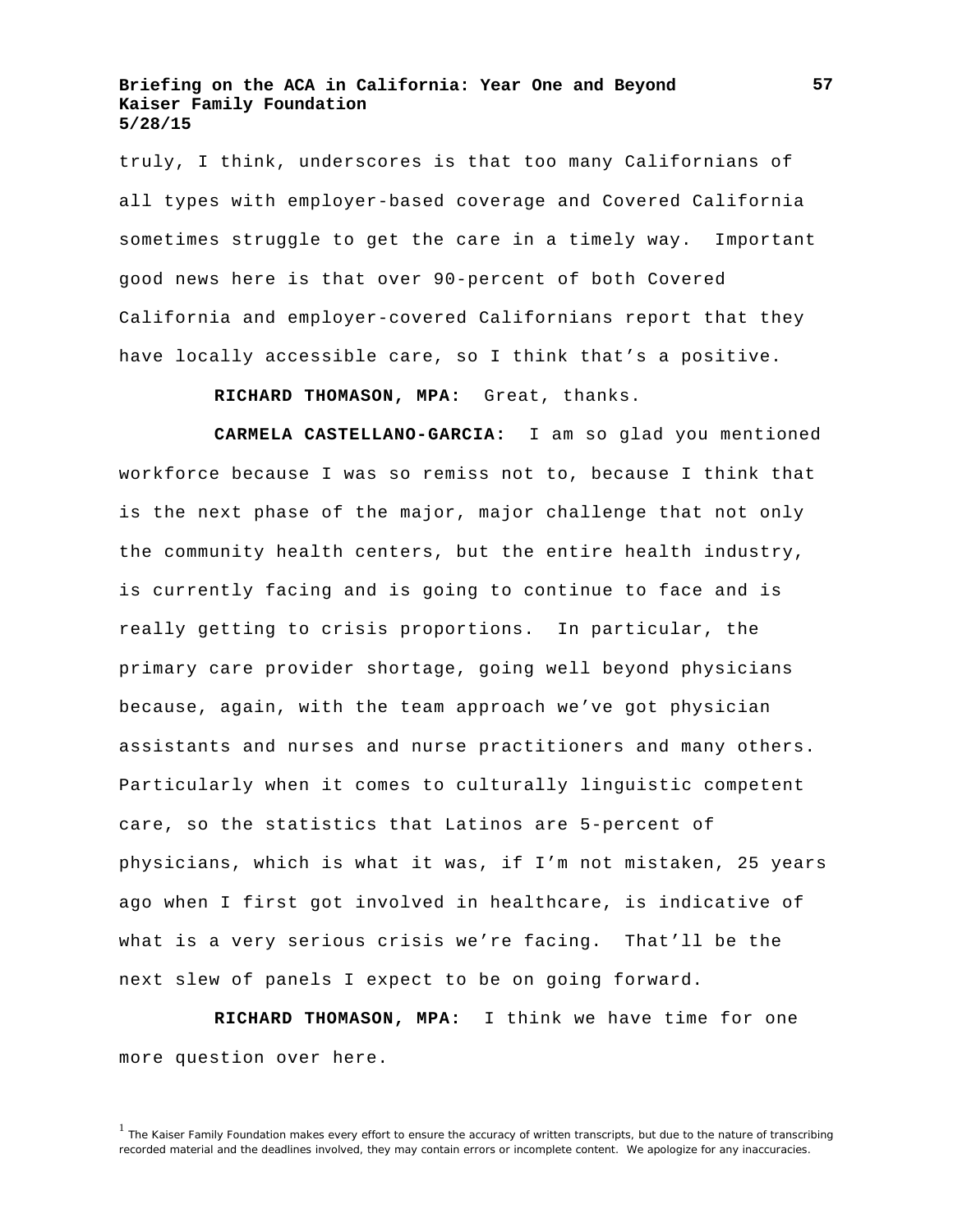**SAM COLE:** Sure, my name is Sam Cole. I'm with Keenan [misspelled? 01:27:02]. The question that I have is we saw over the two open enrollment periods a growing market of individuals who are small business owners, self-employed individuals, farmers, who's income did not qualify them for a subsidy under Covered California and we were directed to enroll them into Medi-Cal. When they go to Medi-Cal they are declined because they own assets of some form and so they're pushed out into the open market and literally cannot afford it because of their financial situation. I'm curious to see if there's any kind of a program involved, I've heard this is now up to about 1.2 million people in California who are falling into the chasm, and I hope that at some point one of the agencies would try and address it.

**RICHARD THOMASON, MPA:** Any comments on that?

**GENOVEVA ISLAS, MPH:** This is, I think, indicative of my learning curve still because I know that there is what used to be called the SHOP Program, and I think it's been renamed recently to [inaudible 01:28:11] Covered California for Small Business. I'm not specifically clear on the eligibility for that, but my hopes are that some of these people falling through the crack as described, they're not able [inaudible 01:28:28].

**SARAH de GUIA, JD:** We also know that there are a number of small business owners who are immigrants and who are